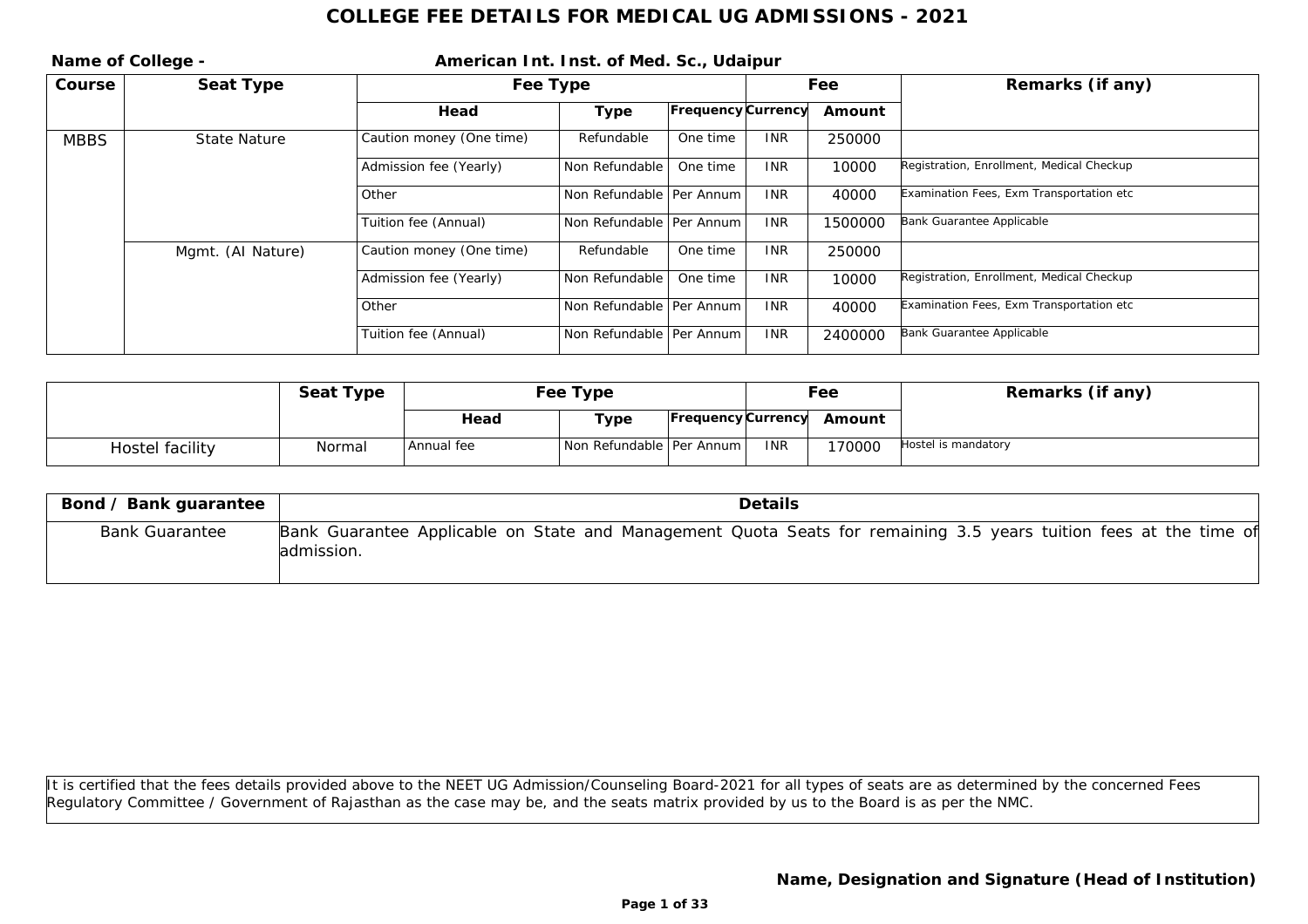| Name of College - |                   | Ananta Institute of Med. Sc., Rajsamand |                            |                           |            |         |                                               |
|-------------------|-------------------|-----------------------------------------|----------------------------|---------------------------|------------|---------|-----------------------------------------------|
| Course            | Seat Type         |                                         | Fee Type                   |                           |            | Fee     | Remarks (if any)                              |
|                   |                   | Head                                    | Type                       | <b>Frequency Currency</b> |            | Amount  |                                               |
| <b>MBBS</b>       | State Nature      | Caution money (One time)                | Refundable                 | One time                  | <b>INR</b> | 250000  |                                               |
|                   |                   | Admission fee (Yearly)                  | Non Refundable             | One time                  | <b>INR</b> | 6500    | Registration, Enrolment, Eligibility fees, ID |
|                   |                   | l Other                                 | Non Refundable   Per Annum |                           | <b>INR</b> | 26000   | Examination fees, Insurance, ETC              |
|                   |                   | Tuition fee (Annual)                    | Non Refundable   Per Annum |                           | <b>INR</b> | 1500000 | Bank Guarantee Applicable                     |
|                   | Mgmt. (AI Nature) | Caution money (One time)                | Refundable                 | One time                  | <b>INR</b> | 250000  |                                               |
|                   |                   | Admission fee (Yearly)                  | Non Refundable             | One time                  | <b>INR</b> | 6500    | Registration, Enrolment, Eligibility fees, ID |
|                   |                   | l Other                                 | Non Refundable   Per Annum |                           | <b>INR</b> | 26000   | Examination fees, Insurance, ETC              |
|                   |                   | Tuition fee (Annual)                    | Non Refundable   Per Annum |                           | <b>INR</b> | 2200000 | Bank Guarantee Applicable                     |

|                 | Seat Type | Fee Type         |                                |                    | Fee        |        | Remarks (if any)                                              |
|-----------------|-----------|------------------|--------------------------------|--------------------|------------|--------|---------------------------------------------------------------|
|                 |           | Head             | Type                           | Frequency Currency |            | Amount |                                                               |
| Hostel facility | Normal    | Security deposit | Refundable                     | One time           | <b>INR</b> | 100000 |                                                               |
|                 |           | Annual fee       | l Non Refundable I Per Annum I |                    | <b>INR</b> | 175000 | Double seated (Including Boarding, Lodging, Electricity, etc) |

| Bond / Bank guarantee | Details                                                                                                                                                                              |
|-----------------------|--------------------------------------------------------------------------------------------------------------------------------------------------------------------------------------|
| <b>Bank Guarantee</b> | Bank Guarantee or cash/ Bank Security pf next three & Half Year (3 & 1/2) of the course duration<br>FOR GENERAL SEATS<br>fees amounting to Rs. 52,50,000/- at the time of admission. |
|                       | FOR MANAGEMENT SEATS Bank Guarantee or cash/Bank Security Rs. 77,00,000/- for next three & Half (3 & 1/2) Year of                                                                    |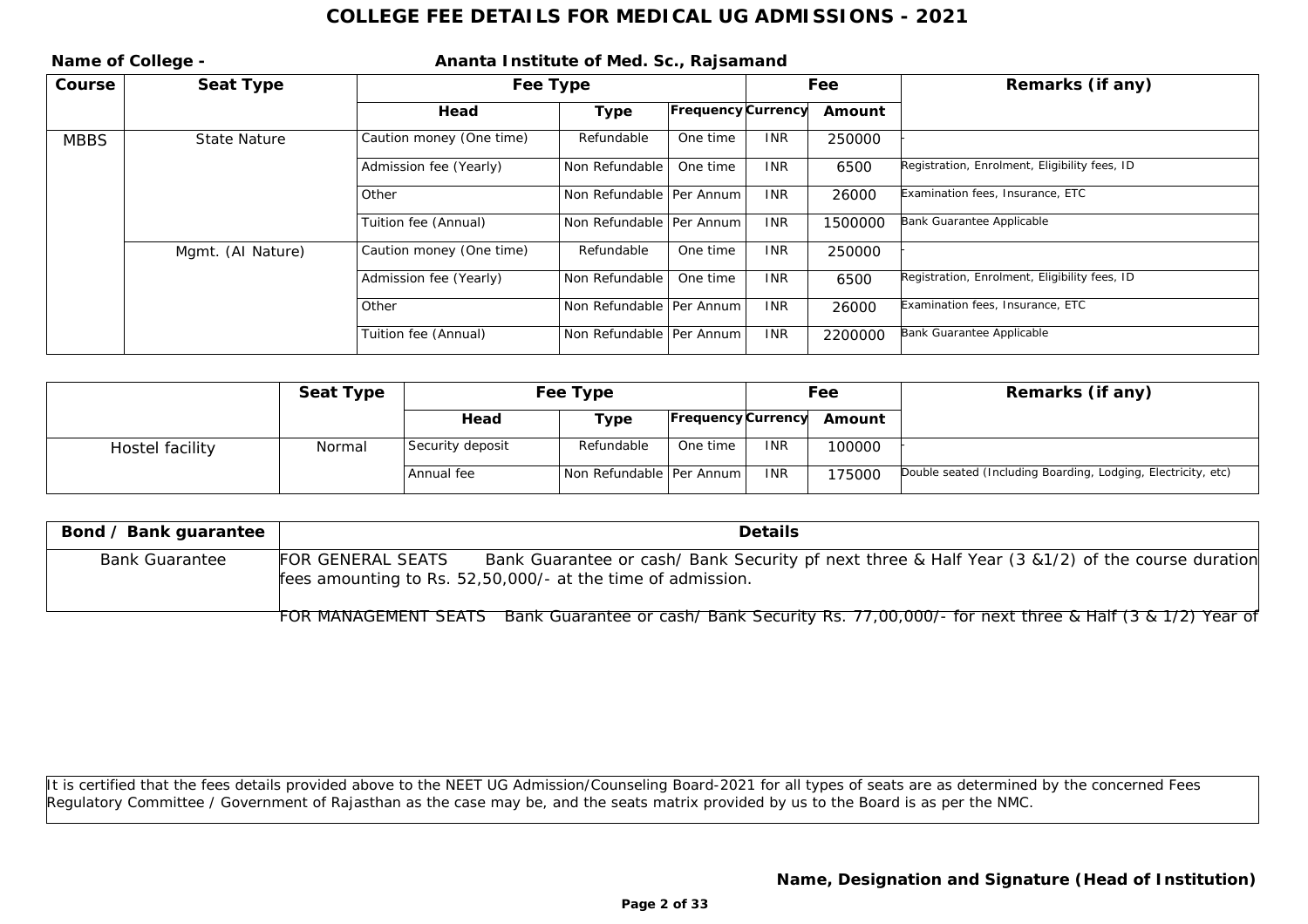| Name of College - |                                  | Geetanjali MC, Udaipur   |                            |                    |            |         |                  |
|-------------------|----------------------------------|--------------------------|----------------------------|--------------------|------------|---------|------------------|
| Course            | Seat Type                        | Fee Type                 |                            |                    |            | Fee     | Remarks (if any) |
|                   |                                  | Head                     | Type                       | Frequency Currency |            | Amount  |                  |
| <b>MBBS</b>       | <b>State Nature</b>              | Caution money (One time) | Refundable                 | One time           | <b>INR</b> | 300000  |                  |
|                   |                                  | Admission fee (Yearly)   | Non Refundable             | One time           | <b>INR</b> | 5000    |                  |
|                   |                                  | Library fee (Yearly)     | Non Refundable   Per Annum |                    | <b>INR</b> | 20000   |                  |
|                   |                                  | Other                    | Non Refundable   Per Annum |                    | <b>INR</b> | 30000   | Examination Fee  |
|                   |                                  | Tuition fee (Annual)     | Non Refundable   Per Annum |                    | <b>INR</b> | 1900000 |                  |
|                   | Mgmt. (Al Nature)                | Caution money (One time) | Refundable                 | One time           | <b>INR</b> | 300000  |                  |
|                   |                                  | Admission fee (Yearly)   | Non Refundable             | One time           | <b>INR</b> | 5000    |                  |
|                   |                                  | Library fee (Yearly)     | Non Refundable   Per Annum |                    | <b>INR</b> | 20000   |                  |
|                   |                                  | Other                    | Non Refundable   Per Annum |                    | <b>INR</b> | 30000   | Examination Fee  |
|                   |                                  | Tuition fee (Annual)     | Non Refundable   Per Annum |                    | <b>INR</b> | 2600000 |                  |
|                   | Govt. Fee Seat (Geetanjali Only) | Caution money (One time) | Refundable                 | One time           | <b>INR</b> | 300000  |                  |
|                   |                                  | Admission fee (Yearly)   | Non Refundable             | One time           | <b>INR</b> | 5000    |                  |
|                   |                                  | Library fee (Yearly)     | Non Refundable   Per Annum |                    | <b>INR</b> | 20000   |                  |
|                   |                                  | Other                    | Non Refundable   Per Annum |                    | <b>INR</b> | 30000   | Examination Fee  |
|                   |                                  | Tuition fee (Annual)     | Non Refundable   Per Annum |                    | <b>INR</b> | 16640   |                  |

|                 | Seat Type | Fee Type         |                            |          | Fee        |                           | Remarks (if any)                                |
|-----------------|-----------|------------------|----------------------------|----------|------------|---------------------------|-------------------------------------------------|
|                 |           | Head             | Type                       |          |            | Frequency Currency Amount |                                                 |
| Hostel facility | Normal    | Security deposit | Refundable                 | One time | <b>INR</b> | 200000                    |                                                 |
|                 |           | Annual fee       | Non Refundable   Per Annum |          | <b>INR</b> | 200000                    | For Non A/c Rs. 200000/- & for A/c Rs. 300000/- |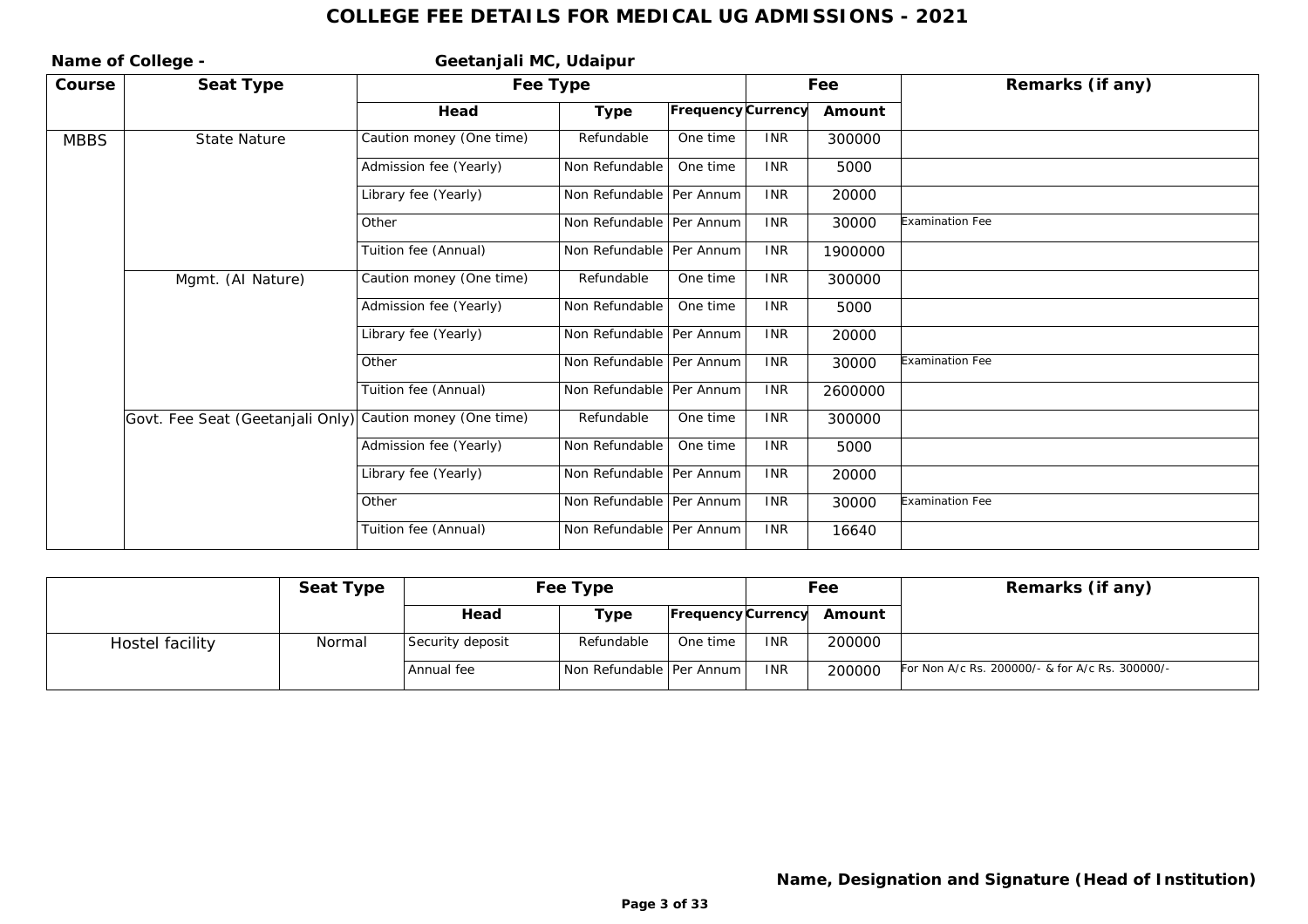| Bond / Bank guarantee | <b>Details</b>                                                                             |
|-----------------------|--------------------------------------------------------------------------------------------|
| <b>Bank Guarantee</b> | The format for Bank Guarantee may be downloaded from https://www.geetanjaliuniversity.com/ |
|                       |                                                                                            |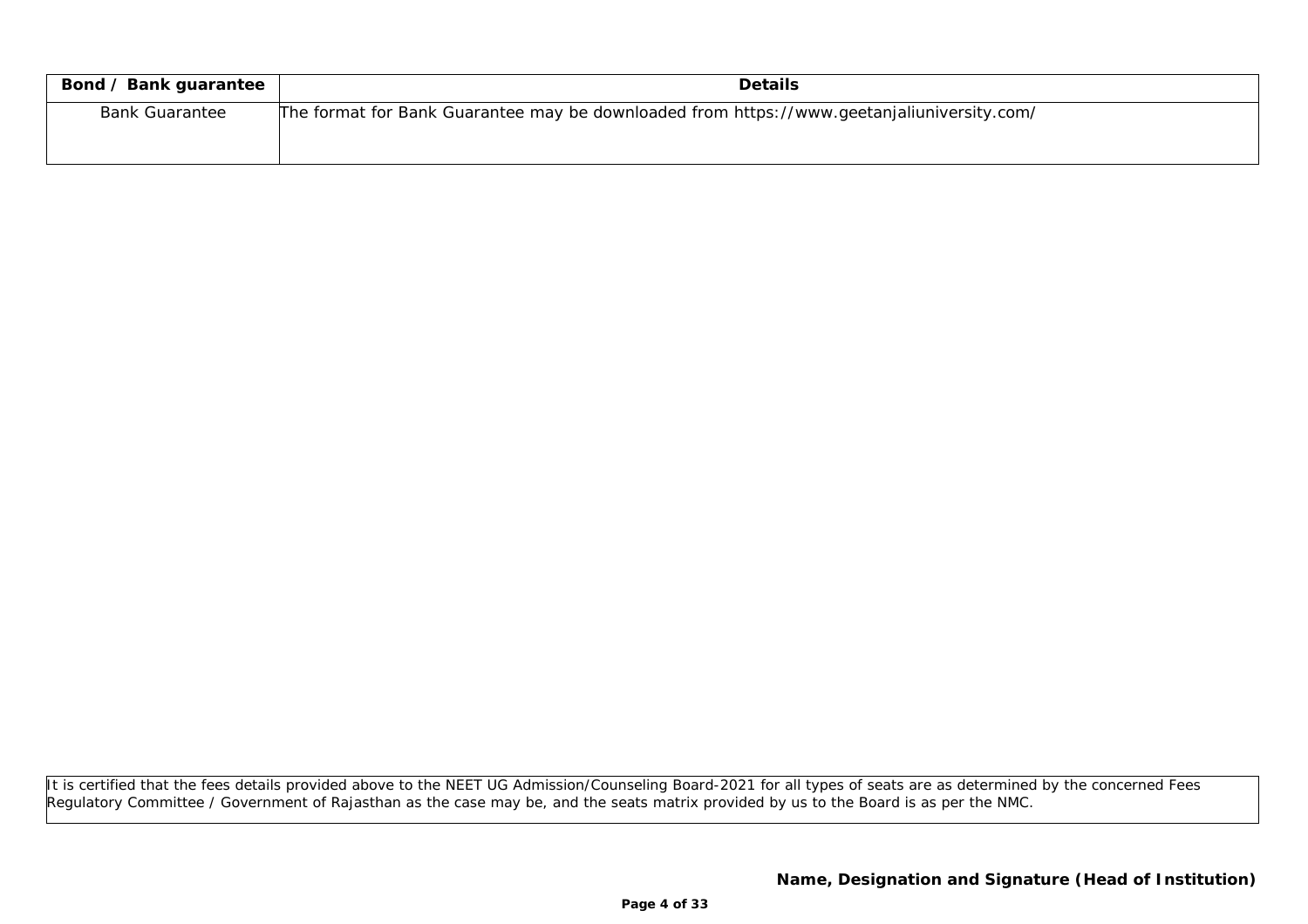| Name of College - |                              | GMC, Barmer                 |                            |                    |            |                  |                               |
|-------------------|------------------------------|-----------------------------|----------------------------|--------------------|------------|------------------|-------------------------------|
| Course            | Seat Type                    | Fee Type                    |                            |                    | Fee        | Remarks (if any) |                               |
|                   |                              | Head                        | Type                       | Frequency Currency |            | Amount           |                               |
| <b>MBBS</b>       | State Nature                 | Admission fee (Yearly)      | Non Refundable             | One time           | <b>INR</b> | 16100            |                               |
|                   |                              | Other                       | Non Refundable   Per Annum |                    | <b>INR</b> | 13400            | <b>Sports</b>                 |
|                   |                              | Security deposit (One time) | Non Refundable             | One time           | <b>INR</b> | 6800             |                               |
|                   |                              | Tuition fee (Annual)        | Non Refundable   Per Annum |                    | <b>INR</b> | 57900            |                               |
|                   | NRI (AI Nature)              | Admission fee (Yearly)      | Non Refundable             | One time           | <b>INR</b> | 16100            |                               |
|                   |                              | Other                       | Non Refundable   Per Annum |                    | <b>INR</b> | 13400            | <b>Sports</b>                 |
|                   |                              | Security deposit (One time) | Non Refundable             | One time           | <b>INR</b> | 6800             |                               |
|                   |                              | Tuition fee (Annual)        | Non Refundable             | One time           | <b>USD</b> | 31500            | ONLY AT THE TIME OF ADMISSION |
|                   | Payment (Govt./Govt Society) | Admission fee (Yearly)      | Non Refundable             | One time           | <b>INR</b> | 16100            |                               |
|                   |                              | Other                       | Non Refundable   Per Annum |                    | <b>INR</b> | 13400            | Sports                        |
|                   |                              | Security deposit (One time) | Non Refundable             | One time           | <b>INR</b> | 6800             |                               |
|                   |                              | Tuition fee (Annual)        | Non Refundable   Per Annum |                    | <b>INR</b> | 787500           |                               |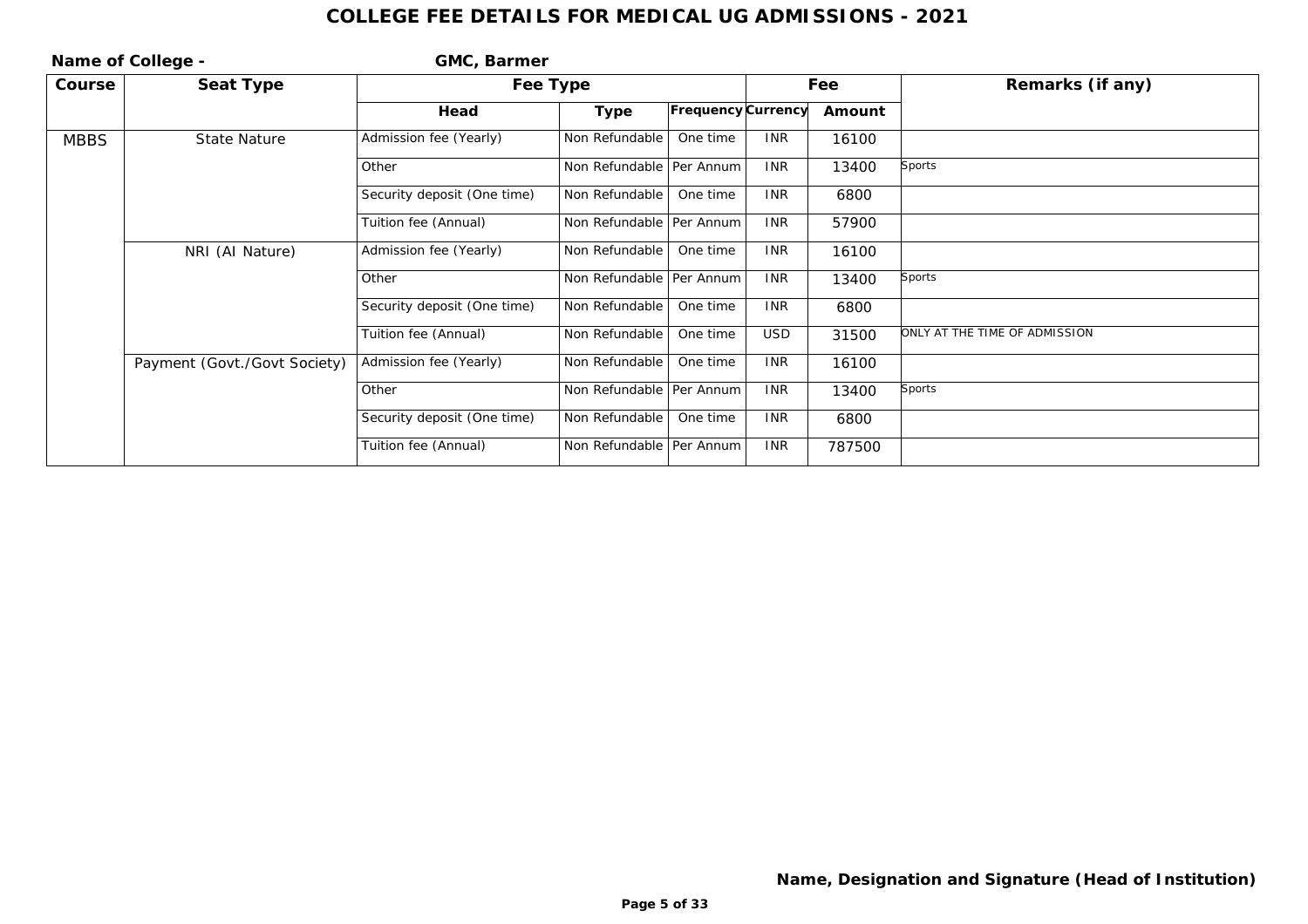|                 | Seat Type |                  | Fee Type                   |                    |            | Fee    | Remarks (if any)                          |
|-----------------|-----------|------------------|----------------------------|--------------------|------------|--------|-------------------------------------------|
|                 |           | Head             | Type                       | Frequency Currency |            | Amount |                                           |
| Hostel facility | Normal    | Annual fee       | Non Refundable   Per Annum |                    | <b>INR</b> | 17400  | Triple Sharing Room                       |
|                 |           | Annual fee       | Non Refundable   Per Annum |                    | <b>INR</b> | 21400  | Double Sharing Room                       |
|                 |           | Annual fee       | Non Refundable   Per Annum |                    | <b>INR</b> | 26700  | Single Room                               |
|                 |           | Remarks          | Non Refundable   Per Annum |                    | <b>INR</b> | 6800   | Infrastructure Development & Welfare Fund |
|                 |           | Remarks          | Non Refundable   Per Annum |                    | <b>INR</b> | 9400   | Electricity/Water Charge                  |
|                 |           | Security deposit | Non Refundable             | One time           | <b>INR</b> | 4100   |                                           |
|                 | NRI Seat  | Annual fee       | Non Refundable   Per Annum |                    | <b>INR</b> | 26700  | Single Sharing Room                       |
|                 |           | Remarks          | Non Refundable   Per Annum |                    | <b>INR</b> | 6800   | Infrastructure Development & Welfare Fund |
|                 |           | Remarks          | Non Refundable   Per Annum |                    | <b>INR</b> | 9400   | Electricity/Water Charge                  |
|                 |           | Security deposit | Non Refundable             | One time           | <b>INR</b> | 4100   |                                           |

| Bond / Bank guarantee | <b>Details</b>                                                                                                                                                                                                                                                                |
|-----------------------|-------------------------------------------------------------------------------------------------------------------------------------------------------------------------------------------------------------------------------------------------------------------------------|
| Bond                  | 1. The candidates selected in Government Medical College, Barmer Rajasthan will have to submit a bond of commitment to<br>serve the State Government for 2 years, amounting to Rs. 5.0 lakhs (Rupees five lakhs). If the candidate leaves the course<br>after second round of |
|                       | counseling (before completion of the course) due to any circumstances then also the<br>bond of Rs. 5.0 lakhs (Rupees five lakhs) will be applicable and Rs. 5.0 lakhs will be                                                                                                 |

charged from such <sup>a</sup> candidate.

2. In consonance with Govt. of Rajasthan letter no. F.7(86) CM-HM-Budget-DME-Acad.- 2015-3285 dated 15.07.2021, <sup>a</sup> candidate joining on management seat in Govt. Medical College, Barmer Rajasthan shall be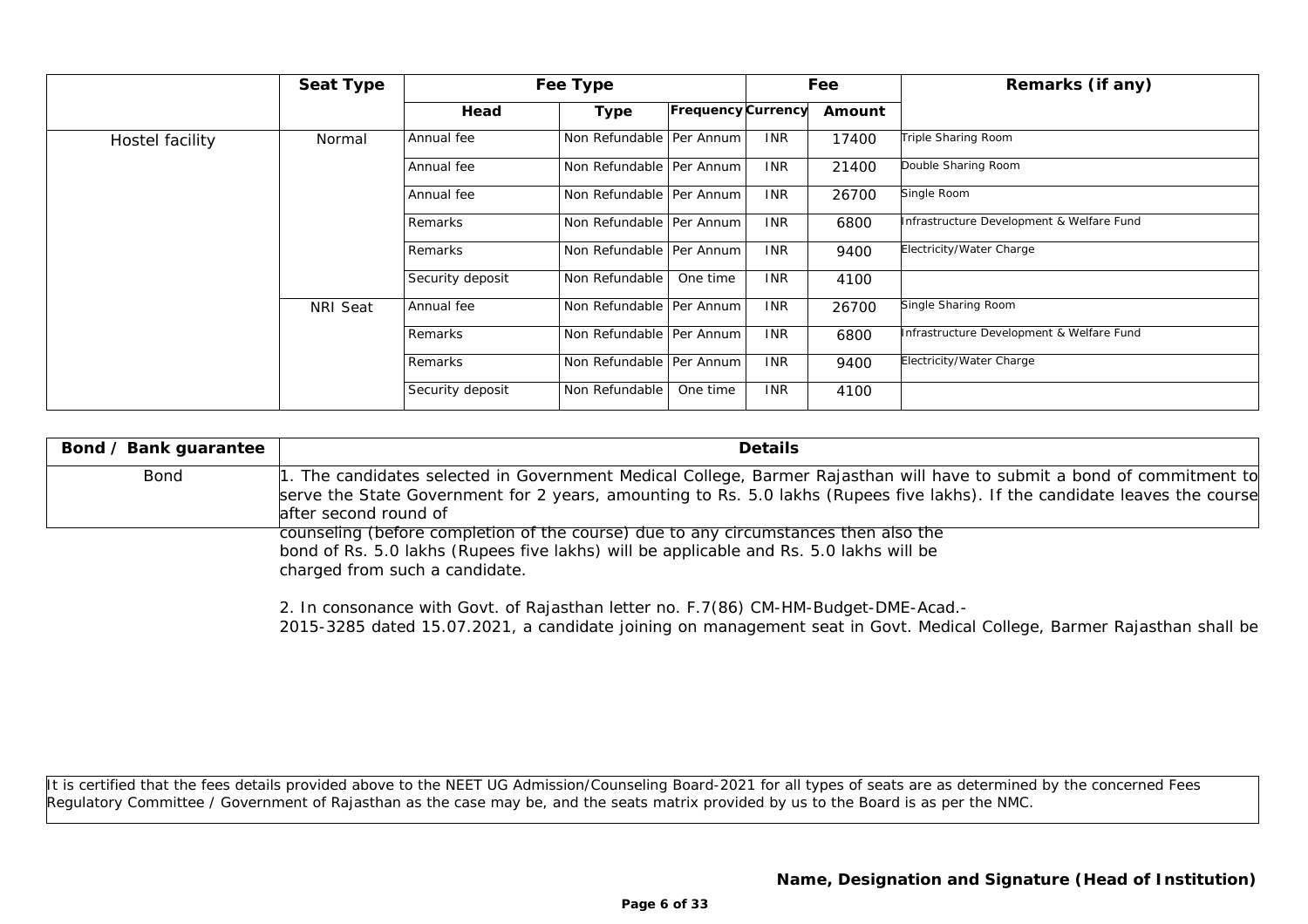| Name of College - |                              | GMC, Bharatpur              |                |                    |            |        |                                                     |
|-------------------|------------------------------|-----------------------------|----------------|--------------------|------------|--------|-----------------------------------------------------|
| Course            | Seat Type                    | Fee Type                    |                |                    |            | Fee    | Remarks (if any)                                    |
|                   |                              | Head                        | Type           | Frequency Currency |            | Amount |                                                     |
| <b>MBBS</b>       | <b>State Nature</b>          | Admission fee (Yearly)      | Refundable     | Per Annum          | <b>INR</b> | 16100  |                                                     |
|                   |                              | Development fee (Yearly)    | Refundable     | Per Annum          | <b>INR</b> | 13400  | Sports and Academic fund                            |
|                   |                              | Tuition fee (Annual)        | Refundable     | Per Annum          | <b>INR</b> | 57900  |                                                     |
|                   |                              | Security deposit (One time) | Non Refundable | One time           | <b>INR</b> | 6800   |                                                     |
|                   | NRI (Al Nature)              | Admission fee (Yearly)      | Refundable     | Per Annum          | <b>INR</b> | 16100  |                                                     |
|                   |                              | Development fee (Yearly)    | Refundable     | Per Annum          | <b>INR</b> | 13400  | Sports and Academic fund                            |
|                   |                              | Tuition fee (Annual)        | Refundable     | Per Annum          | <b>USD</b> | 141750 | 31500\$ (admission time) 3rd to 9th per Sem 15750\$ |
|                   |                              | Security deposit (One time) | Non Refundable | One time           | <b>INR</b> | 6800   |                                                     |
|                   | Payment (Govt./Govt Society) | Admission fee (Yearly)      | Refundable     | Per Annum          | <b>INR</b> | 16100  |                                                     |
|                   |                              | Development fee (Yearly)    | Refundable     | Per Annum          | <b>INR</b> | 13400  | Sports and Academic fund                            |
|                   |                              | Tuition fee (Annual)        | Refundable     | Per Annum          | <b>INR</b> | 787500 |                                                     |
|                   |                              | Security deposit (One time) | Non Refundable | One time           | <b>INR</b> | 6800   |                                                     |

|                 | Seat Type |                  | Fee Type       |                    | Fee        |        | Remarks (if any)                                                                  |
|-----------------|-----------|------------------|----------------|--------------------|------------|--------|-----------------------------------------------------------------------------------|
|                 |           | Head             | Type           | Frequency Currency |            | Amount |                                                                                   |
| Hostel facility | Normal    | Annual fee       | Refundable     | Per Annum          | <b>INR</b> | 33600  | Triple Seater (annual fee, electricity, water and infrastructure dev.<br>fund)    |
|                 |           | Annual fee       | Refundable     | Per Annum          | <b>INR</b> | 37600  | fee, electricity, water and infrastructure<br>Double Seater (annual<br>dev. fund) |
|                 |           | Annual fee       | Refundable     | Per Annum          | <b>INR</b> | 42900  | Single Seater (annual fee, electricity, water and infrastructure dev.<br>fund))   |
|                 |           | Security deposit | Non Refundable | One time           | <b>INR</b> | 4100   |                                                                                   |
|                 | NRI Seat  | Annual fee       | Refundable     | Per Annum          | <b>INR</b> | 33600  | Triple Seater (annual fee, electricity, water and infrastructure dev.<br>fund)    |
|                 |           | Annual fee       | Refundable     | Per Annum          | <b>INR</b> | 37600  | Double Seater(annual fee, electricity, water and infrastructure<br>dev. fund)     |
|                 |           | Annual fee       | Refundable     | Per Annum          | <b>INR</b> | 42900  | Single Seater (annual fee, electricity, water and infrastructure dev.<br>fund)    |
|                 |           | Security deposit | Non Refundable | One time           | <b>INR</b> | 4100   |                                                                                   |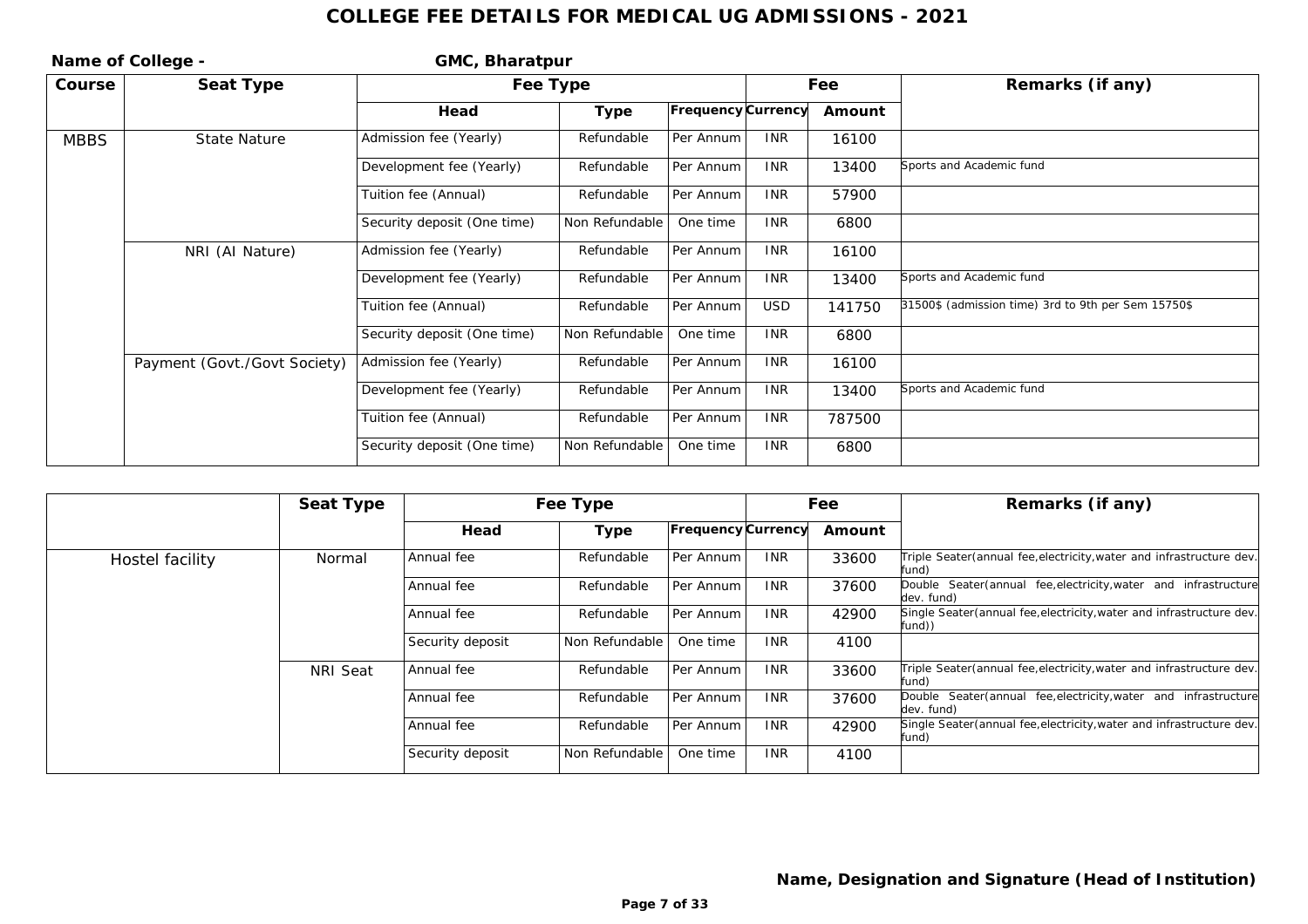| Bond / Bank guarantee | Details                                                                                                                                                                      |
|-----------------------|------------------------------------------------------------------------------------------------------------------------------------------------------------------------------|
| Bond                  | The candidates selected in Govt. medical college bharatpur will have to submit a bond of<br>commitment to serve the State Government for 2 years, amounting to Rs. 5.0 lakhs |
|                       | (Rupees five lakhs) on 500 rupees stamp paper. If the candidate leaves the course after second round of counseling (before                                                   |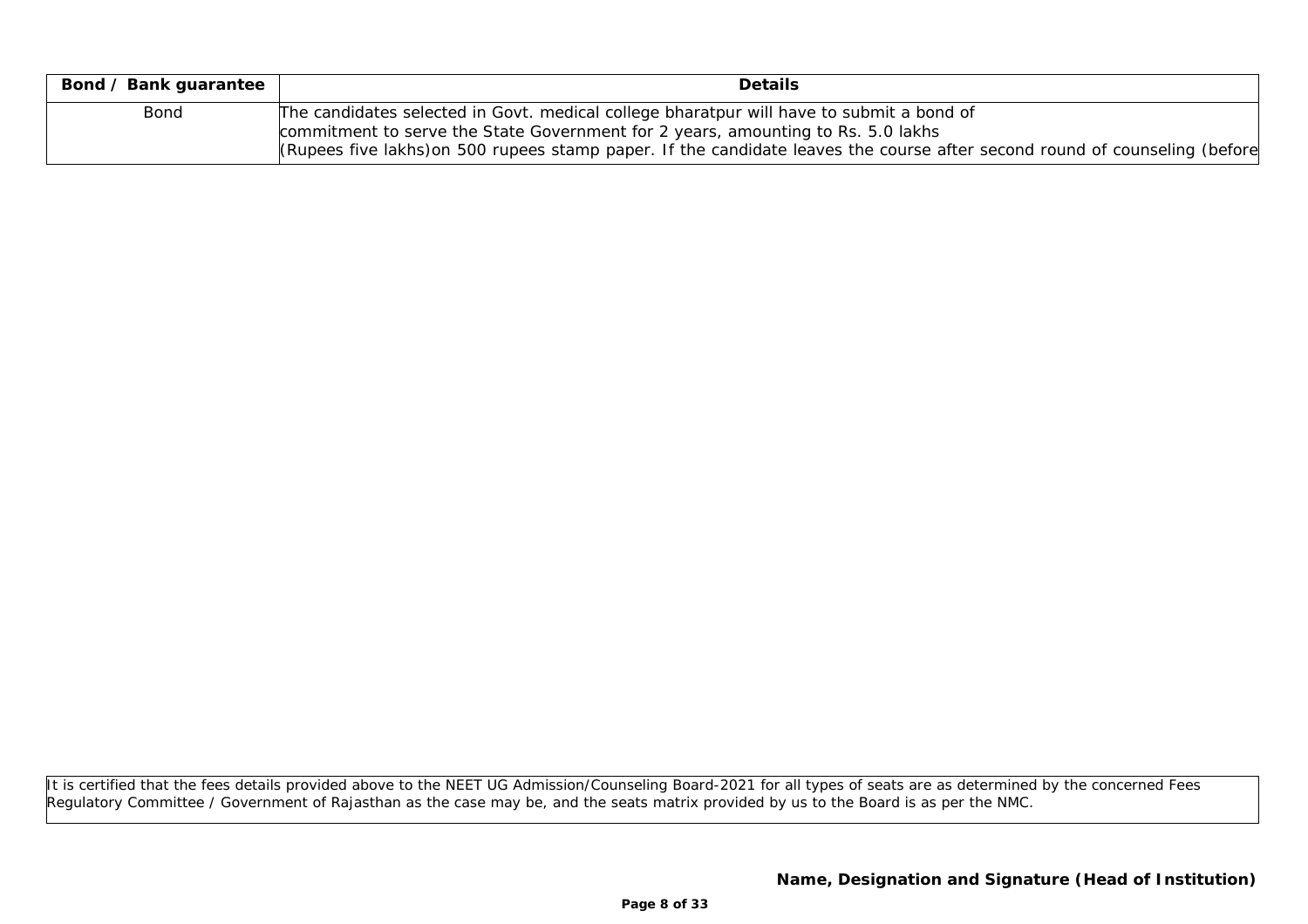|             | Name of College -            | GMC, Bhilwara            |                            |                    |            |        |                                                 |
|-------------|------------------------------|--------------------------|----------------------------|--------------------|------------|--------|-------------------------------------------------|
| Course      | Seat Type                    |                          | Fee Type                   |                    |            | Fee    | Remarks (if any)                                |
|             |                              | Head                     | Type                       | Frequency Currency |            | Amount |                                                 |
| <b>MBBS</b> | State Nature                 | Admission fee (Yearly)   | Non Refundable             | One time           | <b>INR</b> | 16100  |                                                 |
|             |                              | Caution money (One time) | Non Refundable             | One time           | <b>INR</b> | 6800   |                                                 |
|             |                              | Other                    | Non Refundable   Per Annum |                    | <b>INR</b> | 13400  | SPORTS AND ACADEMIC FUNDS                       |
|             |                              | Tuition fee (Annual)     | Non Refundable   Per Annum |                    | <b>INR</b> | 57900  |                                                 |
|             | NRI (AI Nature)              | Admission fee (Yearly)   | Non Refundable             | One time           | <b>INR</b> | 16100  |                                                 |
|             |                              | Caution money (One time) | Non Refundable             | One time           | <b>INR</b> | 6800   |                                                 |
|             |                              | Other                    | Non Refundable Per Annum   |                    | <b>INR</b> | 13400  | SPORTS AND ACADEMIC FUNDS                       |
|             |                              | Tuition fee (Annual)     | Non Refundable   Per Annum |                    | <b>USD</b> | 31500  | From 3rd to 9th semester 15750 USD per semester |
|             | Payment (Govt./Govt Society) | Admission fee (Yearly)   | Non Refundable             | One time           | <b>INR</b> | 16100  |                                                 |
|             |                              | Caution money (One time) | Non Refundable             | One time           | <b>INR</b> | 6800   |                                                 |
|             |                              | Other                    | Non Refundable   Per Annum |                    | <b>INR</b> | 13400  | SPORTS AND ACADEMIC FUNDS                       |
|             |                              | Tuition fee (Annual)     | Non Refundable   Per Annum |                    | <b>INR</b> | 787500 |                                                 |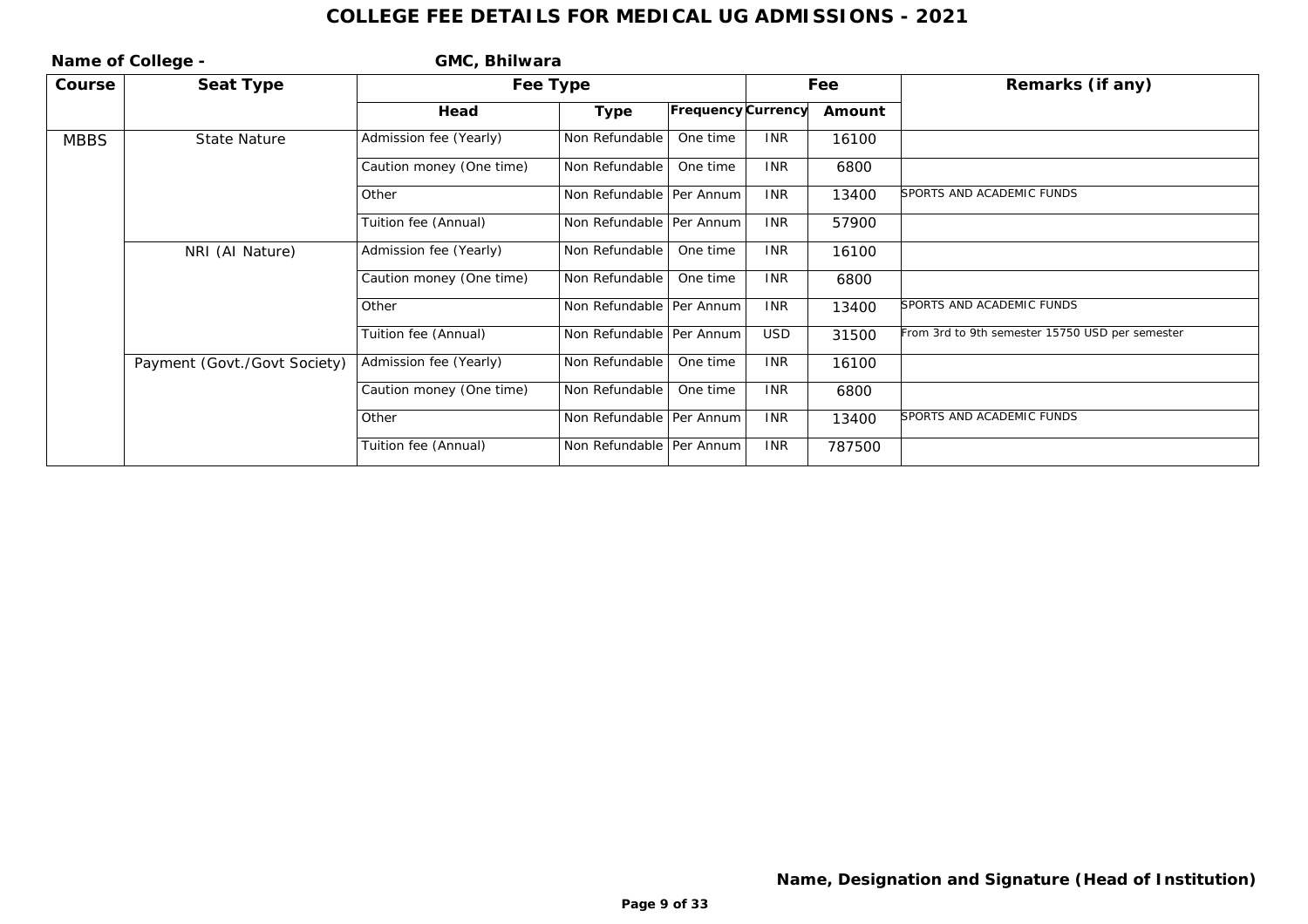| Name of College - |                              | GMC, Churu               |                            |                    |            |        |                                                    |
|-------------------|------------------------------|--------------------------|----------------------------|--------------------|------------|--------|----------------------------------------------------|
| Course            | Seat Type                    | Fee Type                 |                            |                    | Fee        |        | Remarks (if any)                                   |
|                   |                              | Head                     | Type                       | Frequency Currency |            | Amount |                                                    |
| <b>MBBS</b>       | <b>State Nature</b>          | Admission fee (Yearly)   | Non Refundable             | One time           | <b>INR</b> | 16100  |                                                    |
|                   |                              | Caution money (One time) | Non Refundable             | One time           | <b>INR</b> | 6800   |                                                    |
|                   |                              | Library fee (Yearly)     | Non Refundable   Per Annum |                    | <b>INR</b> | 13400  | Sports and Academic Fund                           |
|                   |                              | Tuition fee (Annual)     | Non Refundable   Per Annum |                    | <b>INR</b> | 57900  |                                                    |
|                   | NRI (AI Nature)              | Tuition fee (Annual)     | Non Refundable Per Annum   |                    | <b>USD</b> | 31500  | From Third Semester USD 15750 onwards per Semester |
|                   | Payment (Govt./Govt Society) | Tuition fee (Annual)     | Non Refundable   Per Annum |                    | <b>INR</b> | 787500 |                                                    |

|                 | Seat Type | Fee Type         |                            | Fee                       |            | Remarks (if any) |                    |
|-----------------|-----------|------------------|----------------------------|---------------------------|------------|------------------|--------------------|
|                 |           | Head             | Type                       | <b>Frequency Currency</b> |            | Amount           |                    |
| Hostel facility | Normal    | Annual fee       | Non Refundable   Per Annum |                           | <b>INR</b> | 37600            | Double Seated Room |
|                 |           | Caution money    | Non Refundable             | One time                  | <b>INR</b> | 4100             |                    |
|                 | NRI Seat  | Annual fee       | Non Refundable   Per Annum |                           | <b>INR</b> | 37600            | Double Seated Room |
|                 |           | Security deposit | Non Refundable             | One time                  | <b>INR</b> | 4100             |                    |

| Bond / Bank guarantee | Details                                                                    |
|-----------------------|----------------------------------------------------------------------------|
| Bond                  | Students have to deposite bond of rupees five lakhs at the time of Joining |
|                       |                                                                            |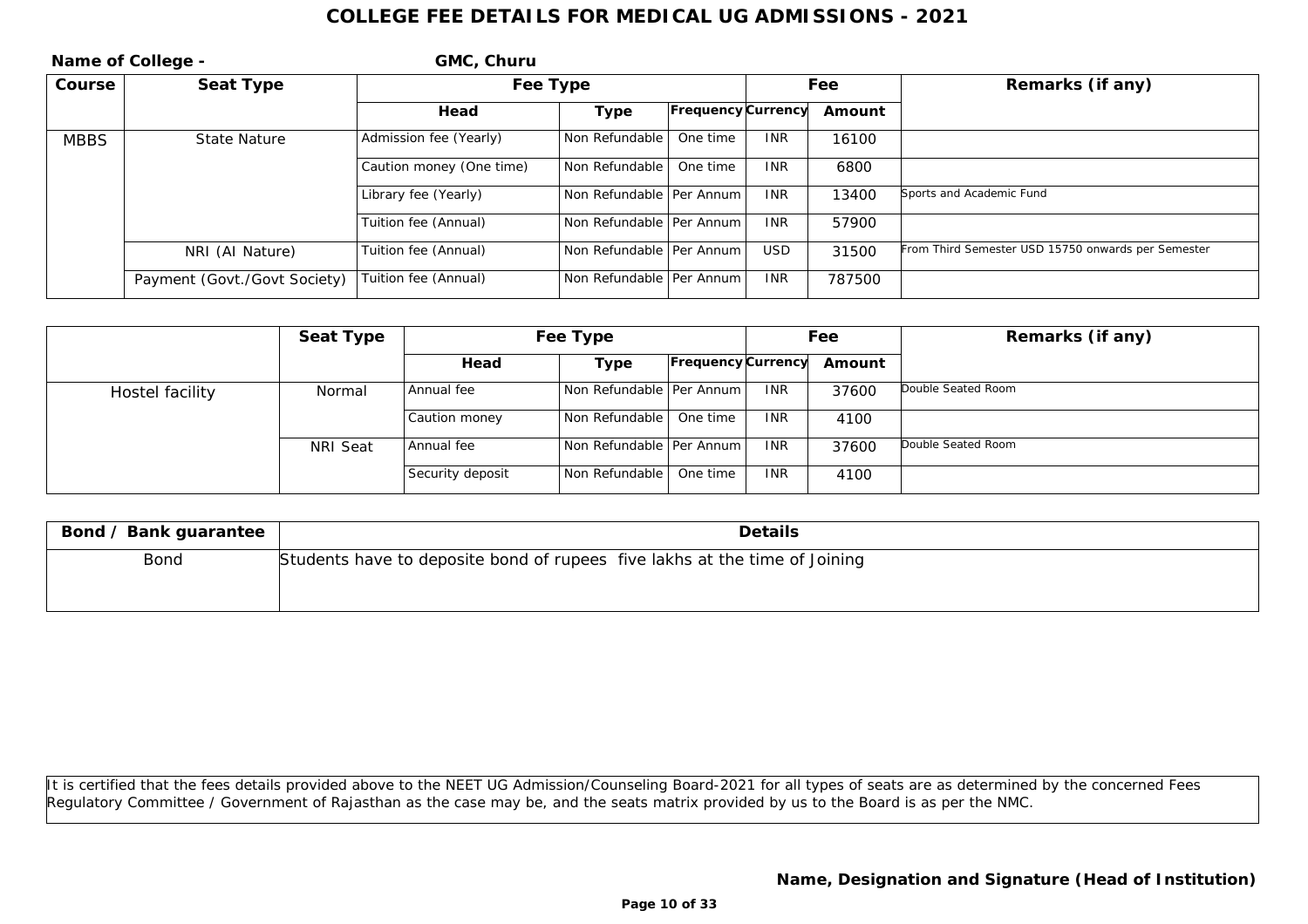| Name of College - |                              | GMC, Dungarpur           |                            |                    |            |        |                                                 |
|-------------------|------------------------------|--------------------------|----------------------------|--------------------|------------|--------|-------------------------------------------------|
| Course            | Seat Type                    | Fee Type                 |                            |                    |            | Fee    | Remarks (if any)                                |
|                   |                              | Head                     | Type                       | Frequency Currency |            | Amount |                                                 |
| <b>MBBS</b>       | State Nature                 | Admission fee (Yearly)   | Non Refundable             | One time           | <b>INR</b> | 16100  |                                                 |
|                   |                              | Caution money (One time) | Non Refundable             | One time           | <b>INR</b> | 6800   |                                                 |
|                   |                              | Other                    | Non Refundable   Per Annum |                    | <b>INR</b> | 13400  | Sports and academic fund                        |
|                   |                              | Tuition fee (Annual)     | Non Refundable   Per Annum |                    | <b>INR</b> | 57900  |                                                 |
|                   | NRI (AI Nature)              | Admission fee (Yearly)   | Non Refundable             | One time           | <b>INR</b> | 16100  |                                                 |
|                   |                              | Caution money (One time) | Non Refundable             | One time           | <b>INR</b> | 6800   |                                                 |
|                   |                              | Other                    | Non Refundable   Per Annum |                    | <b>INR</b> | 13400  | Sports and academic fund                        |
|                   |                              | Tuition fee (Annual)     | Non Refundable   Per Annum |                    | <b>USD</b> | 31500  | From 3rd to 9th semester 15750 USD per semester |
|                   | Payment (Govt./Govt Society) | Admission fee (Yearly)   | Non Refundable             | One time           | <b>INR</b> | 16100  |                                                 |
|                   |                              | Caution money (One time) | Non Refundable             | One time           | <b>INR</b> | 6800   |                                                 |
|                   |                              | Other                    | Non Refundable   Per Annum |                    | <b>INR</b> | 13400  | Sports and academic fund                        |
|                   |                              | Tuition fee (Annual)     | Non Refundable   Per Annum |                    | <b>INR</b> | 787500 |                                                 |

|                 | Seat Type |                  | Fee Type                   |                           |            | Fee    | Remarks (if any)                             |
|-----------------|-----------|------------------|----------------------------|---------------------------|------------|--------|----------------------------------------------|
|                 |           | Head             | Type                       | <b>Frequency Currency</b> |            | Amount |                                              |
| Hostel facility | Normal    | Annual fee       | Non Refundable   Per Annum |                           | <b>INR</b> | 26700  | For single seat accommodation                |
|                 |           | Registration fee | Non Refundable   Per Annum |                           | <b>INR</b> | 9400   | Electricity and water charges                |
|                 |           | Remarks          | Non Refundable   Per Annum |                           | <b>INR</b> | 6800   | Infrastructure Development and wellfare fund |
|                 |           | Security deposit | Non Refundable             | One time                  | <b>INR</b> | 4100   |                                              |
|                 | NRI Seat  | Annual fee       | Non Refundable   Per Annum |                           | <b>INR</b> | 26700  | For single seat accommodation                |
|                 |           | Registration fee | Non Refundable   Per Annum |                           | <b>INR</b> | 9400   | Electricity and water charges                |
|                 |           | Remarks          | Non Refundable   Per Annum |                           | <b>INR</b> | 6800   | Infrastructure Development and wellfare fund |
|                 |           | Security deposit | Non Refundable             | One time                  | <b>INR</b> | 4100   |                                              |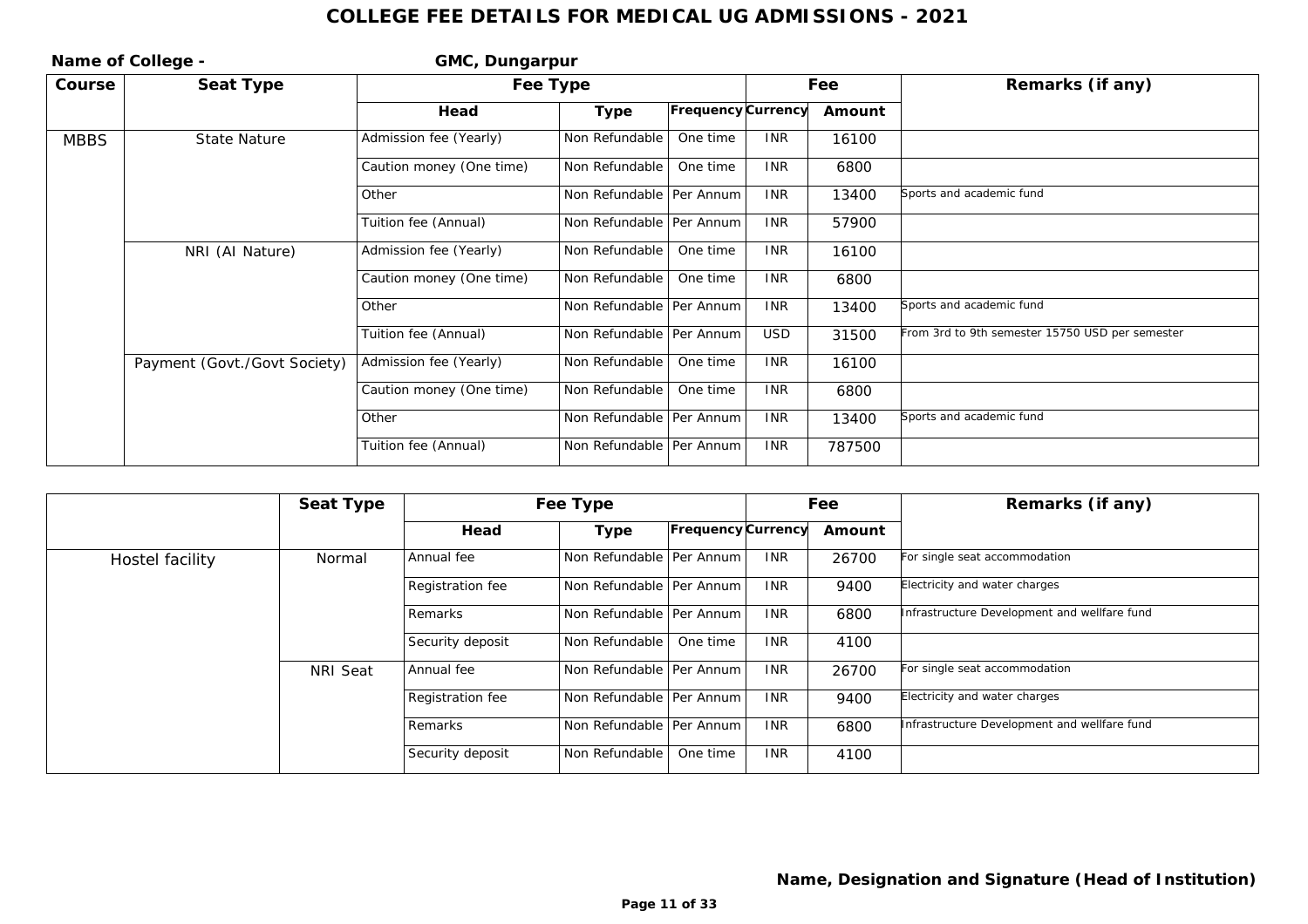| Bond / Bank guarantee | <b>Details</b>                                                                               |
|-----------------------|----------------------------------------------------------------------------------------------|
| <b>Bond</b>           | State service bond of 500000 Rs is applicable and MBBS Seat leaving bond is also applicable. |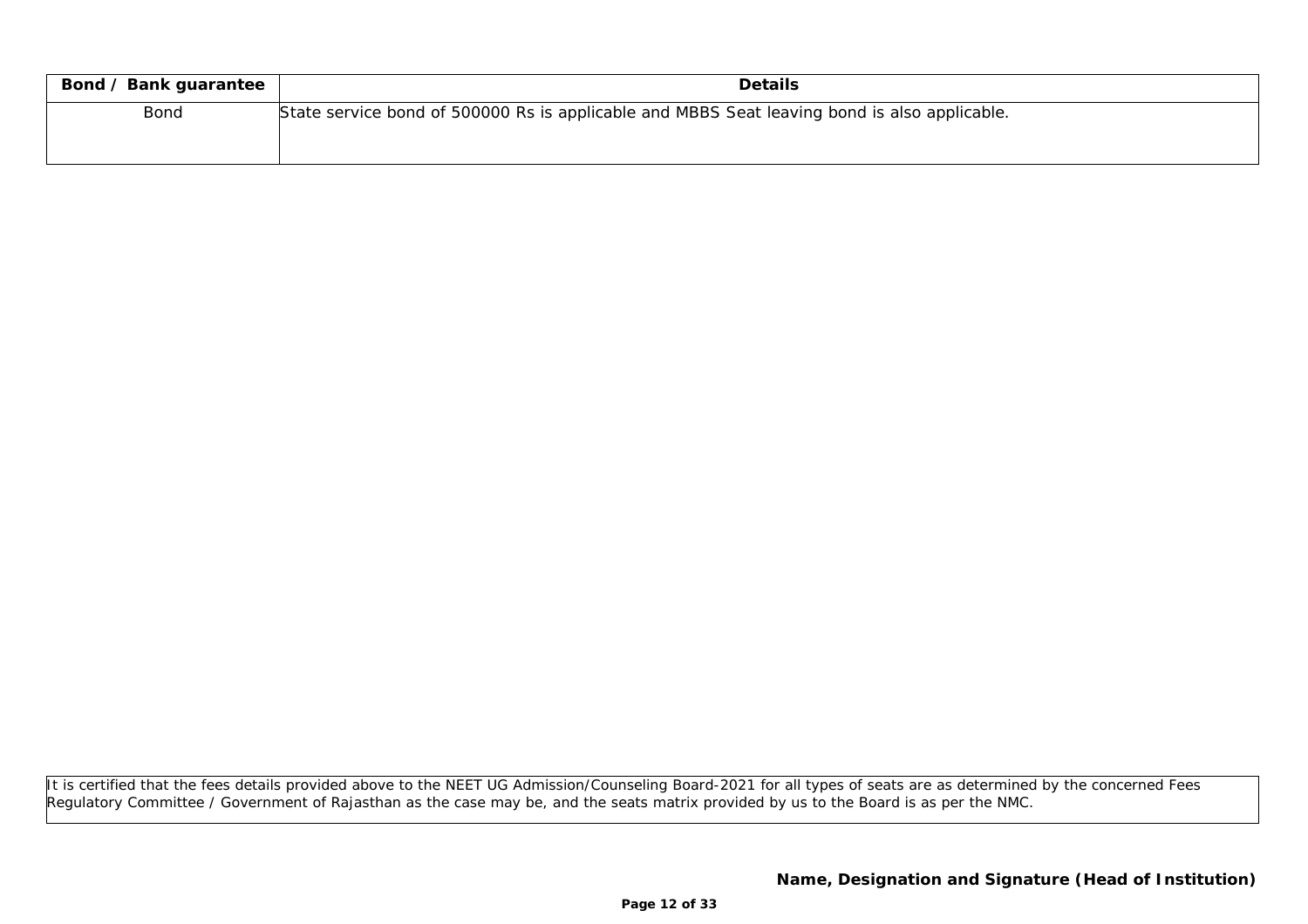| Name of College - |                     | GMC, Kota                |                            |                           |            |                  |                                                    |
|-------------------|---------------------|--------------------------|----------------------------|---------------------------|------------|------------------|----------------------------------------------------|
| Course            | Seat Type           | Fee Type                 |                            | Fee                       |            | Remarks (if any) |                                                    |
|                   |                     | Head                     | Type                       | <b>Frequency Currency</b> |            | Amount           |                                                    |
| <b>MBBS</b>       | <b>State Nature</b> | Admission fee (Yearly)   | Non Refundable             | One time                  | <b>INR</b> | 13310            |                                                    |
|                   |                     | Caution money (One time) | Non Refundable             | One time                  | <b>INR</b> | 3993             |                                                    |
|                   |                     | Development fee (Yearly) | Non Refundable   Per Annum |                           | <b>INR</b> | 10648            |                                                    |
|                   |                     | Tuition fee (Annual)     | Non Refundable   Per Annum |                           | <b>INR</b> | 16638            |                                                    |
|                   |                     | Tuition fee (Girls)      | Non Refundable   Per Annum |                           | <b>INR</b> | $\Omega$         |                                                    |
|                   | NRI (Al Nature)     | Tuition fee (Annual)     | Non Refundable   Per Annum |                           | <b>USD</b> | 31500            | 31500USD@Admission & 15750USD from 3rd to 9th sem. |

|                 | Seat Type |                  | Fee Type                   | Fee        |                           | Remarks (if any) |
|-----------------|-----------|------------------|----------------------------|------------|---------------------------|------------------|
|                 |           | Head             | Туре                       |            | Frequency Currency Amount |                  |
| Hostel facility | Normal    | Annual fee       | Non Refundable   Per Annum | <b>INR</b> | 33275                     |                  |
|                 |           | Security deposit | Non Refundable   One time  | <b>INR</b> | 2662                      |                  |

| Bond / Bank guarantee | <b>Details</b>                                                                                                                                                                                                   |
|-----------------------|------------------------------------------------------------------------------------------------------------------------------------------------------------------------------------------------------------------|
| Bond                  | 1- Candidates who are selecting Government seats for the MBBS course shall not resign<br>the course before the completion<br>2- Candidates who are selecting Govemment seats for the MBBS coluse shall serve the |
|                       | Government for a minimum period of two years after completion of the course, if<br>Govemment so desires;<br>3- That in case the MBBS students, who fails to fulfill the above conditions, the surety             |

of the MBBS students shall be jointly and separately liable for penalty of

Rs.5,00,000/- as per this Bond / Undertaking

(For NRI)

1- The above named student who got admission under NRI category seats for the MBBS course shall not resign the course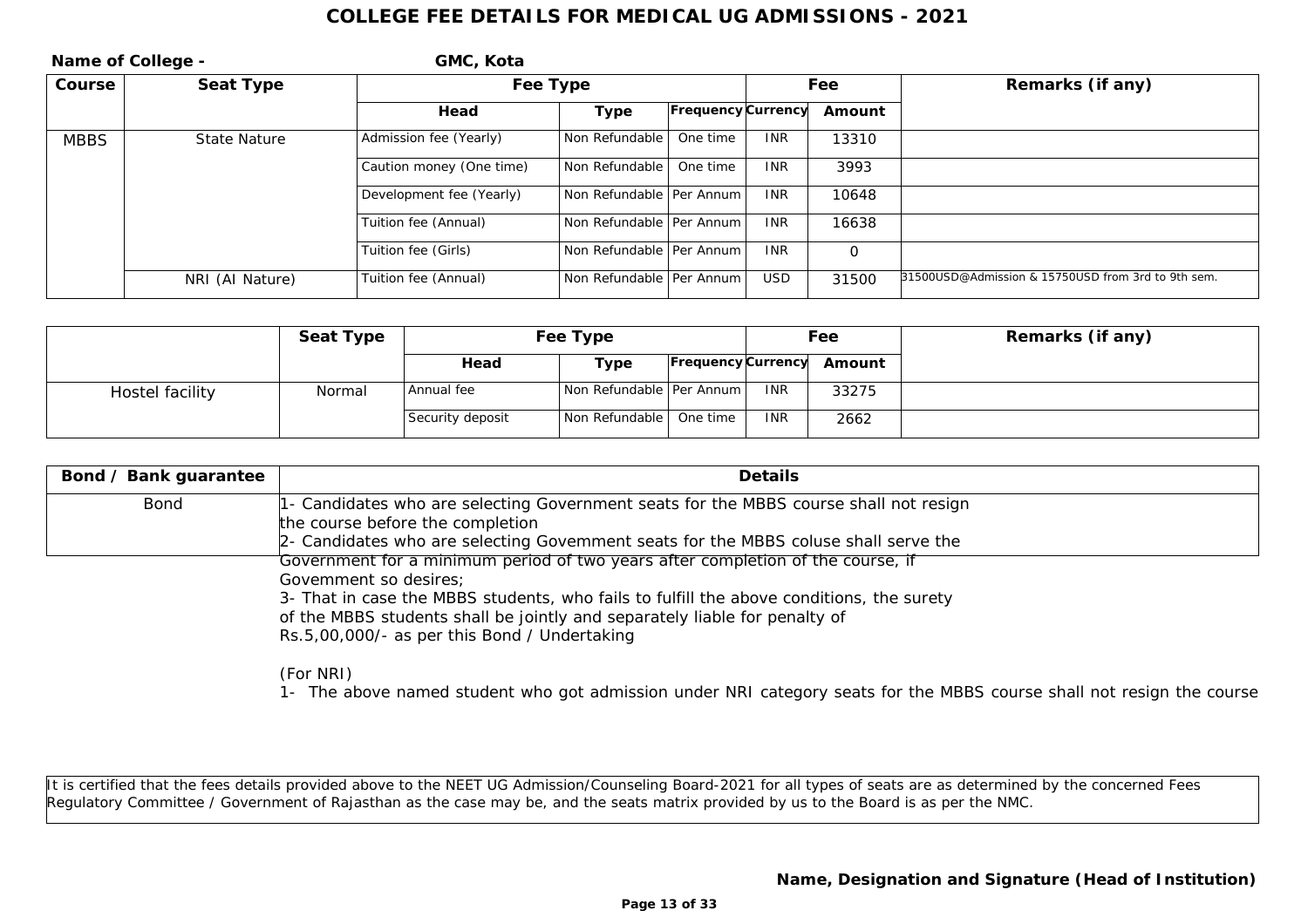|             | Name of College -            | GMC, Pali                   |                            |                           |            |        |                                           |
|-------------|------------------------------|-----------------------------|----------------------------|---------------------------|------------|--------|-------------------------------------------|
| Course      | Seat Type                    | Fee Type                    |                            |                           | Fee        |        | Remarks (if any)                          |
|             |                              | Head                        | Type                       | <b>Frequency Currency</b> |            | Amount |                                           |
| <b>MBBS</b> | <b>State Nature</b>          | Admission fee (Yearly)      | Non Refundable             | One time                  | <b>INR</b> | 16200  |                                           |
|             |                              | Caution money (One time)    | Non Refundable             | One time                  | <b>INR</b> | 6800   |                                           |
|             |                              | Development fee (Yearly)    | Non Refundable   Per Annum |                           | <b>INR</b> | 6800   |                                           |
|             |                              | Library fee (Yearly)        | Non Refundable   Per Annum |                           | <b>INR</b> | 13400  | Sports & Academic funds                   |
|             |                              | Security deposit (One time) | Non Refundable             | One time                  | <b>INR</b> | 4100   |                                           |
|             |                              | Tuition fee (Annual)        | Non Refundable   Per Annum |                           | <b>INR</b> | 57900  |                                           |
|             | NRI (AI Nature)              | Tuition fee (Annual)        | Non Refundable             | One time                  | <b>USD</b> | 31500  | 15750 USD per semester from 3 sem onwards |
|             | Payment (Govt./Govt Society) | Tuition fee (Annual)        | Non Refundable   Per Annum |                           | <b>INR</b> | 787500 |                                           |

|                 | Seat Type | Fee Type |                            |                    |            | Fee    | Remarks (if any)                                             |
|-----------------|-----------|----------|----------------------------|--------------------|------------|--------|--------------------------------------------------------------|
|                 |           | Head     | Type                       | Frequency Currency |            | Amount |                                                              |
| Hostel facility | Normal    | Remarks  | Non Refundable   Per Annum |                    | <b>INR</b> | 26800  | triple occupancy [Hostel fees (17400) + Elec & Water (9400)] |

| Bond / Bank guarantee | Details                                             |
|-----------------------|-----------------------------------------------------|
| Bond                  | Service bond of Rs 5,00,000/- (5 Lac) is applicable |
|                       |                                                     |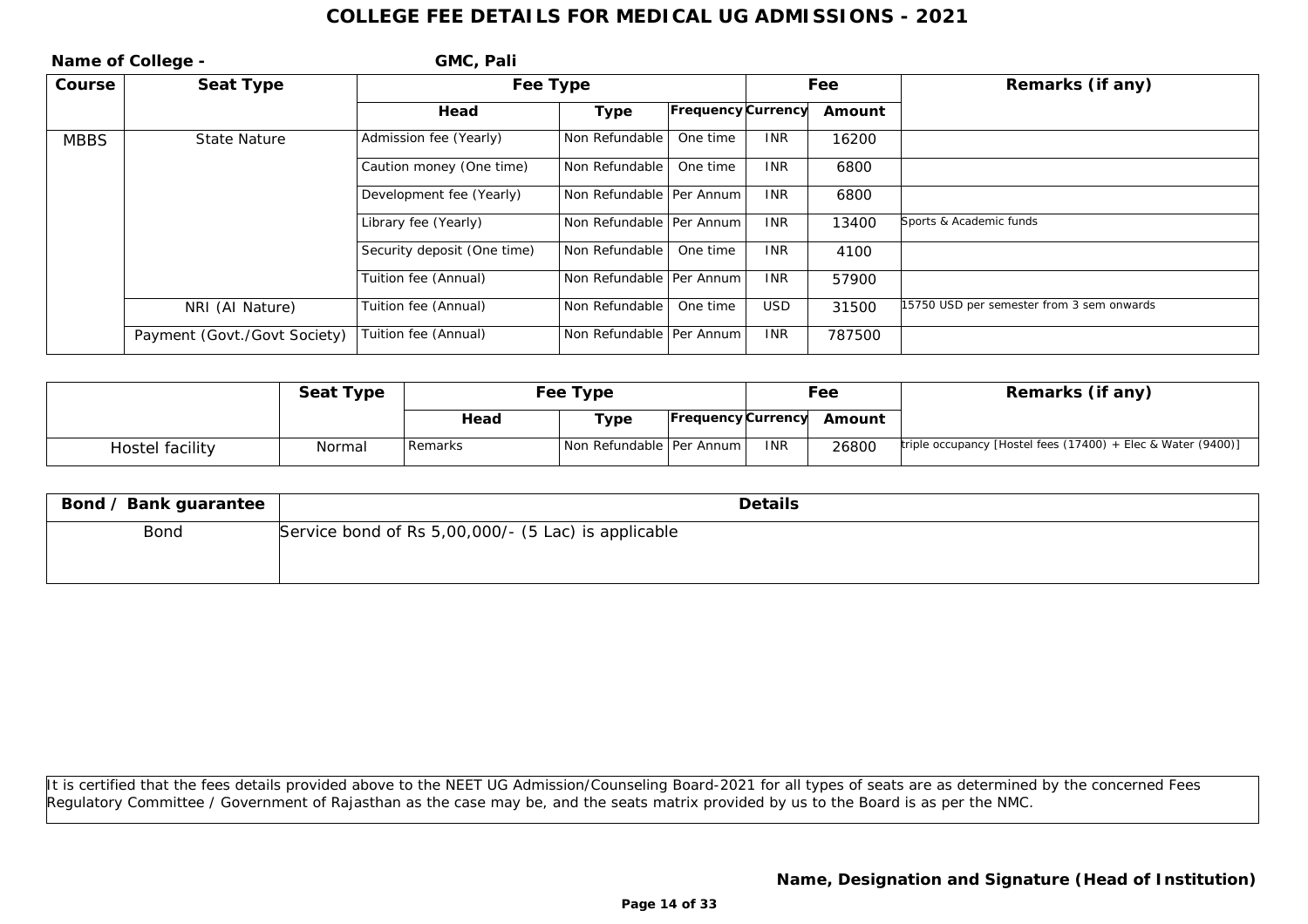|             | Name of College -            | S.K. GMC, Sikar          |                            |                    |            |        |                                              |
|-------------|------------------------------|--------------------------|----------------------------|--------------------|------------|--------|----------------------------------------------|
| Course      | Seat Type                    | Fee Type                 |                            |                    |            | Fee    | Remarks (if any)                             |
|             |                              | Head                     | Type                       | Frequency Currency |            | Amount |                                              |
| <b>MBBS</b> | State Nature                 | Admission fee (Yearly)   | Non Refundable             | One time           | <b>INR</b> | 16100  |                                              |
|             |                              | Caution money (One time) | Non Refundable             | One time           | <b>INR</b> | 6800   |                                              |
|             |                              | Library fee (Yearly)     | Non Refundable   Per Annum |                    | <b>INR</b> | 13400  | Sports & Academic Fund                       |
|             |                              | Tuition fee (Annual)     | Non Refundable   Per Annum |                    | <b>INR</b> | 57900  |                                              |
|             | NRI (Al Nature)              | Admission fee (Yearly)   | Non Refundable             | One time           | <b>INR</b> | 16100  |                                              |
|             |                              | Caution money (One time) | Non Refundable             | One time           | <b>INR</b> | 6800   |                                              |
|             |                              | Library fee (Yearly)     | Non Refundable   Per Annum |                    | <b>INR</b> | 13400  | Sports & Academic Fund                       |
|             |                              | Tuition fee (Annual)     | Non Refundable             | One time           | <b>USD</b> | 31500  | II semester onwards 15,750 USD each semester |
|             | Payment (Govt./Govt Society) | Admission fee (Yearly)   | Non Refundable             | One time           | <b>INR</b> | 16100  |                                              |
|             |                              | Caution money (One time) | Non Refundable             | One time           | <b>INR</b> | 6800   |                                              |
|             |                              | Library fee (Yearly)     | Non Refundable   Per Annum |                    | <b>INR</b> | 13400  | Sports & Academic Fund                       |
|             |                              | Tuition fee (Annual)     | Non Refundable   Per Annum |                    | <b>INR</b> | 787500 |                                              |

|                 | Seat Type | Fee Type         |                            |                           | Fee        |        | Remarks (if any) |
|-----------------|-----------|------------------|----------------------------|---------------------------|------------|--------|------------------|
|                 |           | Head             | Type                       | <b>Frequency Currency</b> |            | Amount |                  |
| Hostel facility | Normal    | Annual fee       | Non Refundable   Per Annum |                           | <b>INR</b> | 42900  |                  |
|                 |           | Security deposit | Non Refundable   One time  |                           | <b>INR</b> | 4100   |                  |
|                 | NRI Seat  | Annual fee       | Non Refundable   Per Annum |                           | <b>INR</b> | 42900  |                  |
|                 |           | Security deposit | Non Refundable             | One time                  | <b>INR</b> | 4100   |                  |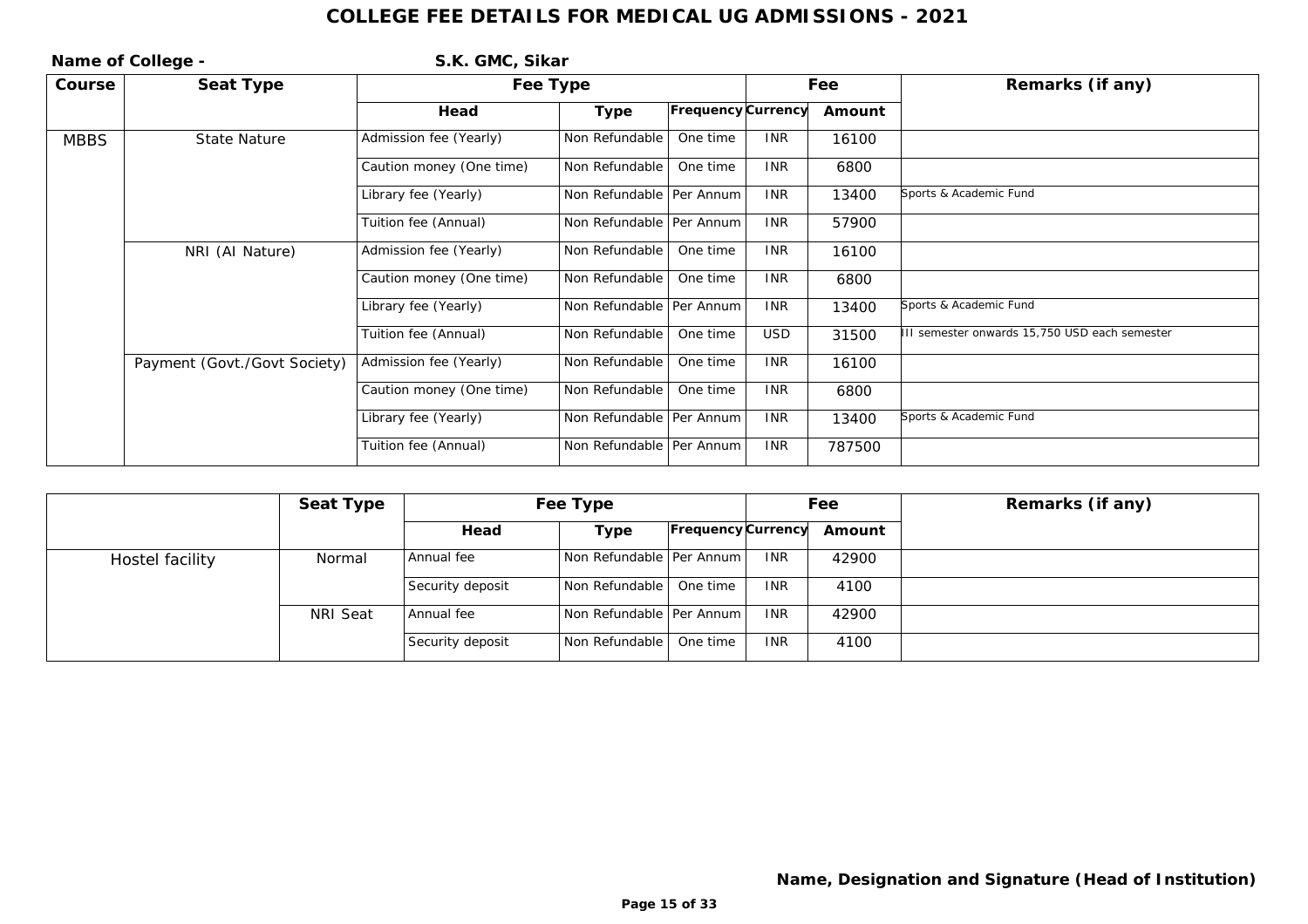| Bond / Bank guarantee | <b>Details</b>                                                   |
|-----------------------|------------------------------------------------------------------|
| Bond                  | Students have to deposit bond of 5 Lakhs at the time of joining. |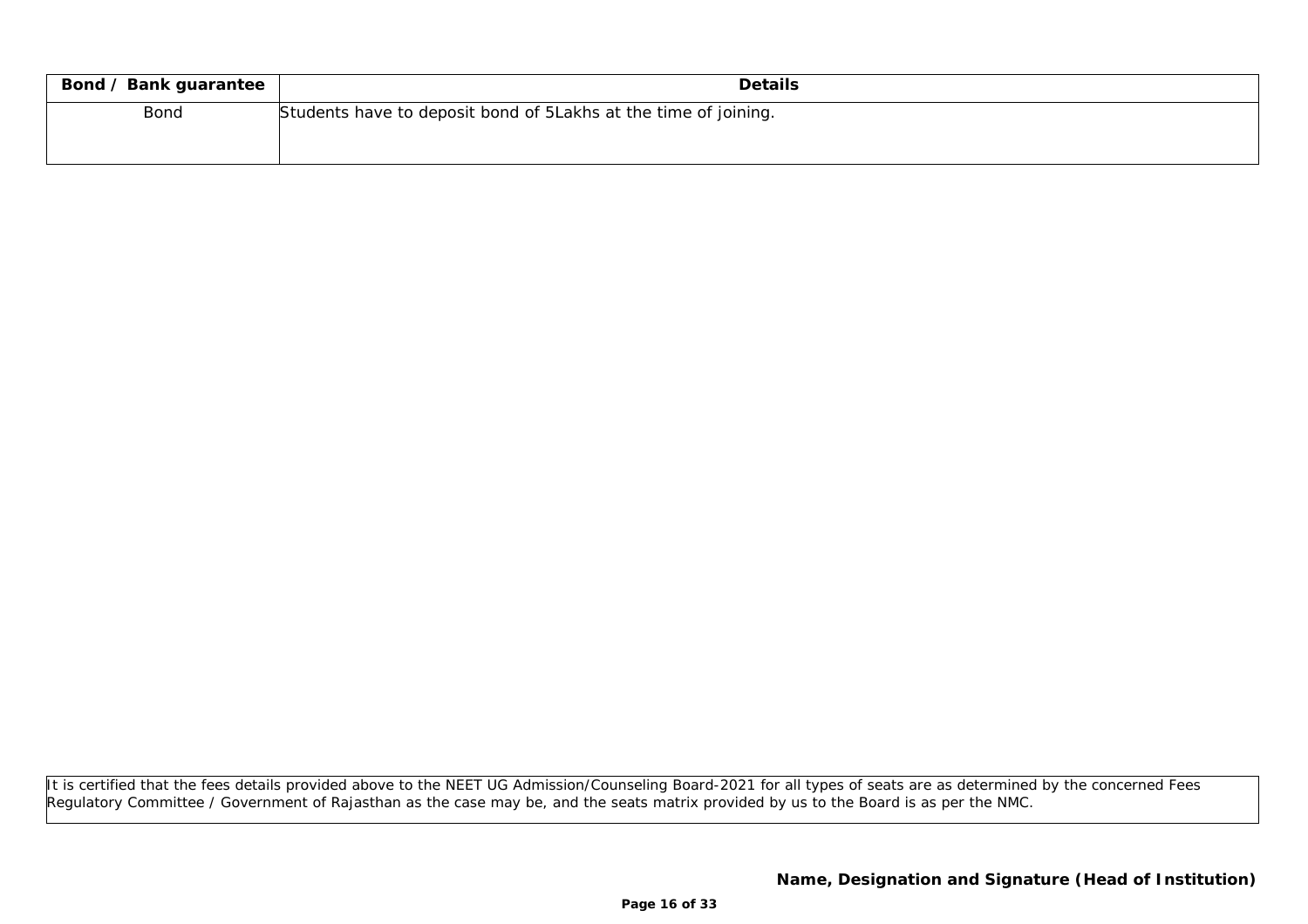**Name of College - JNU Institute for Medical Sciences and Research Centre, Jaipur Course Seat Type Fee Type Fee Remarks (if any) Head Type Frequency Currency Amount** MBBS State Nature Security deposit (One time) Refundable One time INR 100000 Tuition fee (Annual) Non Refundable Per Annum INR 1950000 Mgmt. (AI Nature) Security deposit (One time) Refundable One time INR 200000 Tuition fee (Annual) Non Refundable Per Annum INR 2550000

|                 | Seat Type | Fee Type      |                            |                    |            | Feel   | Remarks (if any) |
|-----------------|-----------|---------------|----------------------------|--------------------|------------|--------|------------------|
|                 |           | Head          | Type                       | Frequency Currency |            | Amount |                  |
| Hostel facility | Normal    | Caution money | Refundable                 | One time           | <b>INR</b> | 25000  | As per norms     |
|                 |           | Annual fee    | Non Refundable   Per Annum |                    | <b>INR</b> | 252000 | As per norms     |

| Bond / Bank guarantee | Details                                                                                                          |
|-----------------------|------------------------------------------------------------------------------------------------------------------|
| <b>Bank Guarantee</b> | Bank Guarantee as applicable and post dated cheques of remaining years to be submitted at the time of admission. |
|                       |                                                                                                                  |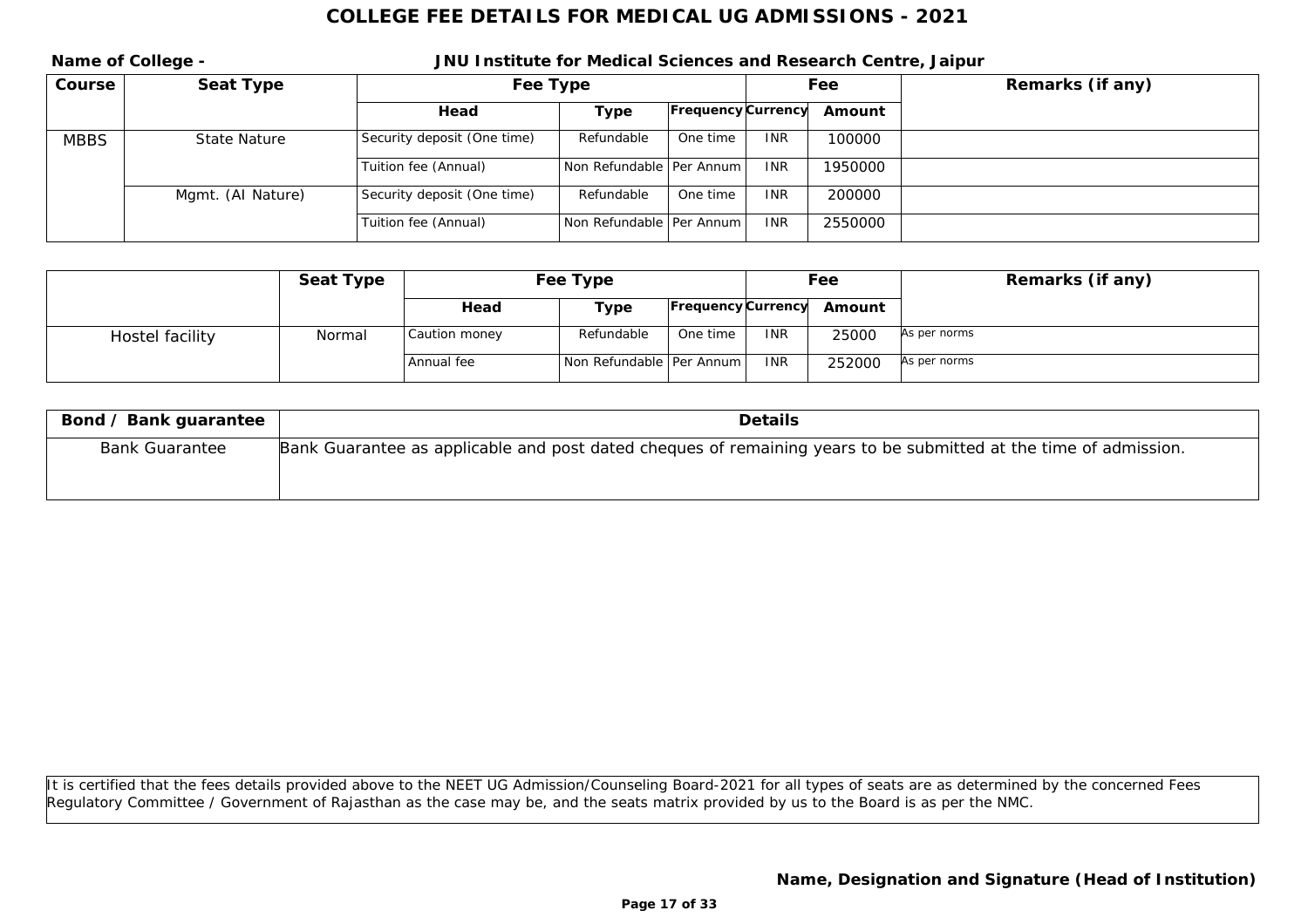| Name of College - |                 | JLN MC, Ajmer            |                            |                           |            |          |                                                   |
|-------------------|-----------------|--------------------------|----------------------------|---------------------------|------------|----------|---------------------------------------------------|
| Course            | Seat Type       |                          | Fee Type                   |                           |            | Fee      | Remarks (if any)                                  |
|                   |                 | Head                     | Type                       | <b>Frequency Currency</b> |            | Amount   |                                                   |
| <b>MBBS</b>       | State Nature    | Admission fee (Yearly)   | Non Refundable             | One time                  | <b>INR</b> | 13310    |                                                   |
|                   |                 | Caution money (One time) | Non Refundable             | One time                  | <b>INR</b> | 3993     |                                                   |
|                   |                 | Other                    | Non Refundable   Per Annum |                           | <b>INR</b> | 10648    | Sports and Academic Fund                          |
|                   |                 | Tuition fee (Annual)     | Non Refundable   Per Annum |                           | <b>INR</b> | 16638    |                                                   |
|                   |                 | Tuition fee (Girls)      | Non Refundable   Per Annum |                           | <b>INR</b> | $\Omega$ |                                                   |
|                   | NRI (AI Nature) | Tuition fee (Annual)     | Non Refundable   Per Annum |                           | <b>USD</b> | 31500    | 31500 USD @ admission & 15750 USD from 3 to 9 SEM |

|                 | Seat Type | Fee Type         |                            |                           | Fee        |        | Remarks (if any)                                            |
|-----------------|-----------|------------------|----------------------------|---------------------------|------------|--------|-------------------------------------------------------------|
|                 |           | Head             | Type                       | <b>Frequency Currency</b> |            | Amount |                                                             |
| Hostel facility | Normal    | Annual fee       | Non Refundable   Per Annum |                           | <b>INR</b> | 33275  | Incl. Electric, water charges & infra. deve. & welfare fund |
|                 |           | Security deposit | Non Refundable   One time  |                           | <b>INR</b> | 2662   |                                                             |

| Bond / Bank guarantee | <b>Details</b>                                                                                                                                                                                                                                                                                                        |
|-----------------------|-----------------------------------------------------------------------------------------------------------------------------------------------------------------------------------------------------------------------------------------------------------------------------------------------------------------------|
| Bond                  | 1. Candidate who are selecting Government seats for the MBBS course shall not resign the course before the completion.<br>2. Candidate who are selecting Government seats for the MBBS course shall serve the Government for minimum period of<br>two years after completion of the course, if Government so desires. |
|                       | 3. That in case the MBBS Student, who fails to fulfil the above conditions, the surety of the MBBS students shall be jointly                                                                                                                                                                                          |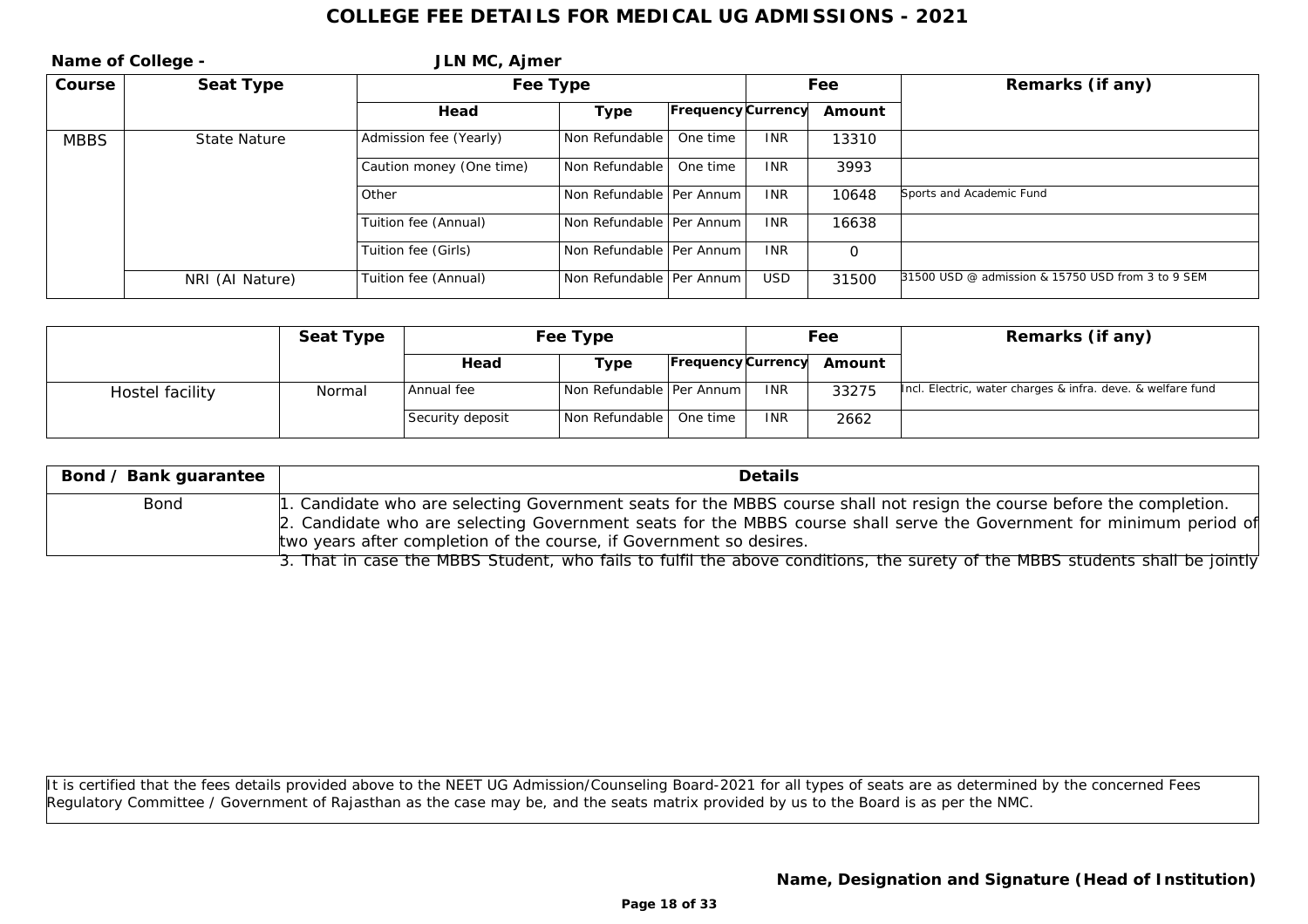| Name of College - |                              | JMC, Jhalawar            |                            |                    |            |        |                        |  |  |  |
|-------------------|------------------------------|--------------------------|----------------------------|--------------------|------------|--------|------------------------|--|--|--|
| Course            | Seat Type                    |                          | Fee Type                   |                    |            | Fee    | Remarks (if any)       |  |  |  |
|                   |                              | Head                     | Type                       | Frequency Currency |            | Amount |                        |  |  |  |
| <b>MBBS</b>       | AI Nature                    | Admission fee (Yearly)   | Non Refundable             | One time           | <b>INR</b> | 1611   |                        |  |  |  |
|                   |                              | Caution money (One time) | Non Refundable             | One time           | <b>INR</b> | 1611   |                        |  |  |  |
|                   |                              | Other                    | Non Refundable   Per Annum |                    | <b>INR</b> | 6442   |                        |  |  |  |
|                   |                              | Tuition fee (Annual)     | Non Refundable Per Annum   |                    | <b>INR</b> | 16105  |                        |  |  |  |
|                   |                              | Tuition fee (Girls)      | Non Refundable Per Annum   |                    | <b>INR</b> | 16105  |                        |  |  |  |
|                   | <b>State Nature</b>          | Admission fee (Yearly)   | Non Refundable             | One time           | <b>INR</b> | 1611   |                        |  |  |  |
|                   |                              | Caution money (One time) | Non Refundable             | One time           | <b>INR</b> | 1611   |                        |  |  |  |
|                   |                              | Other                    | Non Refundable             | One time           | <b>INR</b> | 6442   | Sports & Academic Fund |  |  |  |
|                   |                              | Tuition fee (Annual)     | Non Refundable Per Annum   |                    | <b>INR</b> | 16105  |                        |  |  |  |
|                   |                              | Tuition fee (Girls)      | Non Refundable Per Annum   |                    | <b>INR</b> | 16105  |                        |  |  |  |
|                   | NRI (Al Nature)              | Admission fee (Yearly)   | Non Refundable             | One time           | <b>INR</b> | 1611   |                        |  |  |  |
|                   |                              | Caution money (One time) | Non Refundable             | One time           | <b>INR</b> | 1611   |                        |  |  |  |
|                   |                              | Other                    | Non Refundable Per Annum   |                    | <b>INR</b> | 6442   | Sports & Academic Fund |  |  |  |
|                   |                              | Tuition fee (Annual)     | Non Refundable Per Annum   |                    | <b>USD</b> | 31500  |                        |  |  |  |
|                   |                              | Tuition fee (Girls)      | Non Refundable Per Annum   |                    | <b>USD</b> | 31500  |                        |  |  |  |
|                   | Payment (Govt./Govt Society) | Admission fee (Yearly)   | Non Refundable             | One time           | <b>INR</b> | 1611   |                        |  |  |  |
|                   |                              | Caution money (One time) | Non Refundable             | One time           | <b>INR</b> | 1611   |                        |  |  |  |
|                   |                              | Other                    | Non Refundable   Per Annum |                    | <b>INR</b> | 6442   | Sports & Academic Fund |  |  |  |
|                   |                              | Tuition fee (Annual)     | Non Refundable   Per Annum |                    | <b>INR</b> | 720000 |                        |  |  |  |
|                   |                              | Tuition fee (Girls)      | Non Refundable   Per Annum |                    | <b>INR</b> | 720000 |                        |  |  |  |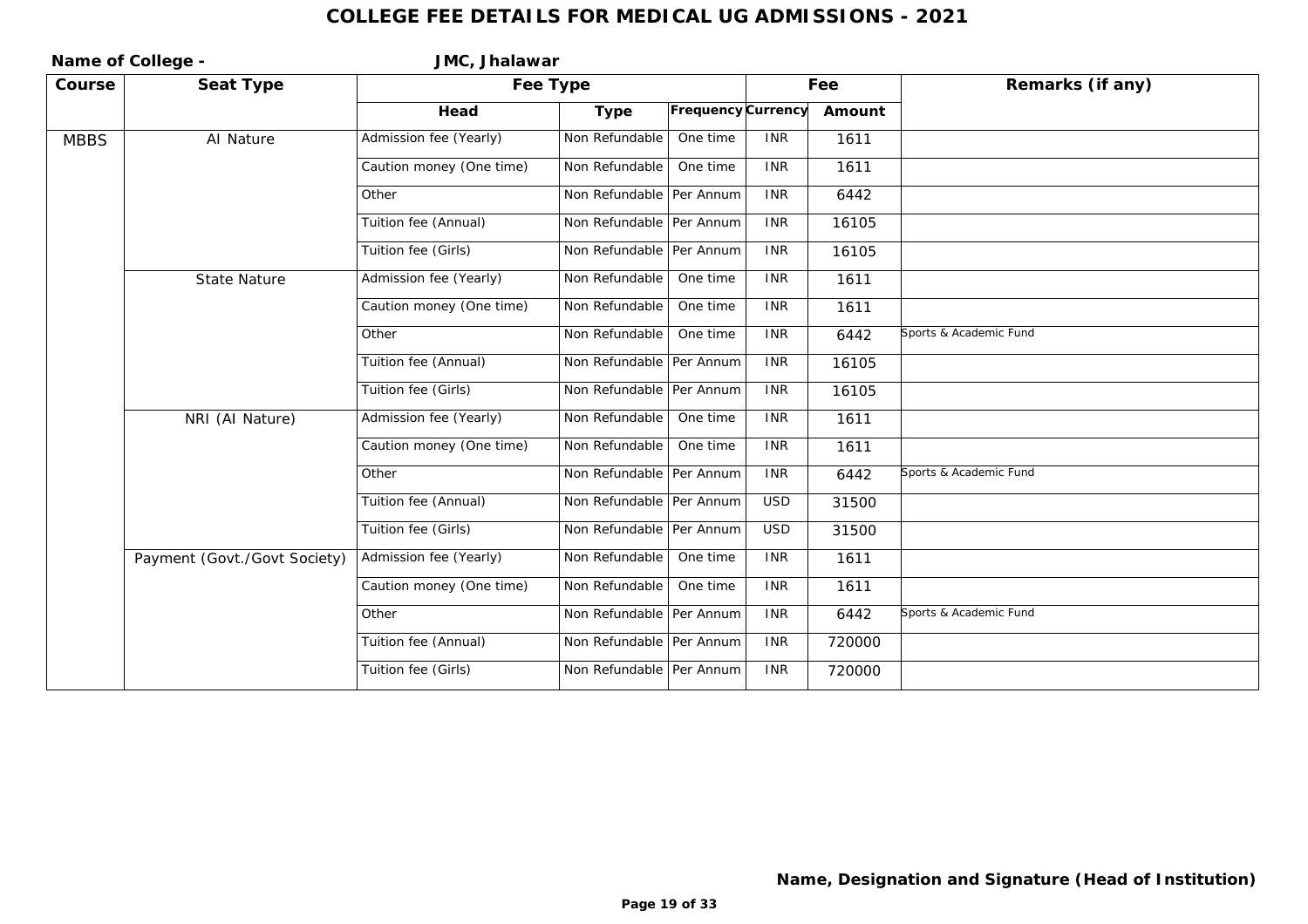|                 | Seat Type | Fee Type      |                              |                           | Fee        |        | Remarks (if any)                        |
|-----------------|-----------|---------------|------------------------------|---------------------------|------------|--------|-----------------------------------------|
|                 |           | Head          | Type                         | <b>Frequency Currency</b> |            | Amount |                                         |
| Hostel facility | Normal    | Annual fee    | Non Refundable   Per Annum   |                           | <b>INR</b> | 16000  | Double Seat                             |
|                 |           | Annual fee    | l Non Refundable   Per Annum |                           | <b>INR</b> | 20000  | Single Seat                             |
|                 |           | Caution money | Non Refundable   Per Annum   |                           | <b>INR</b> | 1000   |                                         |
|                 |           | Remarks       | Non Refundable Per Annum     |                           | <b>INR</b> | 2800   | Facilities Recreation and ACademic Fund |

| Bond / Bank guarantee | Details                      |
|-----------------------|------------------------------|
| Bond                  | as per State Govt. Direction |
|                       |                              |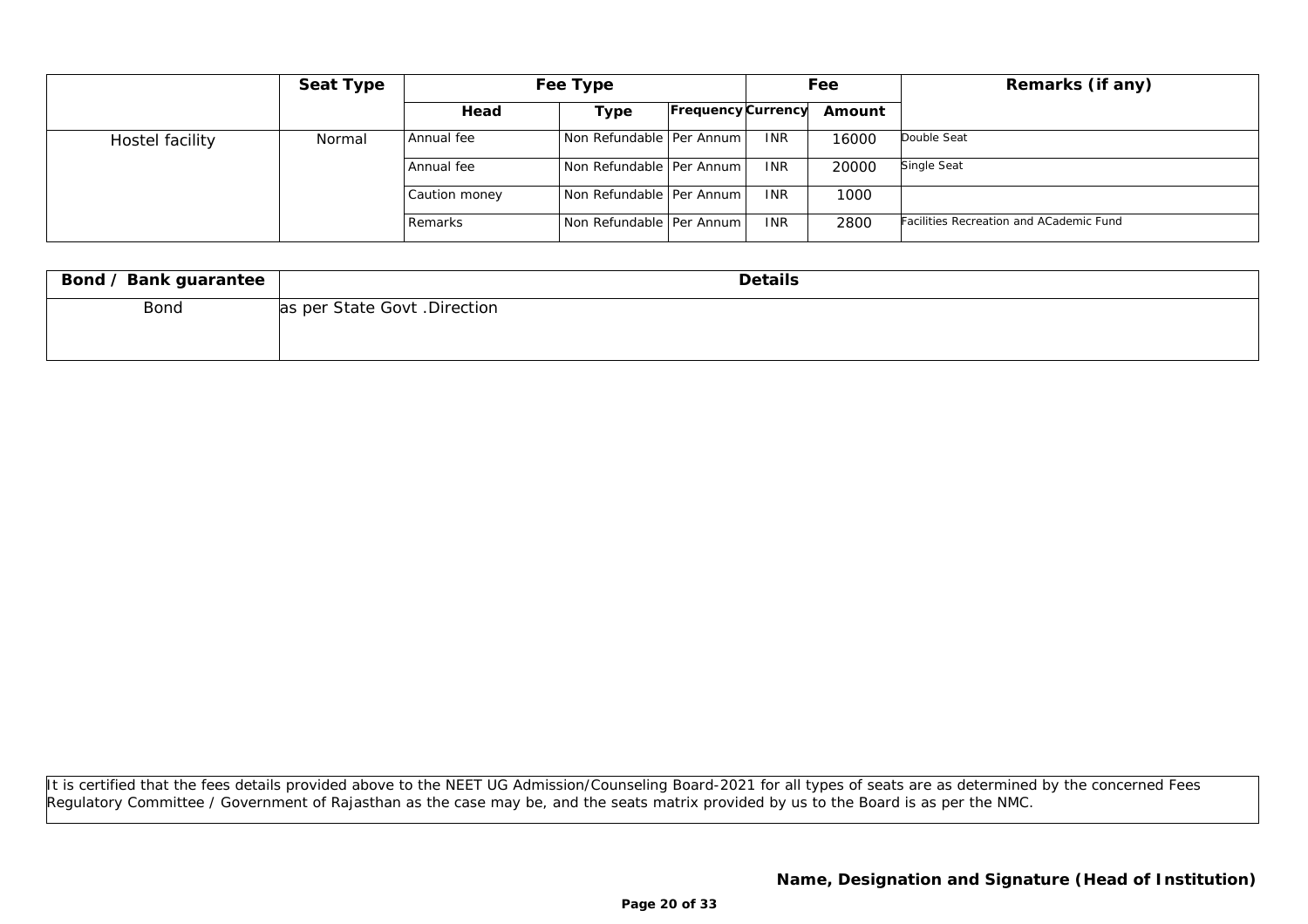| Name of College - |                   | MG MC, Jaipur            |                            |                           |            |           |                                                                |
|-------------------|-------------------|--------------------------|----------------------------|---------------------------|------------|-----------|----------------------------------------------------------------|
| Course            | Seat Type         | Fee Type                 |                            |                           | Fee        |           | Remarks (if any)                                               |
|                   |                   | Head                     | Type                       | <b>Frequency Currency</b> |            | Amount    |                                                                |
| <b>MBBS</b>       | State Nature      | Caution money (One time) | Refundable                 | One time                  | <b>INR</b> | 3 Lac     |                                                                |
|                   |                   | Tuition fee (Annual)     | Non Refundable   Per Annum |                           | <b>INR</b> | Rs.15 Lac | Inaddition 4 Postdated cheques (3x15Lac & 1x7.5Lac)            |
|                   | Mgmt. (AI Nature) | Caution money (One time) | Refundable                 | One time                  | <b>INR</b> | 3 Lac     |                                                                |
|                   |                   | Tuition fee (Annual)     | Non Refundable   Per Annum |                           | <b>INR</b> |           | IRS.26.75 Lac naddition 4 postdcheq (3x26.75Lac & 1x13.375Lac) |

|                 | Seat Type | Fee Type     |                            |  |            | Fee                       | Remarks (if any)                                              |
|-----------------|-----------|--------------|----------------------------|--|------------|---------------------------|---------------------------------------------------------------|
|                 |           | Head         | Type                       |  |            | Frequency Currency Amount |                                                               |
| Hostel facility | Normal    | l Annual fee | Non Refundable   Per Annum |  | <b>INR</b> |                           | 2.58 Lacs Consolidated Boarding fee per annum (double seated) |

| Bond / Bank guarantee | Details |
|-----------------------|---------|
| Not Applicable        |         |
|                       |         |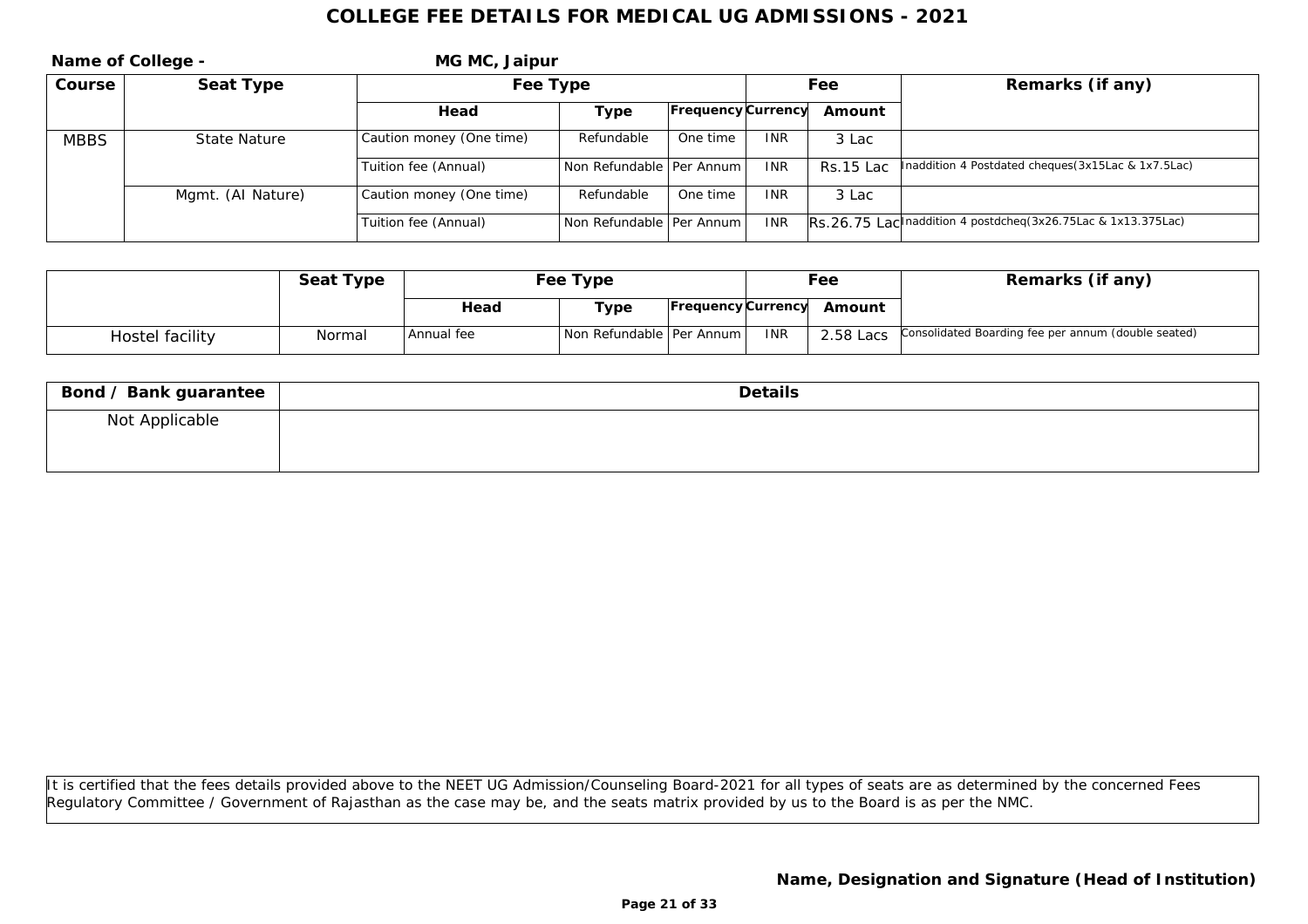|             | Name of College - | NIMS, Jaipur         |                            |                    |            |         |                  |
|-------------|-------------------|----------------------|----------------------------|--------------------|------------|---------|------------------|
| Course      | Seat Type         | Fee Type             |                            |                    | Fee        |         | Remarks (if any) |
|             |                   | Head                 | Type                       | Frequency Currency |            | Amount  |                  |
| <b>MBBS</b> | State Nature      | Tuition fee (Annual) | Non Refundable   Per Annum |                    | <b>INR</b> | 1800000 |                  |
|             | Mgmt. (Al Nature) | Tuition fee (Annual) | Non Refundable   Per Annum |                    | <b>INR</b> | 2000000 |                  |

|                 | Seat Type | Fee Type     |                            | Fee        |                           | Remarks (if any)                                                                  |
|-----------------|-----------|--------------|----------------------------|------------|---------------------------|-----------------------------------------------------------------------------------|
|                 |           | Head         | Type                       |            | Frequency Currency Amount |                                                                                   |
| Hostel facility | Normal    | l Annual fee | Non Refundable   Per Annum | <b>INR</b> |                           | 2,00,000/- Rs. 2 Lakh Triple Seater, Non AC and 2.5 Lakh Double Seater<br>with AC |

| Bond / Bank guarantee | <b>Details</b>                                                        |  |  |  |  |
|-----------------------|-----------------------------------------------------------------------|--|--|--|--|
| Not Applicable        | Post dated cheques of the remaining three and half years duration fee |  |  |  |  |
|                       |                                                                       |  |  |  |  |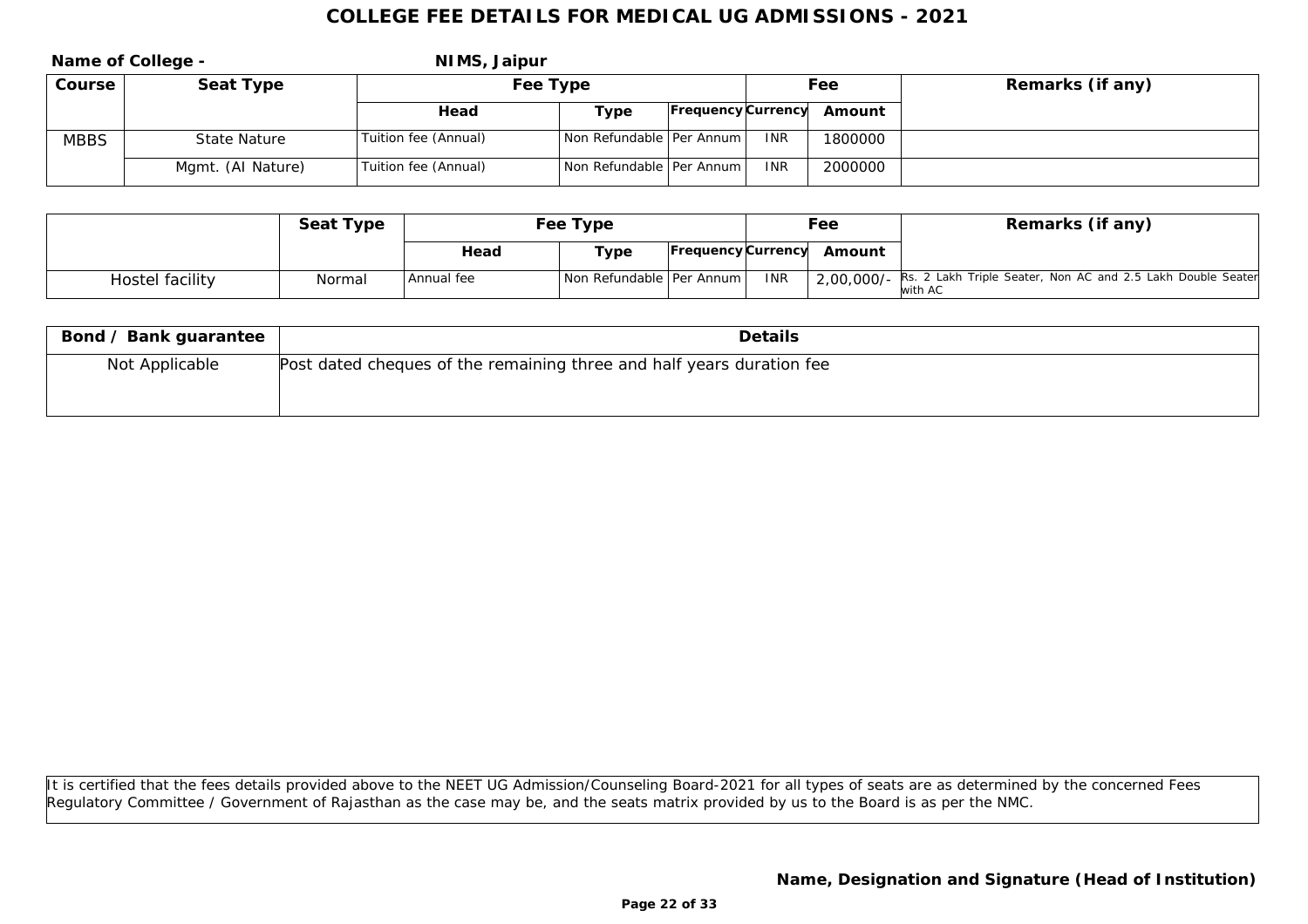|             | Name of College - | Pacific Insti. of MS, Udaipur |                            |                           |            |         |                  |  |
|-------------|-------------------|-------------------------------|----------------------------|---------------------------|------------|---------|------------------|--|
| Course      | Seat Type         | Fee Type                      |                            |                           | Fee        |         | Remarks (if any) |  |
|             |                   | Head                          | Type                       | <b>Frequency</b> Currency |            | Amount  |                  |  |
| <b>MBBS</b> | State Nature      | Caution money (One time)      | Refundable                 | One time                  | <b>INR</b> | 500000  |                  |  |
|             |                   | Tuition fee (Annual)          | Non Refundable   Per Annum |                           | <b>INR</b> | 2100000 |                  |  |
|             | Mgmt. (AI Nature) | Tuition fee (Annual)          | Non Refundable   Per Annum |                           | <b>INR</b> | 2800000 |                  |  |

|                 | Seat Type | Fee Type   |                                |                    | Fee        |        | Remarks (if any) |
|-----------------|-----------|------------|--------------------------------|--------------------|------------|--------|------------------|
|                 |           | Head       | Type                           | Frequency Currency |            | Amount |                  |
| Hostel facility | Normal    | Annual fee | Non Refundable   Per Annum     |                    | <b>INR</b> | 270000 |                  |
|                 | NRI Seat  | Annual fee | l Non Refundable I Per Annum I |                    | <b>INR</b> | 270000 |                  |

| Bond / Bank guarantee | <b>Details</b>                                                                    |
|-----------------------|-----------------------------------------------------------------------------------|
| <b>Bank Guarantee</b> | Bank Guarantee of Three and Half Years of Tution fee/or Advance fees of Two years |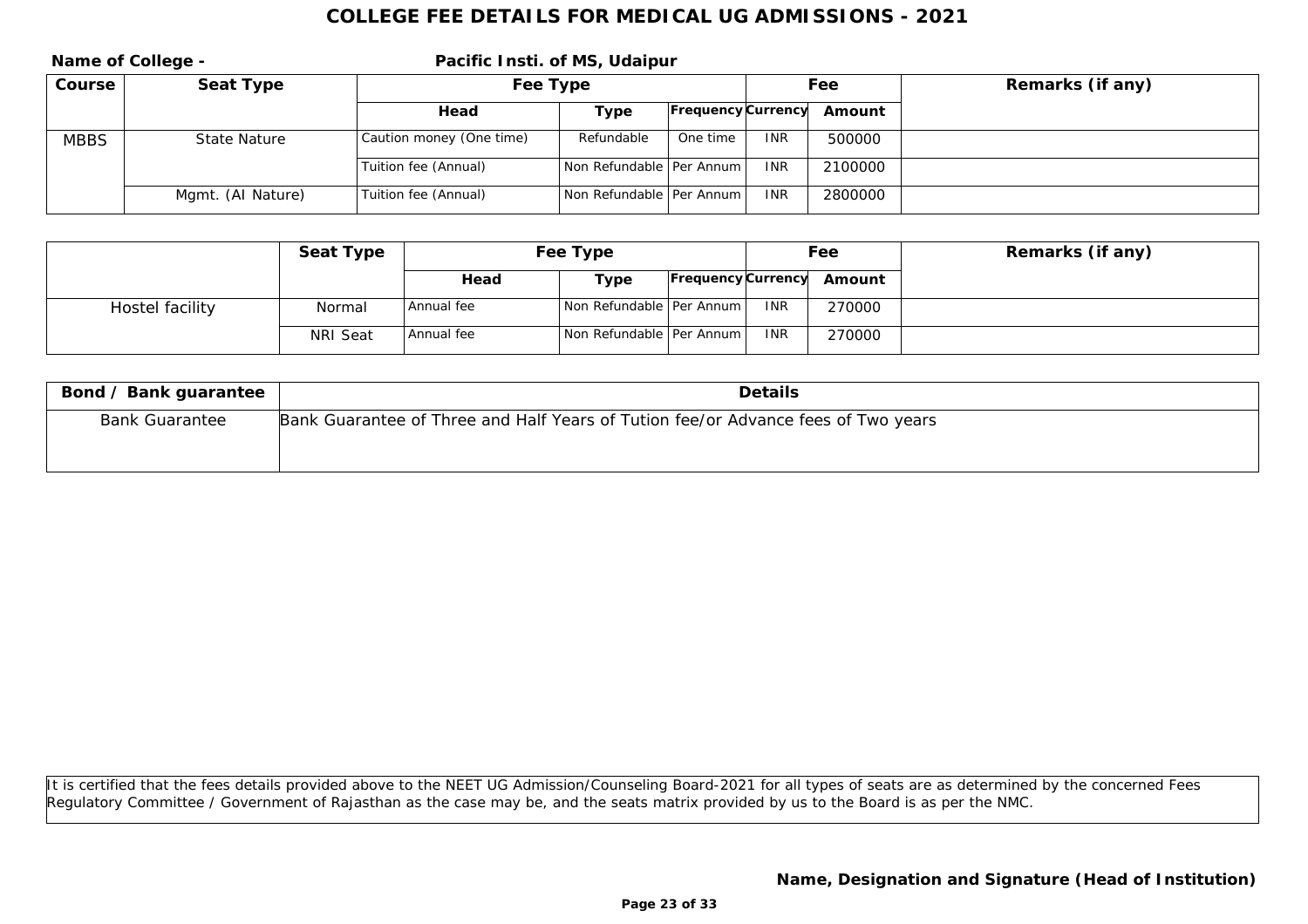| Name of College - |                   | Pacific MC & Hospital, Udaipur |                            |                    |            |               |                  |
|-------------------|-------------------|--------------------------------|----------------------------|--------------------|------------|---------------|------------------|
| Course            | Seat Type         | Fee Type                       |                            |                    | Fee        |               | Remarks (if any) |
|                   |                   | Head                           | Type                       | Frequency Currency |            | Amount        |                  |
| <b>MBBS</b>       | State Nature      | Caution money (One time)       | Refundable                 | One time           | <b>INR</b> | $2,00,000/-$  |                  |
|                   |                   | Tuition fee (Annual)           | Non Refundable   Per Annum |                    | <b>INR</b> | $20,50,000/-$ |                  |
|                   | Mgmt. (Al Nature) | Caution money (One time)       | Refundable                 | One time           | <b>INR</b> | $2,00,000/-$  |                  |
|                   |                   | Tuition fee (Annual)           | Non Refundable   Per Annum |                    | <b>INR</b> | $24,50,000/-$ |                  |

|                 | Seat Type | Fee Type      |                            |          | Fee        |                           | Remarks (if any) |
|-----------------|-----------|---------------|----------------------------|----------|------------|---------------------------|------------------|
|                 |           | Head          | Type                       |          |            | Frequency Currency Amount |                  |
| Hostel facility | Normal    | Caution money | Refundable                 | One time | <b>INR</b> | 2,00,000/-                |                  |
|                 |           | l Annual fee  | Non Refundable   Per Annum |          | <b>INR</b> | $2,00,000/$ -             |                  |

| Bond / Bank guarantee | Details              |
|-----------------------|----------------------|
| <b>Bank Guarantee</b> | As per college norms |
|                       |                      |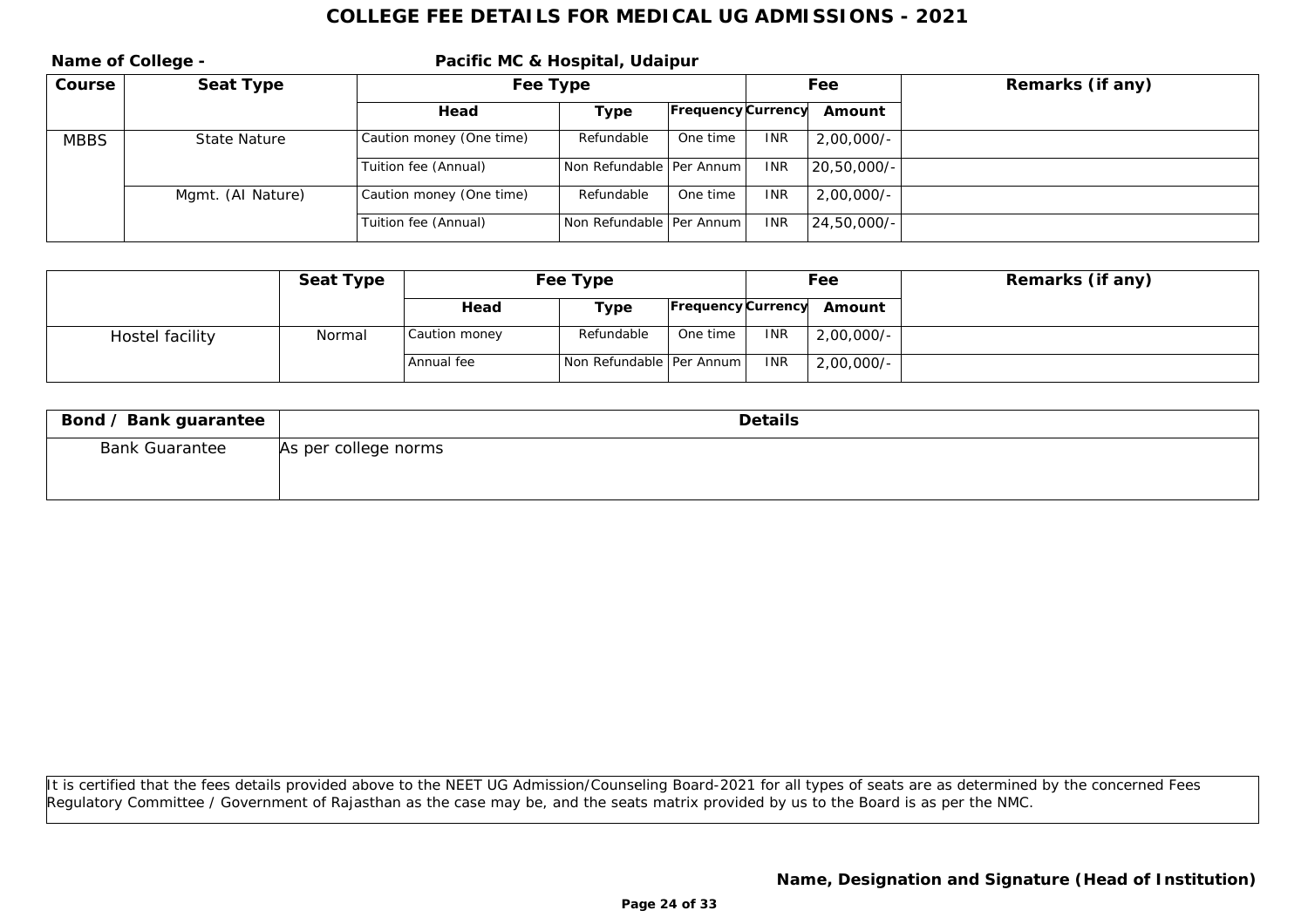| Name of College - |                 | RNT MC, Udaipur             |                            |                           |            |        |                                                    |
|-------------------|-----------------|-----------------------------|----------------------------|---------------------------|------------|--------|----------------------------------------------------|
| Course            | Seat Type       |                             | Fee Type                   |                           |            | Fee    | Remarks (if any)                                   |
|                   |                 | Head                        | Type                       | <b>Frequency Currency</b> |            | Amount |                                                    |
| <b>MBBS</b>       | State Nature    | Admission fee (Yearly)      | Non Refundable             | One time                  | <b>INR</b> | 13310  |                                                    |
|                   |                 | Caution money (One time)    | Non Refundable             | One time                  | <b>INR</b> | 3993   |                                                    |
|                   |                 | Development fee (Yearly)    | Non Refundable   Per Annum |                           | <b>INR</b> | 5324   |                                                    |
|                   |                 | Security deposit (One time) | Non Refundable             | One time                  | <b>INR</b> | 2662   |                                                    |
|                   |                 | Tuition fee (Annual)        | Non Refundable   Per Annum |                           | <b>INR</b> | 16638  |                                                    |
|                   | NRI (Al Nature) | Tuition fee (Annual)        | Non Refundable   Per Annum |                           | <b>USD</b> | 31500  | 31500USD @Admission &15750USD from 3rd to 9th seme |

|                 | Seat Type | Fee Type     |                            |  |            | Fee                       | Remarks (if any) |
|-----------------|-----------|--------------|----------------------------|--|------------|---------------------------|------------------|
|                 |           | Head         | Type                       |  |            | Frequency Currency Amount |                  |
| Hostel facility | Normal    | l Annual fee | Non Refundable   Per Annum |  | <b>INR</b> | 27951                     |                  |

| Bond / Bank guarantee | Details                                                                                                                                                                                                                                           |
|-----------------------|---------------------------------------------------------------------------------------------------------------------------------------------------------------------------------------------------------------------------------------------------|
| Bond                  | SERVICE BOND / UNDERTAKING FOR ALL INDIA QUOTA & STATE QUOTA UNDER GRADUATE MEDICAL STUDENTS                                                                                                                                                      |
|                       | STAMP PAPER VALUE NOT                                                                                                                                                                                                                             |
|                       | LESS THAN 500/-<br>$P(0,1)P(1,1)P(0,0)P(0,0)P(1,1)P(0,0)P(0,0)P(0,0)P(0,0)P(0,0)P(0,0)P(0,0)P(0,0)P(0,0)P(0,0)P(0,0)P(0,0)P(0,0)P(0,0)P(0,0)P(0,0)P(0,0)P(0,0)P(0,0)P(0,0)P(0,0)P(0,0)P(0,0)P(0,0)P(0,0)P(0,0)P(0,0)P(0,0)P(0,0)P(0,0)P(0,0)P(0,$ |

BOND/UNDERTAKING

I..\_\_\_\_\_\_\_\_\_\_\_\_\_\_\_\_\_\_\_\_\_\_\_\_\_\_\_\_(name of student) age\_\_\_\_\_\_\_\_\_\_\_\_\_\_\_\_\_\_ D/O,S/O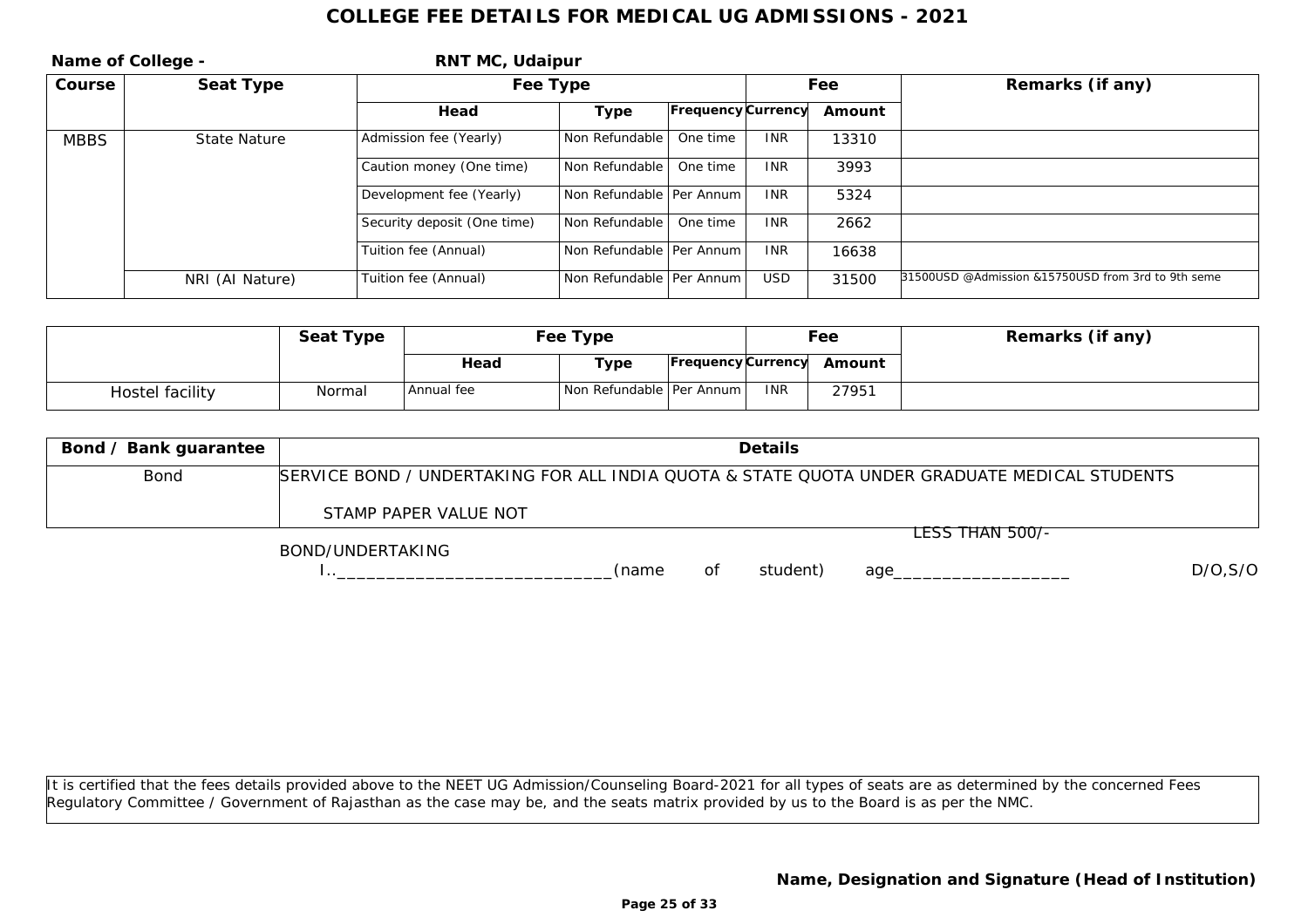| Name of College - |                              | RUHS CMS, Jaipur         |                            |                    |            |                  |                                        |
|-------------------|------------------------------|--------------------------|----------------------------|--------------------|------------|------------------|----------------------------------------|
| Course            | Seat Type                    | Fee Type                 |                            |                    | Fee        | Remarks (if any) |                                        |
|                   |                              | Head                     | Type                       | Frequency Currency |            | Amount           |                                        |
| <b>MBBS</b>       | Al Nature                    | Admission fee (Yearly)   | Non Refundable             | One time           | <b>INR</b> | 1610             |                                        |
|                   |                              | Caution money (One time) | Non Refundable             | One time           | <b>INR</b> | 1611             |                                        |
|                   |                              | Other                    | Non Refundable   Per Annum |                    | <b>INR</b> | 6443             | Facilities, Recreation & Academic Fund |
|                   |                              | Tuition fee (Annual)     | Non Refundable   Per Annum |                    | <b>INR</b> | 16105            |                                        |
|                   | <b>State Nature</b>          | Admission fee (Yearly)   | Non Refundable             | One time           | <b>INR</b> | 1610             |                                        |
|                   |                              | Caution money (One time) | Non Refundable             | One time           | <b>INR</b> | 1611             |                                        |
|                   |                              | Other                    | Non Refundable   Per Annum |                    | <b>INR</b> | 6443             | Facilities, Recreation & Academic Fund |
|                   |                              | Tuition fee (Annual)     | Non Refundable   Per Annum |                    | <b>INR</b> | 16105            |                                        |
|                   | NRI (Al Nature)              | Admission fee (Yearly)   | Non Refundable             | One time           | <b>INR</b> | 1610             |                                        |
|                   |                              | Caution money (One time) | Non Refundable             | One time           | <b>INR</b> | 1611             |                                        |
|                   |                              | Other                    | Non Refundable   Per Annum |                    | <b>INR</b> | 6443             | Facilities, Recreation & Academic Fund |
|                   |                              | Tuition fee (Annual)     | Non Refundable   Per Annum |                    | <b>USD</b> | 31500            |                                        |
|                   | Payment (Govt./Govt Society) | Admission fee (Yearly)   | Non Refundable             | One time           | <b>INR</b> | 1610             |                                        |
|                   |                              | Caution money (One time) | Non Refundable             | One time           | <b>INR</b> | 1611             |                                        |
|                   |                              | Other                    | Non Refundable   Per Annum |                    | <b>INR</b> | 6443             | Facilities, Recreation & Academic Fund |
|                   |                              | Tuition fee (Annual)     | Non Refundable   Per Annum |                    | <b>INR</b> | 720000           |                                        |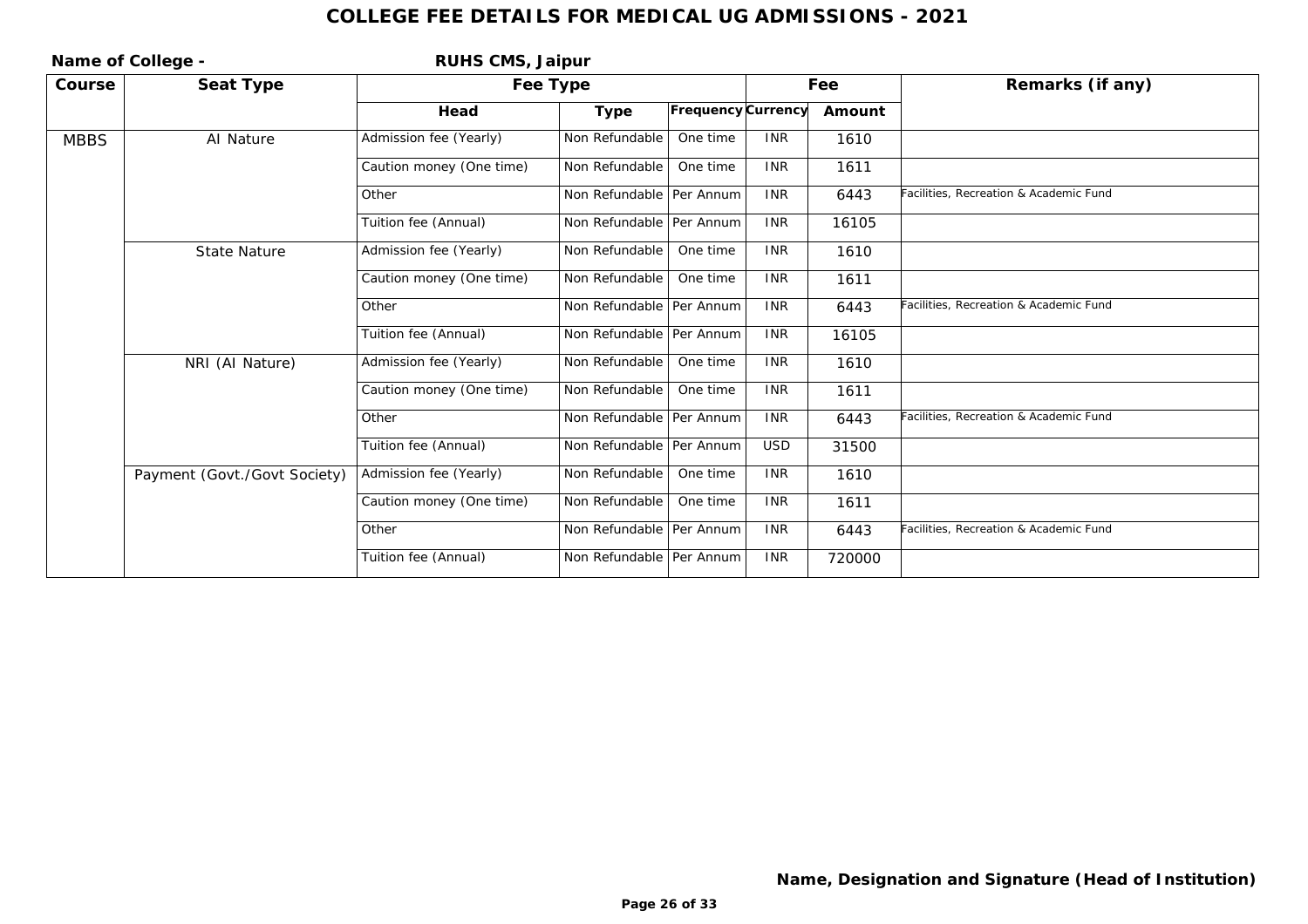|                 | Seat Type |                  | Fee Type                   |                    |            | Fee    | Remarks (if any)                                                             |
|-----------------|-----------|------------------|----------------------------|--------------------|------------|--------|------------------------------------------------------------------------------|
|                 |           | Head             | Type                       | Frequency Currency |            | Amount |                                                                              |
| Hostel facility | Normal    | Annual fee       | Non Refundable   Per Annum |                    | <b>INR</b> | 19326  |                                                                              |
|                 |           | Remarks          | Non Refundable   Per Annum |                    | <b>INR</b> | 11274  | Fee for Electricity & Water and Infrastructure Development &<br>Welfare fund |
|                 |           | Security deposit | l Non Refundable           | One time           | <b>INR</b> | 1610   |                                                                              |
|                 | NRI Seat  | Annual fee       | Non Refundable   Per Annum |                    | <b>INR</b> | 19326  |                                                                              |
|                 |           | Remarks          | Non Refundable   Per Annum |                    | <b>INR</b> | 11274  | Fee for Electricity & Water and Infrastructure Development &<br>Welfare fund |
|                 |           | Security deposit | Non Refundable             | One time           | <b>INR</b> | 1610   |                                                                              |

| Bond / Bank guarantee | Details                 |
|-----------------------|-------------------------|
| Bond                  | As per Government Norms |
|                       |                         |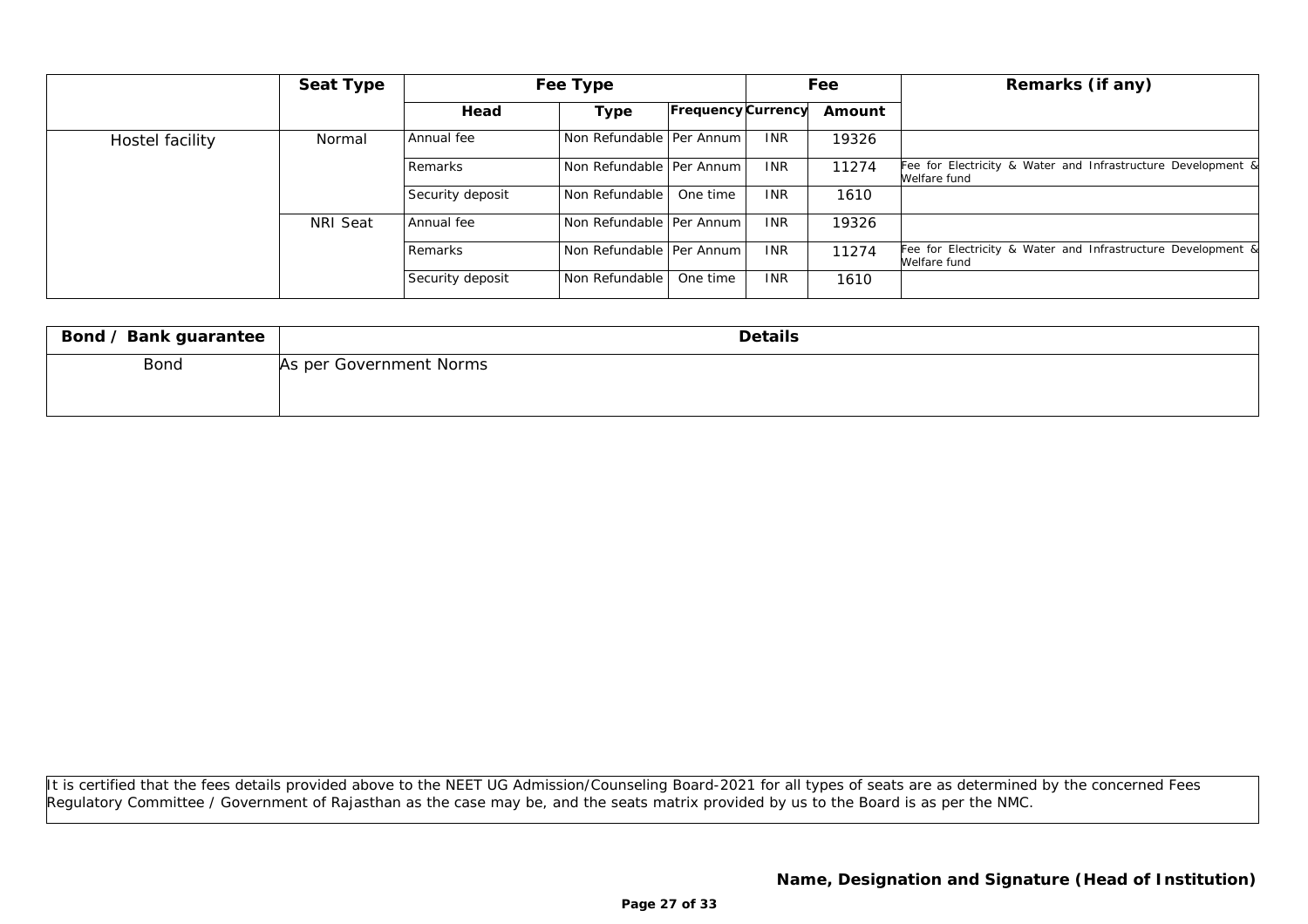| Name of College - |              | SMS MC, Jaipur           |                |                    |            |                  |                          |
|-------------------|--------------|--------------------------|----------------|--------------------|------------|------------------|--------------------------|
| Course            | Seat Type    | Fee Type                 |                |                    | Fee        | Remarks (if any) |                          |
|                   |              | Head                     | Type           | Frequency Currency |            | Amount           |                          |
| <b>MBBS</b>       | State Nature | Admission fee (Yearly)   | Refundable     | One time           | <b>INR</b> | 13310            |                          |
|                   |              | Other                    | Refundable     | Per Annum          | <b>INR</b> | 10650            | Sports and Academic fund |
|                   |              | Tuition fee (Annual)     | Refundable     | Per Annum          | <b>INR</b> | 16640            |                          |
|                   |              | Tuition fee (Girls)      | Refundable     | Per Annum          | <b>INR</b> | Nil              |                          |
|                   |              | Caution money (One time) | Non Refundable | One time           | <b>INR</b> | 4000             |                          |

|                 | Seat Type | Fee Type         |                            |                           | Fee        |        | Remarks (if any)                            |
|-----------------|-----------|------------------|----------------------------|---------------------------|------------|--------|---------------------------------------------|
|                 |           | Head             | Type                       | <b>Frequency Currency</b> |            | Amount |                                             |
| Hostel facility | Normal    | Annual fee       | Refundable                 | Per Annum I               | <b>INR</b> | 19970  | For Double Seated Room INR 13310            |
|                 |           | <b>Remarks</b>   | Non Refundable   Per Annum |                           | <b>INR</b> | 8470   | Electricity and Water Charges               |
|                 |           | <b>Remarks</b>   | Non Refundable Per Annum L |                           | <b>INR</b> | 5330   | Infrastructure Development and Welfare fund |
|                 |           | Security deposit | Non Refundable             | One time                  | <b>INR</b> | 2670   |                                             |

| Bond / Bank guarantee | <b>Details</b>                                                                                                                                               |
|-----------------------|--------------------------------------------------------------------------------------------------------------------------------------------------------------|
| Bond                  | Service Bond/Undertaking for State Quota undergraduate Medical Students on Stamp Paper value not less than Rs. 500 as<br>per Government of Rajasthan orders. |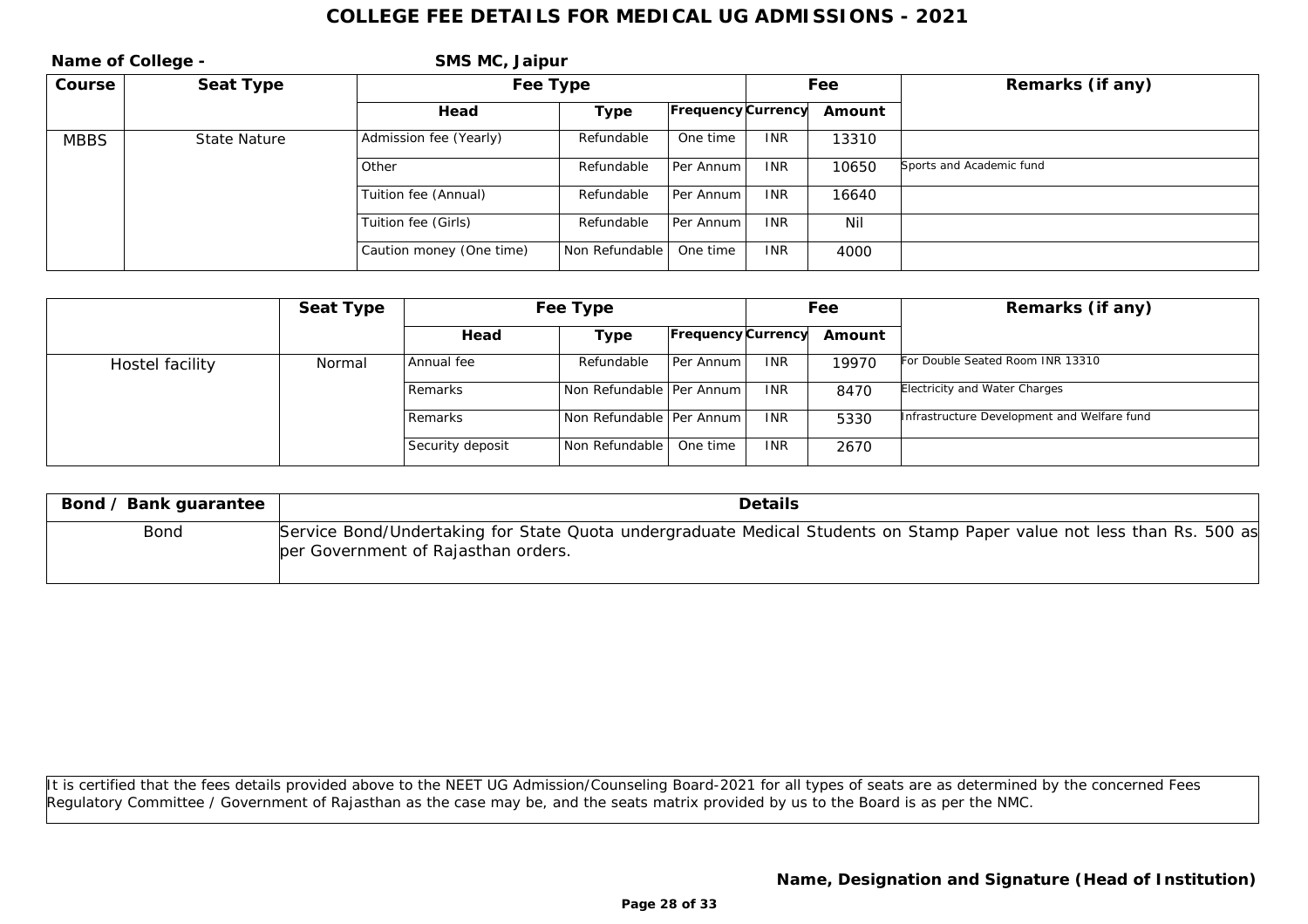| Name of College - |              | SN MC, Jodhpur           |                            |                    |            |                |                          |
|-------------------|--------------|--------------------------|----------------------------|--------------------|------------|----------------|--------------------------|
| Course            | Seat Type    | Fee Type                 |                            |                    |            | Fee            | Remarks (if any)         |
|                   |              | Head                     | Type                       | Frequency Currency |            | Amount         |                          |
| <b>MBBS</b>       | Al Nature    | Admission fee (Yearly)   | Non Refundable             | One time           | <b>INR</b> | 13310          |                          |
|                   |              | Caution money (One time) | Non Refundable             | One time           | <b>INR</b> | 3993           |                          |
|                   |              | l Other                  | Non Refundable   Per Annum |                    | <b>INR</b> | 10648          | Sports and Academic Fund |
|                   |              | Tuition fee (Annual)     | Non Refundable   Per Annum |                    | <b>INR</b> | 16638          |                          |
|                   |              | Tuition fee (Girls)      | Non Refundable   Per Annum |                    | <b>INR</b> | $\overline{O}$ |                          |
|                   | State Nature | Admission fee (Yearly)   | Non Refundable             | One time           | <b>INR</b> | 13310          |                          |
|                   |              | Caution money (One time) | Non Refundable             | One time           | <b>INR</b> | 3993           |                          |
|                   |              | l Other                  | Non Refundable   Per Annum |                    | <b>INR</b> | 10648          | Sports and Academic Fund |
|                   |              | Tuition fee (Annual)     | Non Refundable   Per Annum |                    | <b>INR</b> | 16638          |                          |
|                   |              | Tuition fee (Girls)      | Non Refundable   Per Annum |                    | <b>INR</b> | $\overline{O}$ |                          |

|                 | Seat Type | Fee Type         |                            | Fee                |            | Remarks (if any) |                                                                                   |
|-----------------|-----------|------------------|----------------------------|--------------------|------------|------------------|-----------------------------------------------------------------------------------|
|                 |           | Head             | туре                       | Frequency Currency |            | Amount           |                                                                                   |
| Hostel facility | Normal    | Annual fee       | Non Refundable   Per Annum |                    | <b>INR</b> | 33275            | HOSTEL MAINTAINENCE, ELECTRICITY AND WATER CHARGES,<br>INFRASTRUCTURE DEVELOPMENT |
|                 |           | Security deposit | Non Refundable   One time  |                    | <b>INR</b> | 2662             |                                                                                   |

| Bond / Bank guarantee | Details                               |
|-----------------------|---------------------------------------|
| Bond                  | SERVICE BOND/UNDERTAKING OF RS 5 LAKH |
|                       |                                       |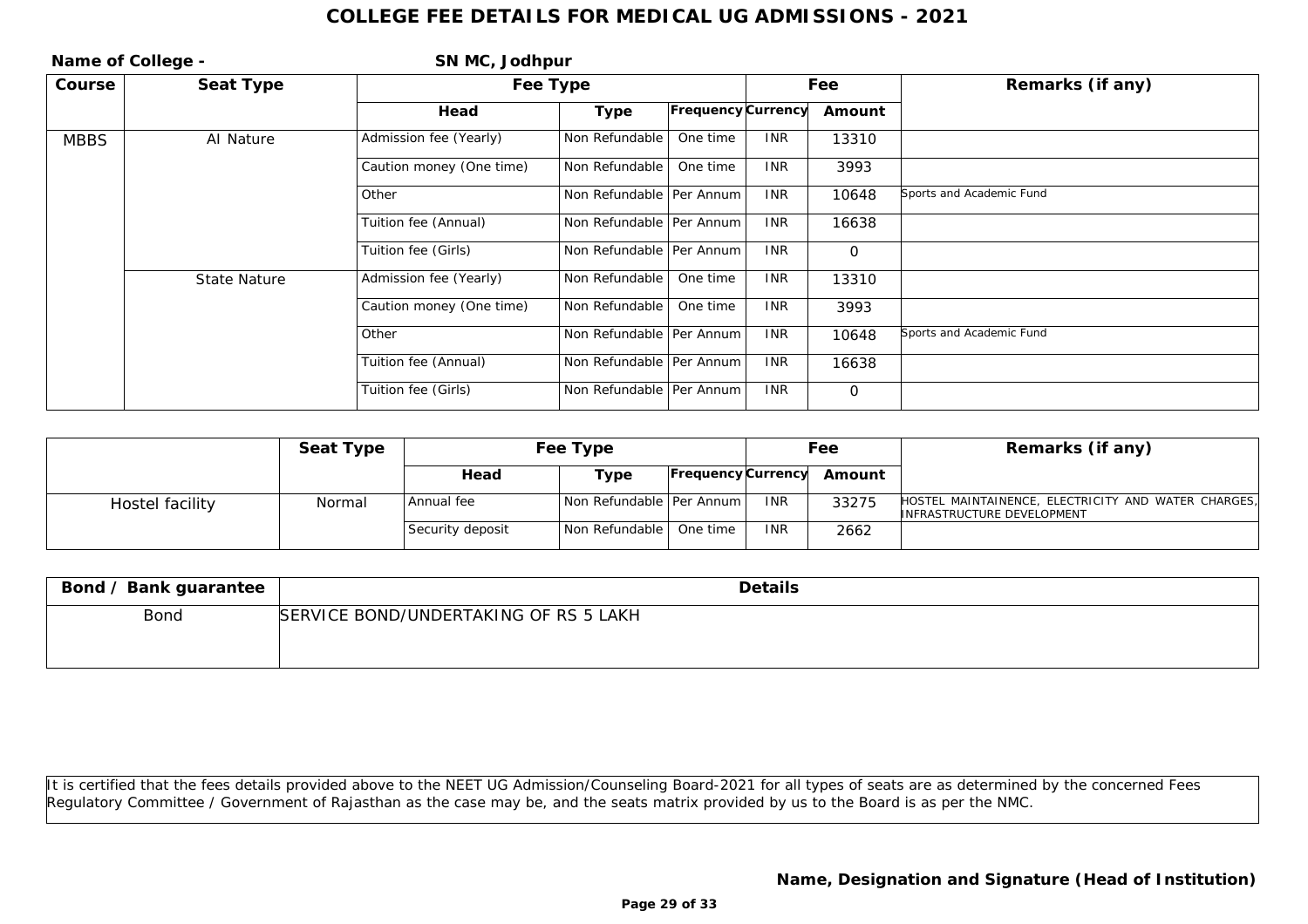|             | Name of College - | SP MC, Bikaner           |                            |                           |            |          |                                              |
|-------------|-------------------|--------------------------|----------------------------|---------------------------|------------|----------|----------------------------------------------|
| Course      | Seat Type         | Fee Type                 |                            |                           |            | Fee      | Remarks (if any)                             |
|             |                   | Head                     | Type                       | <b>Frequency Currency</b> |            | Amount   |                                              |
| <b>MBBS</b> | State Nature      | Admission fee (Yearly)   | Non Refundable             | One time                  | <b>INR</b> | 13310    |                                              |
|             |                   | Caution money (One time) | Non Refundable             | One time                  | <b>INR</b> | 3993     |                                              |
|             |                   | l Other                  | Non Refundable   Per Annum |                           | <b>INR</b> | 10648    | Sports and Academic fund                     |
|             |                   | Tuition fee (Annual)     | Non Refundable   Per Annum |                           | <b>INR</b> | 16638    |                                              |
|             |                   | Tuition fee (Girls)      | Non Refundable   Per Annum |                           | <b>INR</b> | $\Omega$ | tution fees exemption for all girls students |

|                 | Seat Type |                  | Fee Type                   |                           |            | Fee    |        |     | Remarks (if any)                                     |              |        |
|-----------------|-----------|------------------|----------------------------|---------------------------|------------|--------|--------|-----|------------------------------------------------------|--------------|--------|
|                 |           | Head             | Type                       | <b>Frequency Currency</b> |            | Amount |        |     |                                                      |              |        |
| Hostel facility | Normal    | Annual fee       | Non Refundable   Per Annum |                           | <b>INR</b> | 26620  | Hostel | fee | includina<br>Infrastructure, Development and welfare | Electricity, | Water, |
|                 |           | Security deposit | Non Refundable   One time  |                           | <b>INR</b> | 2662   |        |     |                                                      |              |        |

| Bond / Bank guarantee | Details                                                                                                          |
|-----------------------|------------------------------------------------------------------------------------------------------------------|
| Bond                  | Rupees 5,00,000 (Rupees Five Lacs Only) Service Bond/Undertaking for State Quota under graduate Medical Students |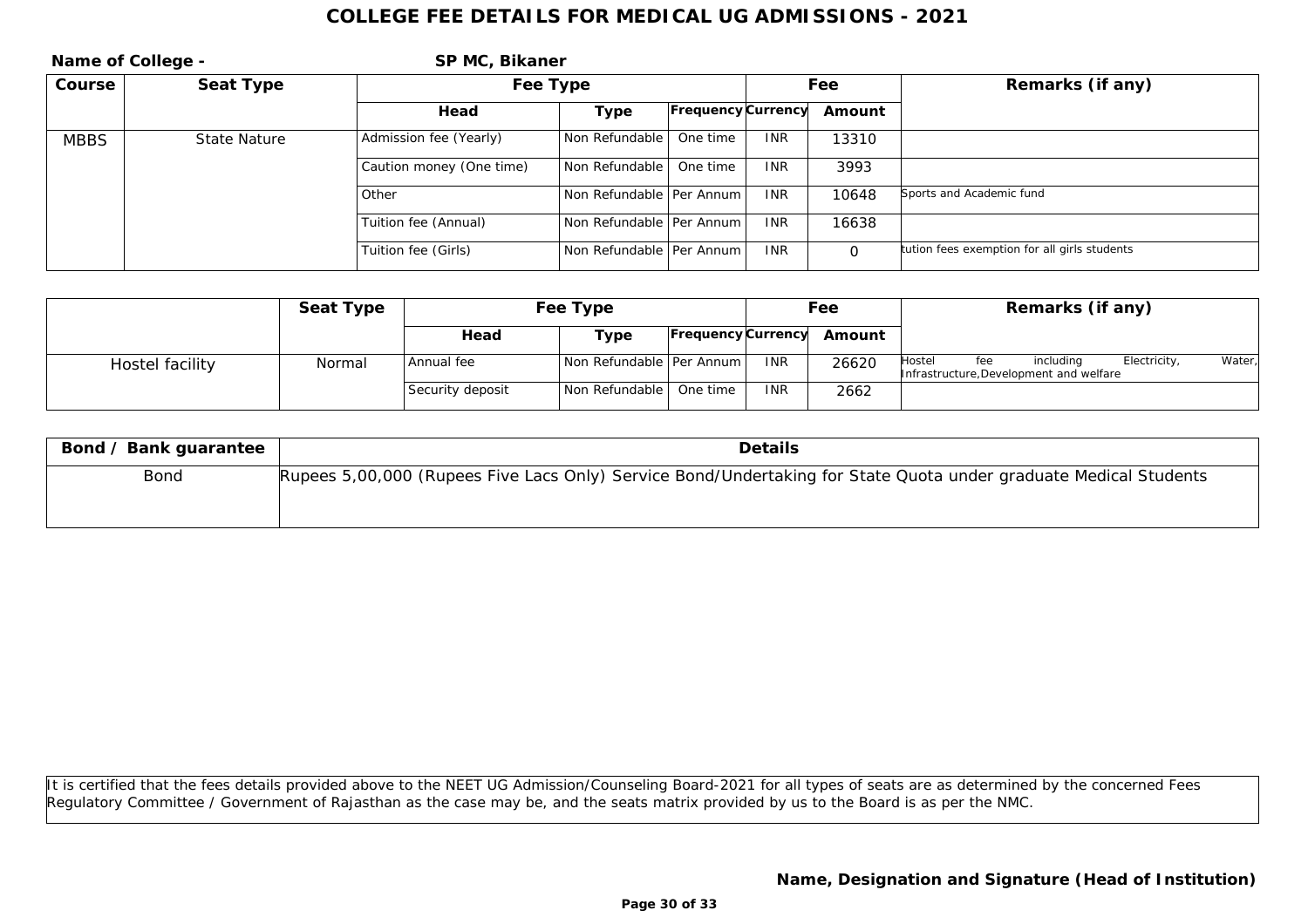**Name of College - The College State College, Alwar Course Seat Type Fee Type Fee Type Fee Fee Remarks** (if any) **Head Type Frequency Currency Amount** MBBS AI Nature Tuition fee (Annual) Non Refundable Per Annum INR 100000 State Nature Tuition fee (Annual) Non Refundable Per Annum INR 100000

|                 | Seat Type |                  | Fee Type                   |                           |            | Fee    | Remarks (if any)     |
|-----------------|-----------|------------------|----------------------------|---------------------------|------------|--------|----------------------|
|                 |           | Head             | Type                       | <b>Frequency</b> Currency |            | Amount |                      |
| Hostel facility | Normal    | Caution money    | Refundable                 | One time                  | <b>INR</b> | 5000   |                      |
|                 |           | Security deposit | Refundable                 | One time                  | <b>INR</b> | 10000  |                      |
|                 |           | Annual fee       | Non Refundable Per Annum   |                           | <b>INR</b> | 10000  |                      |
|                 |           | Remarks          | Non Refundable Per Annum L |                           | <b>INR</b> | 5000   | Student Welfare Fund |

| Bond / Bank guarantee | Details                                                                                             |
|-----------------------|-----------------------------------------------------------------------------------------------------|
| Bond                  | All Candidates seeking admission to any ESIC                                                        |
|                       | Medical Education Institution will have to execute a bond for ? 5 lakh, to serve                    |
|                       | any ESIC / ESI Scheme (ESIS institution run by State Government) for a period                       |
|                       | of 01 years, as may be specified, from time to time. Further, the candidate would                   |
|                       | have the option to (i) furnish Bank Guarantee amounting to ? 5 lakh, 1 month before                 |
|                       | Page 10 of 21                                                                                       |
|                       | completion of internship, for a period of 14 months in lieu of the amount, and original             |
|                       | documents of the student would be retained by the Corporation pending the submission                |
|                       | of Bank Guarantee; OR (ii) not furnish Bank Guarantee, as above, when original                      |
|                       | documents would be retained by ESIC till Bond conditions are met with, i.e. completion              |
|                       | of service under bond or payment in lieu. Period of rural service, if any, as per                   |
|                       | policy of the Central or State Government, will be inclusive in the one year period<br>of the bond. |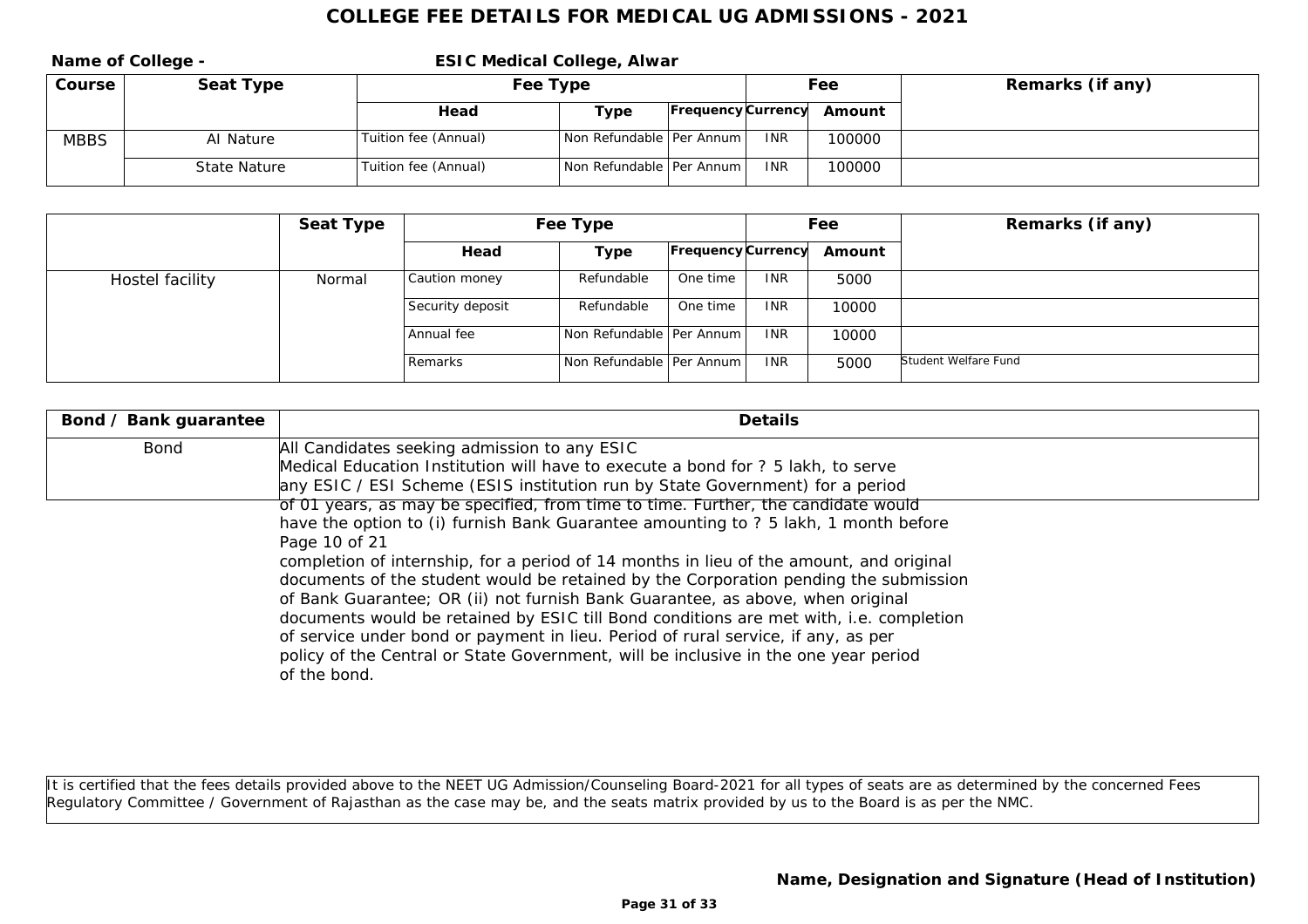Name of College - **Name of College -** Dr.SS Tantia Medical College, Hospital and Research Center, Sriganganagar **Course Seat Type Fee Type Fee Type Fee Remarks** (if any) **Head Type Frequency Currency Amount** MBBS State Nature Caution money (One time) Refundable One time INR 250000 Admission fee (Yearly) Non Refundable One time INR 75000 Development fee (Yearly) Non Refundable Per Annum INR 50000 Other Non Refundable Per Annum INR 10000 Tuition fee (Annual) Non Refundable Per Annum INR 1490000 Tuition fee (Girls) Non Refundable Per Annum INR 1490000 Mgmt. (AI Nature) Caution money (One time) Refundable One time INR <sup>250000</sup> Admission fee (Yearly) Non Refundable | One time | INR | 75000 Development fee (Yearly) Non Refundable Per Annum INR 50000 Other Non Refundable Per Annum INR 15000 Tuition fee (Annual) | Non Refundable Per Annum | INR | 1980000 Tuition fee (Girls) Non Refundable Per Annum INR 1980000

|                 | Seat Type |               | Fee Type                   |                    |            | Fee    | Remarks (if any)              |
|-----------------|-----------|---------------|----------------------------|--------------------|------------|--------|-------------------------------|
|                 |           | Head          | Type                       | Frequency Currency |            | Amount |                               |
| Hostel facility | Normal    | Caution money | Refundable                 | One time           | <b>INR</b> | 20000  | Non Air Conditioner Room      |
|                 |           | Caution money | Refundable                 | One time           | <b>INR</b> | 35000  | Air Conditioner Room          |
|                 |           | Annual fee    | Non Refundable   Per Annum |                    | <b>INR</b> | 145000 | Non Air Conditioner Room      |
|                 |           | Annual fee    | Non Refundable   Per Annum |                    | <b>INR</b> | 190000 | Air Conditioner Room          |
|                 | NRI Seat  | Caution money | Refundable                 | One time           | <b>INR</b> | 35000  | AC Room (Management Seat)     |
|                 |           | Caution money | Refundable                 | One time           | <b>INR</b> | 20000  | Non AC Room (Management Seat) |
|                 |           | Annual fee    | Non Refundable   Per Annum |                    | <b>INR</b> | 190000 | AC Room (Management Seat)     |
|                 |           | Annual fee    | Non Refundable   Per Annum |                    | <b>INR</b> | 145000 | Non AC Room (Management Seat) |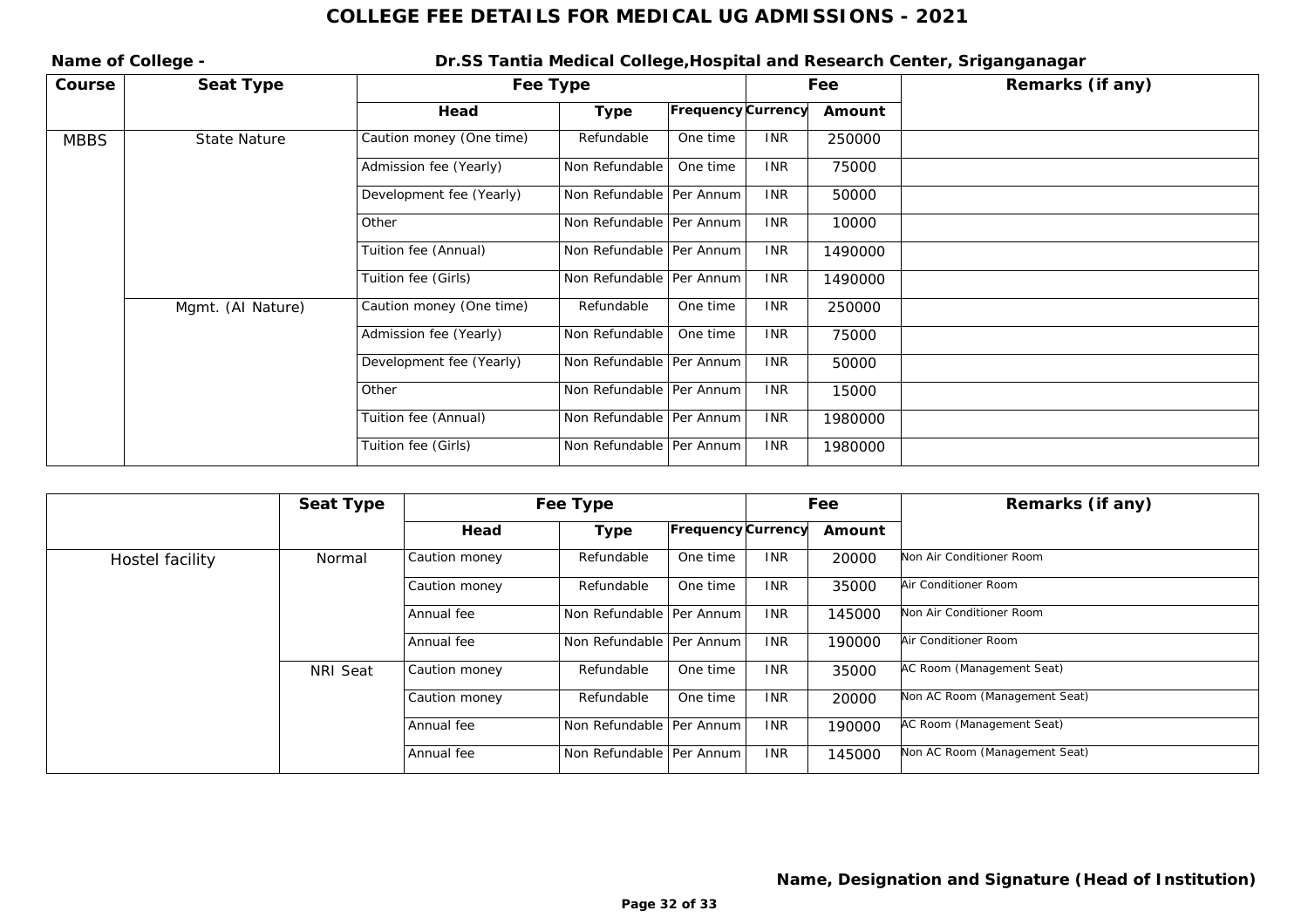| Bond / Bank guarantee | Details                                                |
|-----------------------|--------------------------------------------------------|
| <b>Bank Guarantee</b> | Bank Guarantee for next 3.5 academic years tuition fee |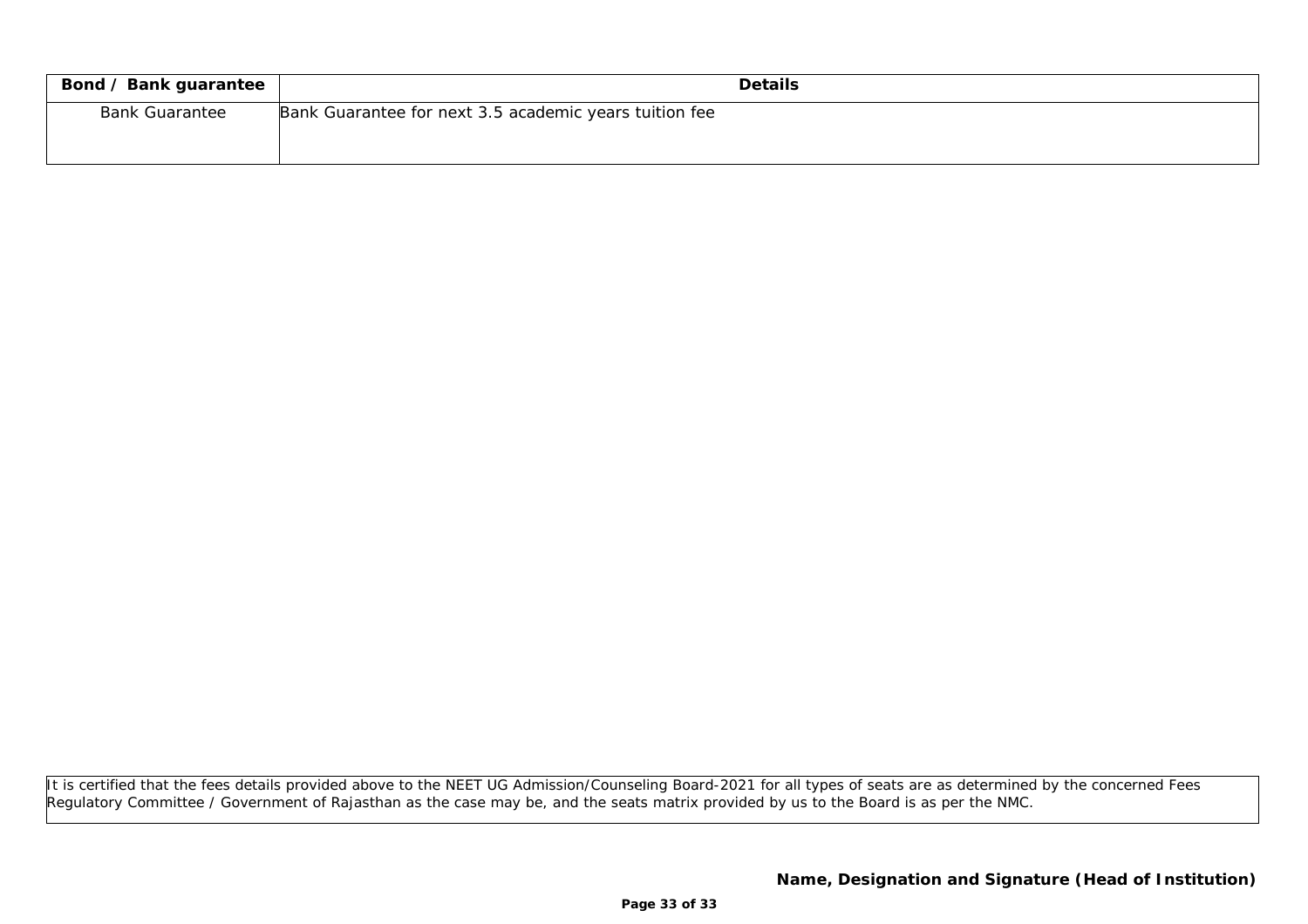|            | Name of College - |                      | Darshan Dental College, Udaipur |                           |            |              |                  |  |  |
|------------|-------------------|----------------------|---------------------------------|---------------------------|------------|--------------|------------------|--|--|
| Course     | Seat Type         | Fee Type             |                                 |                           | Fee        |              | Remarks (if any) |  |  |
|            |                   | Head                 | Type                            | <b>Frequency Currency</b> |            | Amount       |                  |  |  |
| <b>BDS</b> | State Nature      | Tuition fee (Annual) | Non Refundable   Per Annum      |                           | <b>INR</b> | $2,00,000/-$ |                  |  |  |
|            | Mgmt. (Al Nature) | Tuition fee (Annual) | Non Refundable   Per Annum      |                           | <b>INR</b> | $2,75,000/-$ |                  |  |  |

|                 | Seat Type | Fee Type   |                            |  |            | Fee                       | Remarks (if any)                     |
|-----------------|-----------|------------|----------------------------|--|------------|---------------------------|--------------------------------------|
|                 |           | Head       | Гуре                       |  |            | Frequency Currency Amount |                                      |
| Hostel facility | Normal    | Annual fee | Non Refundable   Per Annum |  | <b>INR</b> | 60,000/-                  | UG Hostel including all Mess charges |

| Bond / Bank guarantee | Details                                                                                                                                                                           |
|-----------------------|-----------------------------------------------------------------------------------------------------------------------------------------------------------------------------------|
| Bond                  | Bank Guarantee / Surety Bond and Post dated cheque of remaining years fees will be required as per the guidelines of<br>NEET UG Medical & Dental Admission/Counseling Board-2021. |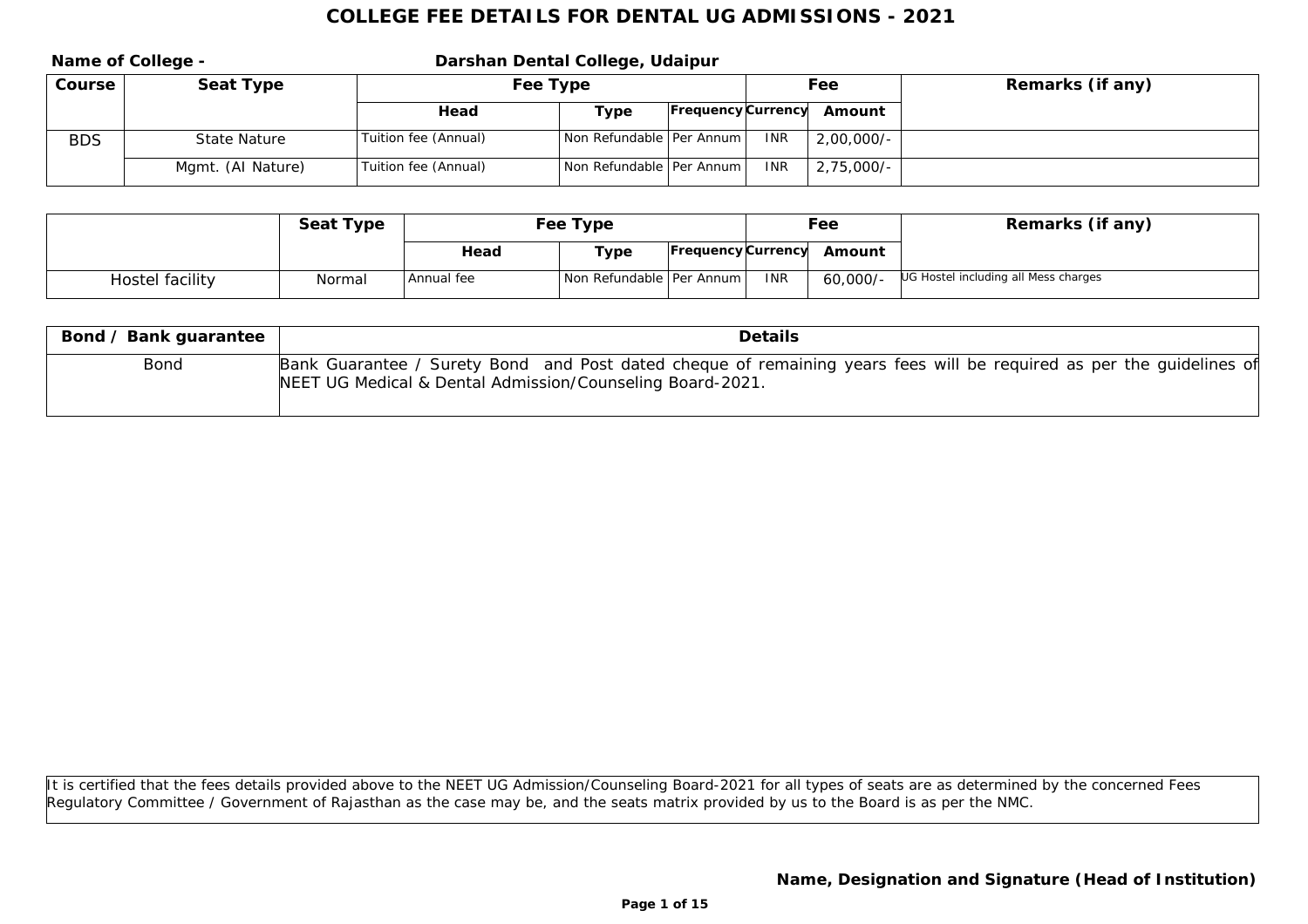|            | Name of College - | Daswani Dental College, Kota |                            |                           |            |        |                                    |
|------------|-------------------|------------------------------|----------------------------|---------------------------|------------|--------|------------------------------------|
| Course     | Seat Type         | Fee Type                     |                            |                           | Fee        |        | Remarks (if any)                   |
|            |                   | Head                         | Type                       | <b>Frequency Currency</b> |            | Amount |                                    |
| <b>BDS</b> | Al Nature         | Tuition fee (Annual)         | Non Refundable   Per Annum |                           | <b>INR</b> | 275000 | Bank Guaranty / Post dated Cheques |
|            | State Nature      | Tuition fee (Annual)         | Non Refundable   Per Annum |                           | <b>INR</b> | 275000 | Bank Guaranty / Post dated Cheques |
|            | Mgmt. (AI Nature) | Tuition fee (Annual)         | Non Refundable   Per Annum |                           | <b>INR</b> | 275000 | Bank Guaranty / Post dated Cheques |

|                 | Seat Type | Fee Type   |                            |  |            | Fee                       | Remarks (if any) |
|-----------------|-----------|------------|----------------------------|--|------------|---------------------------|------------------|
|                 |           | Head       | Type                       |  |            | Frequency Currency Amount |                  |
| Hostel facility | Normal    | Annual fee | Non Refundable   Per Annum |  | <b>INR</b> | 100000                    |                  |

| Bond / Bank guarantee | Details                                                                                          |  |  |  |  |  |  |
|-----------------------|--------------------------------------------------------------------------------------------------|--|--|--|--|--|--|
| <b>Bank Guarantee</b> | visit website of Daswani Dental College for bank guaranty format<br>www.daswanidentalcollege.com |  |  |  |  |  |  |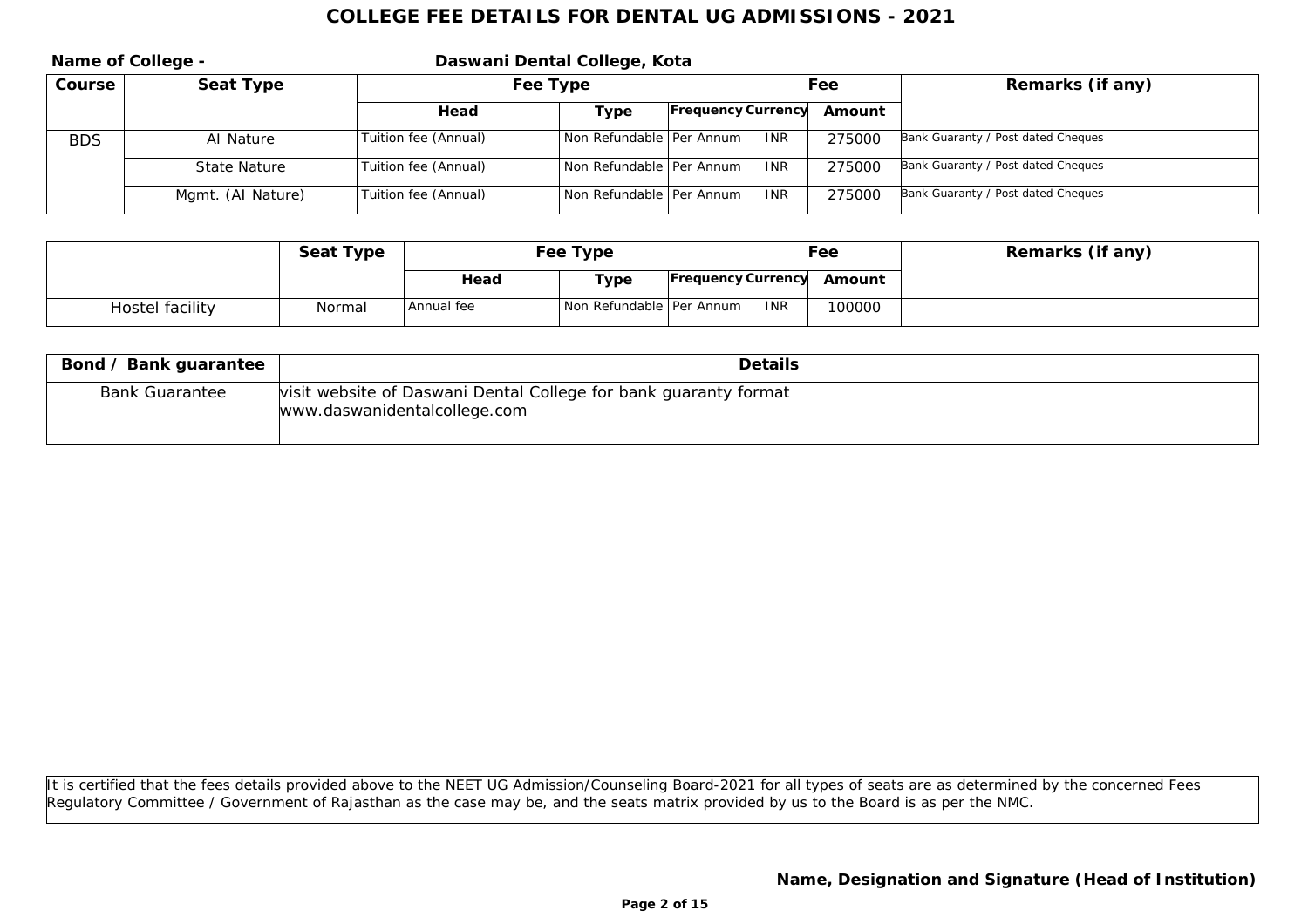|            | Name of College - | Eklavya Dental College, Kotputli |                            |                           |            |        |                  |  |
|------------|-------------------|----------------------------------|----------------------------|---------------------------|------------|--------|------------------|--|
| Course     | Seat Type         | Fee Type                         |                            |                           | Fee        |        | Remarks (if any) |  |
|            |                   | Head                             | Type                       | <b>Frequency Currency</b> |            | Amount |                  |  |
| <b>BDS</b> | Al Nature         | Tuition fee (Annual)             | Non Refundable   Per Annum |                           | INR.       | 180000 |                  |  |
|            | Mgmt. (Al Nature) | Tuition fee (Annual)             | Non Refundable   Per Annum |                           | <b>INR</b> | 275000 |                  |  |
|            | NRI (Al Nature)   | Tuition fee (Annual)             | Non Refundable   Per Annum |                           | <b>INR</b> | 275000 |                  |  |

|                 | Seat Type | Fee Type   |                            |  | Fee        |                           | Remarks (if any) |
|-----------------|-----------|------------|----------------------------|--|------------|---------------------------|------------------|
|                 |           | Head       | Type                       |  |            | Frequency Currency Amount |                  |
| Hostel facility | Normal    | Annual fee | Non Refundable   Per Annum |  | <b>INR</b> | 80000                     |                  |
|                 | NRI Seat  | Annual fee | Non Refundable   Per Annum |  | <b>INR</b> | 100000                    |                  |

| Bond / Bank guarantee | Details |
|-----------------------|---------|
| Not Applicable        |         |
|                       |         |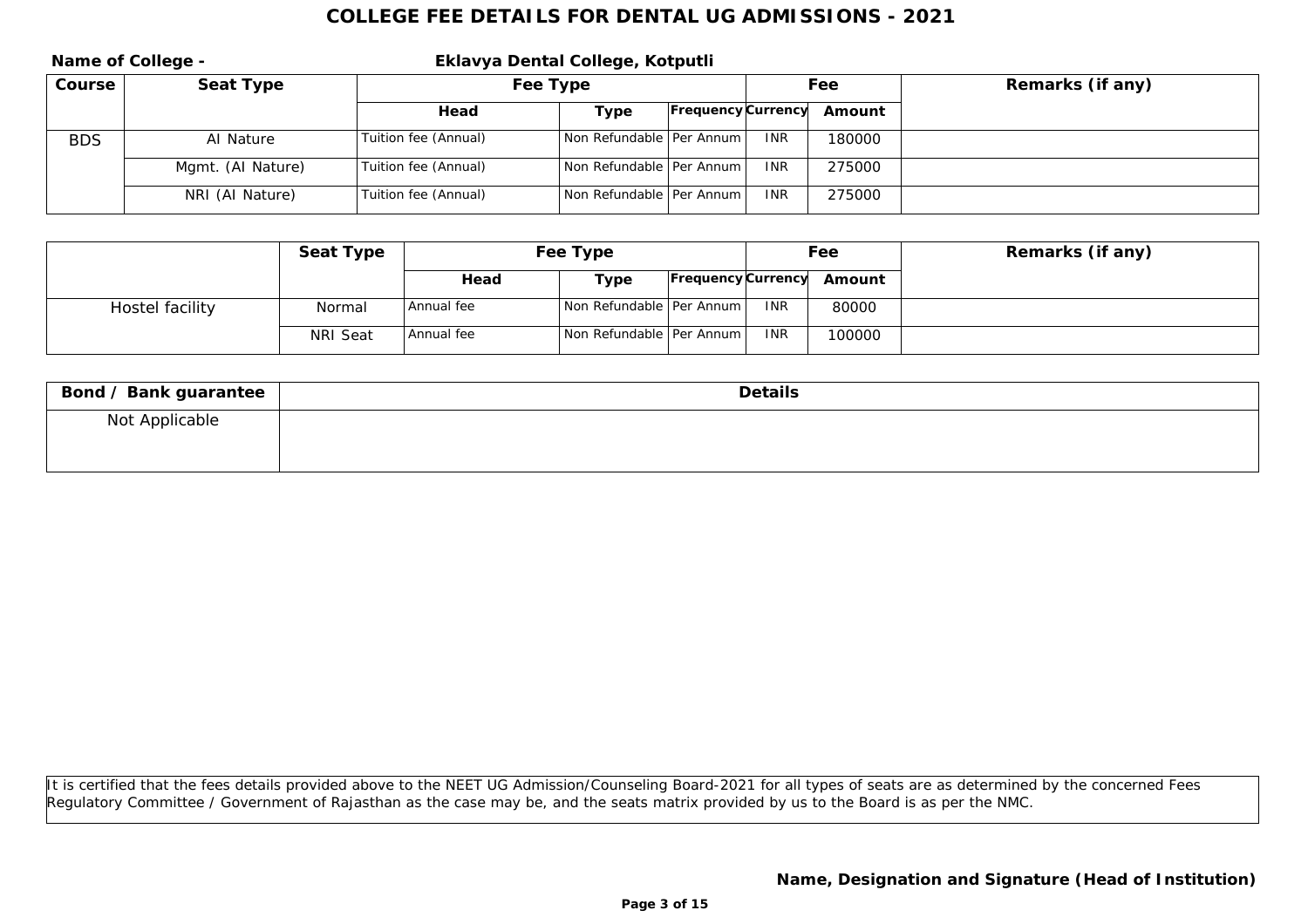| Name of College - |                   |                          | Geetanjali Dental College, Udaipur |                    |            |        |                  |
|-------------------|-------------------|--------------------------|------------------------------------|--------------------|------------|--------|------------------|
| Course            | Seat Type         |                          | Fee Type                           |                    |            | Fee    | Remarks (if any) |
|                   |                   | Head                     | Type                               | Frequency Currency |            | Amount |                  |
| <b>BDS</b>        | State Nature      | Caution money (One time) | Refundable                         | One time           | <b>INR</b> | 20000  |                  |
|                   |                   | Admission fee (Yearly)   | Non Refundable                     | One time           | <b>INR</b> | 5000   |                  |
|                   |                   | Library fee (Yearly)     | Non Refundable                     | One time           | <b>INR</b> | 15000  |                  |
|                   |                   | Other                    | Non Refundable   Per Annum         |                    | <b>INR</b> | 10000  | Examination Fee  |
|                   |                   | Tuition fee (Annual)     | Non Refundable   Per Annum         |                    | <b>INR</b> | 250000 |                  |
|                   | Mgmt. (Al Nature) | Caution money (One time) | Refundable                         | One time           | <b>INR</b> | 20000  |                  |
|                   |                   | Admission fee (Yearly)   | Non Refundable                     | One time           | <b>INR</b> | 5000   |                  |
|                   |                   | Library fee (Yearly)     | Non Refundable                     | One time           | <b>INR</b> | 15000  |                  |
|                   |                   | Other                    | Non Refundable   Per Annum         |                    | <b>INR</b> | 10000  | Examination Fee  |
|                   |                   | Tuition fee (Annual)     | Non Refundable   Per Annum         |                    | <b>INR</b> | 300000 |                  |

|                 | Seat Type | Fee Type         |                            |          | Fee        |                           | Remarks (if any) |
|-----------------|-----------|------------------|----------------------------|----------|------------|---------------------------|------------------|
|                 |           | Head             | Type                       |          |            | Frequency Currency Amount |                  |
| Hostel facility | Normal    | Security deposit | Refundable                 | One time | <b>INR</b> | 25000                     |                  |
|                 |           | Annual fee       | Non Refundable   Per Annum |          | <b>INR</b> | 75000                     |                  |

| Bond / Bank guarantee | <b>Details</b>                                                                          |
|-----------------------|-----------------------------------------------------------------------------------------|
| Not Applicable        | Post dated cheques of fee of remaining years will be required at the time of admission. |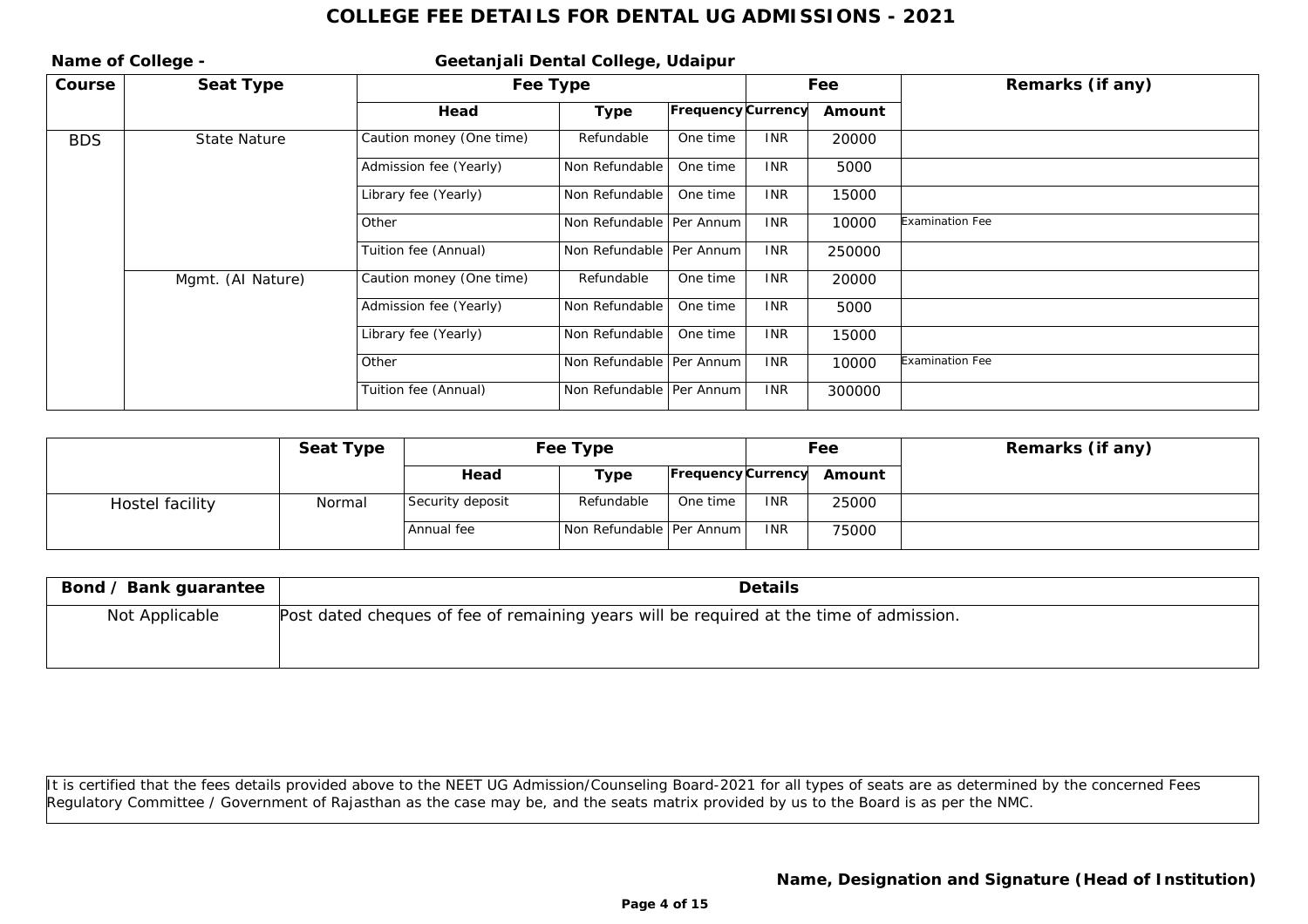|            | Name of College - | Jaipur Dental College, Jaipur |                            |                           |            |        |                  |
|------------|-------------------|-------------------------------|----------------------------|---------------------------|------------|--------|------------------|
| Course     | Seat Type         | Fee Type                      |                            |                           |            | Fee    | Remarks (if any) |
|            |                   | Head                          | Type                       | <b>Frequency Currency</b> |            | Amount |                  |
| <b>BDS</b> | Al Nature         | Caution money (One time)      | Refundable                 | One time                  | <b>INR</b> | 10000  |                  |
|            |                   | Library fee (Yearly)          | Non Refundable   Per Annum |                           | <b>INR</b> | 10000  |                  |
|            |                   | Tuition fee (Annual)          | Non Refundable   Per Annum |                           | <b>INR</b> | 275000 |                  |
|            | State Nature      | Caution money (One time)      | Refundable                 | One time                  | <b>INR</b> | 10000  |                  |
|            |                   | Library fee (Yearly)          | Non Refundable   Per Annum |                           | <b>INR</b> | 10000  |                  |
|            |                   | Tuition fee (Annual)          | Non Refundable   Per Annum |                           | <b>INR</b> | 275000 |                  |

|                 | Seat Type | Fee Type      |                            |                           | Fee        |        | Remarks (if any)                          |
|-----------------|-----------|---------------|----------------------------|---------------------------|------------|--------|-------------------------------------------|
|                 |           | Head          | Type                       | <b>Frequency Currency</b> |            | Amount |                                           |
| Hostel facility | Normal    | Caution money | Refundable                 | One time                  | <b>INR</b> | 10000  | Hostel Caution Money (Hostellers Only)    |
|                 |           | Annual fee    | Non Refundable Per Annum L |                           | <b>INR</b> | 42000  | Hostel Room Charges                       |
|                 |           | Mess fee      | Non Refundable Per Annum L |                           | <b>INR</b> | 60000  |                                           |
|                 |           | Remarks       | Non Refundable   Per Annum |                           | <b>INR</b> | 27000  | Transportation Charges (For Day Scholars) |

| Bond / Bank guarantee | Details |
|-----------------------|---------|
| Not Applicable        |         |
|                       |         |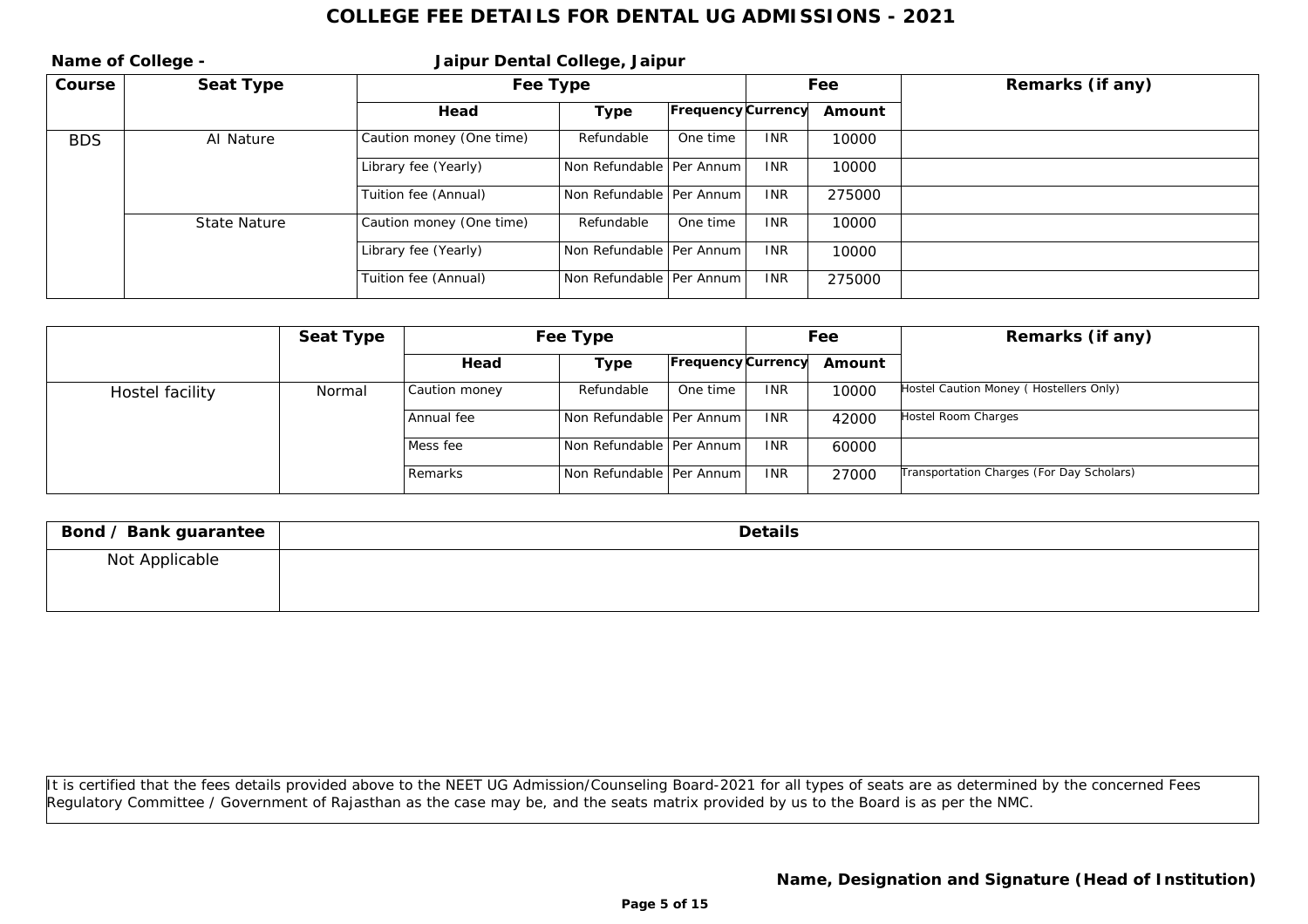|            | Name of College - | Maharaja Gangasingh DC, Ganganagar |                            |                           |            |              |                  |  |
|------------|-------------------|------------------------------------|----------------------------|---------------------------|------------|--------------|------------------|--|
| Course     | Seat Type         | Fee Type                           |                            |                           | Fee        |              | Remarks (if any) |  |
|            |                   | Head                               | Type                       | <b>Frequency Currency</b> |            | Amount       |                  |  |
| <b>BDS</b> | Al Nature         | Caution money (One time)           | Refundable                 | One time                  | <b>INR</b> | $10.000/-$   |                  |  |
|            |                   | Tuition fee (Annual)               | Non Refundable   Per Annum |                           | <b>INR</b> | $1,50,000/-$ |                  |  |
|            | State Nature      | Caution money (One time)           | Refundable                 | One time                  | <b>INR</b> | $10,000/-$   |                  |  |
|            |                   | Tuition fee (Annual)               | Non Refundable   Per Annum |                           | <b>INR</b> | 1,50,000/-   |                  |  |

|                 | Seat Type | Fee Type      |                            |                    | Fee        |            | Remarks (if any)       |
|-----------------|-----------|---------------|----------------------------|--------------------|------------|------------|------------------------|
|                 |           | Head          | Type                       | Frequency Currency |            | Amount     |                        |
| Hostel facility | Normal    | Caution money | Refundable                 | One time           | <b>INR</b> | $10,000/-$ |                        |
|                 |           | Annual fee    | Non Refundable   Per Annum |                    | <b>INR</b> | 70,000/-   | Including Mess Charges |

| Bond / Bank guarantee | Details                                                                                       |
|-----------------------|-----------------------------------------------------------------------------------------------|
| Bond                  | Rules & Regulations as laid down by UG Counselling Board/Govt.of Rajasthan are to be followed |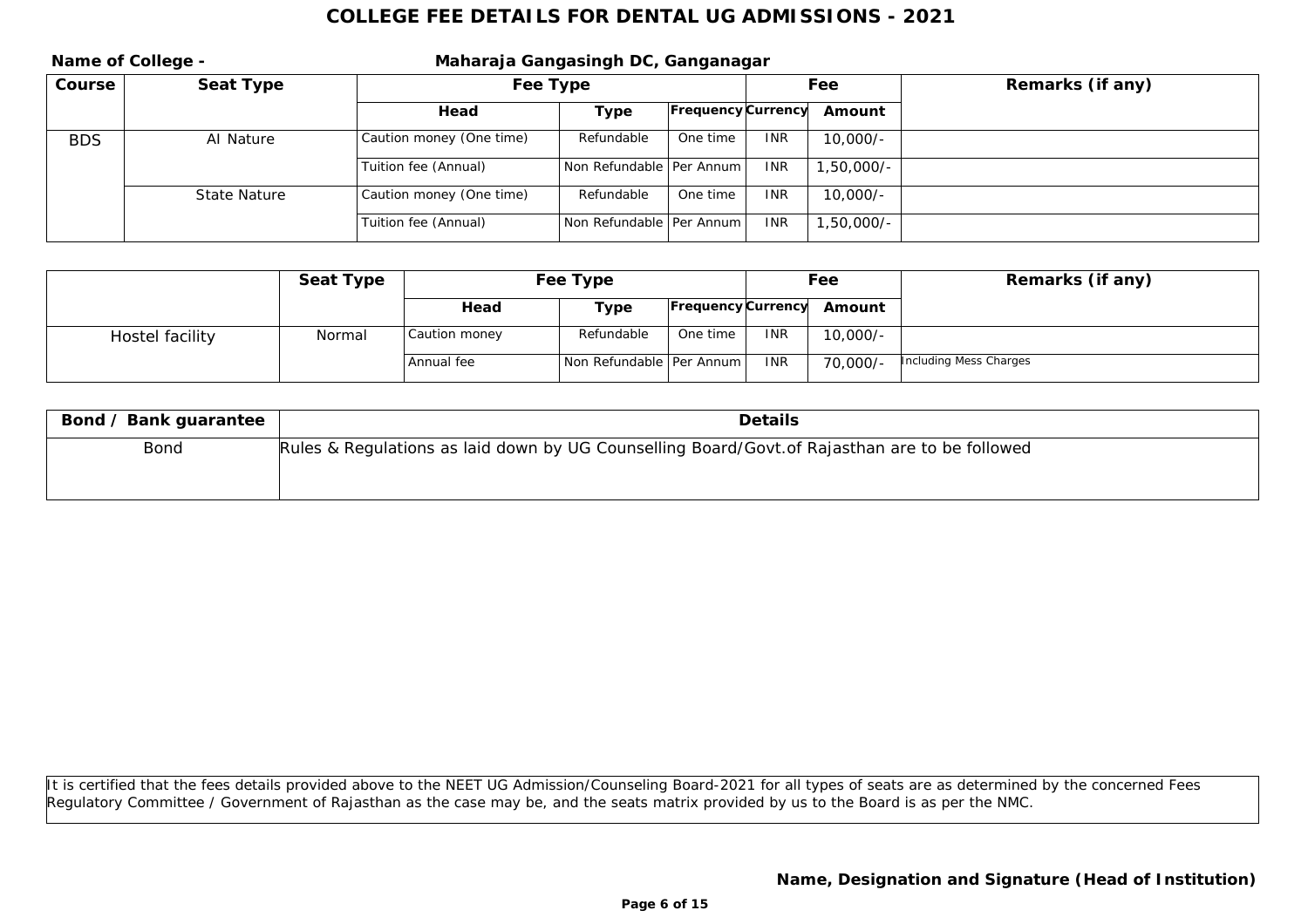|            | Name of College - | MG Dental College, Jaipur |                            |                           |            |             |                                                           |  |
|------------|-------------------|---------------------------|----------------------------|---------------------------|------------|-------------|-----------------------------------------------------------|--|
| Course     | Seat Type         | Fee Type                  |                            |                           | Fee        |             | Remarks (if any)                                          |  |
|            |                   | Head                      | Type                       | <b>Frequency Currency</b> |            | Amount      |                                                           |  |
| <b>BDS</b> | State Nature      | Caution money (One time)  | Refundable                 | One time                  | <b>INR</b> | 1.5 Lac     |                                                           |  |
|            |                   | Tuition fee (Annual)      | Non Refundable   Per Annum |                           | <b>INR</b> | Rs.2.75Lac  | In addition 3 Postdated Cheque Rs. 2.75 Lac each          |  |
|            | Mgmt. (AI Nature) | Caution money (One time)  | Refundable                 | One time                  | <b>INR</b> | Rs. 1.5 Lac |                                                           |  |
|            |                   | Tuition fee (Annual)      | Non Refundable   Per Annum |                           | <b>INR</b> |             | RS.5.94Lac In addition 3 Postdated Cheque Rs.5.94Lac each |  |

|                 | Seat Type | Fee Type     |                            |                    | Fee        |        | Remarks (if any)                                    |
|-----------------|-----------|--------------|----------------------------|--------------------|------------|--------|-----------------------------------------------------|
|                 |           | Head         | туре                       | Frequency Currency |            | Amount |                                                     |
| Hostel facility | Normal    | l Annual fee | Non Refundable   Per Annum |                    | <b>INR</b> | .68Lac | Consolidated Boarding fee per annum (double seated) |

| Bond / Bank guarantee | Details |
|-----------------------|---------|
| Not Applicable        |         |
|                       |         |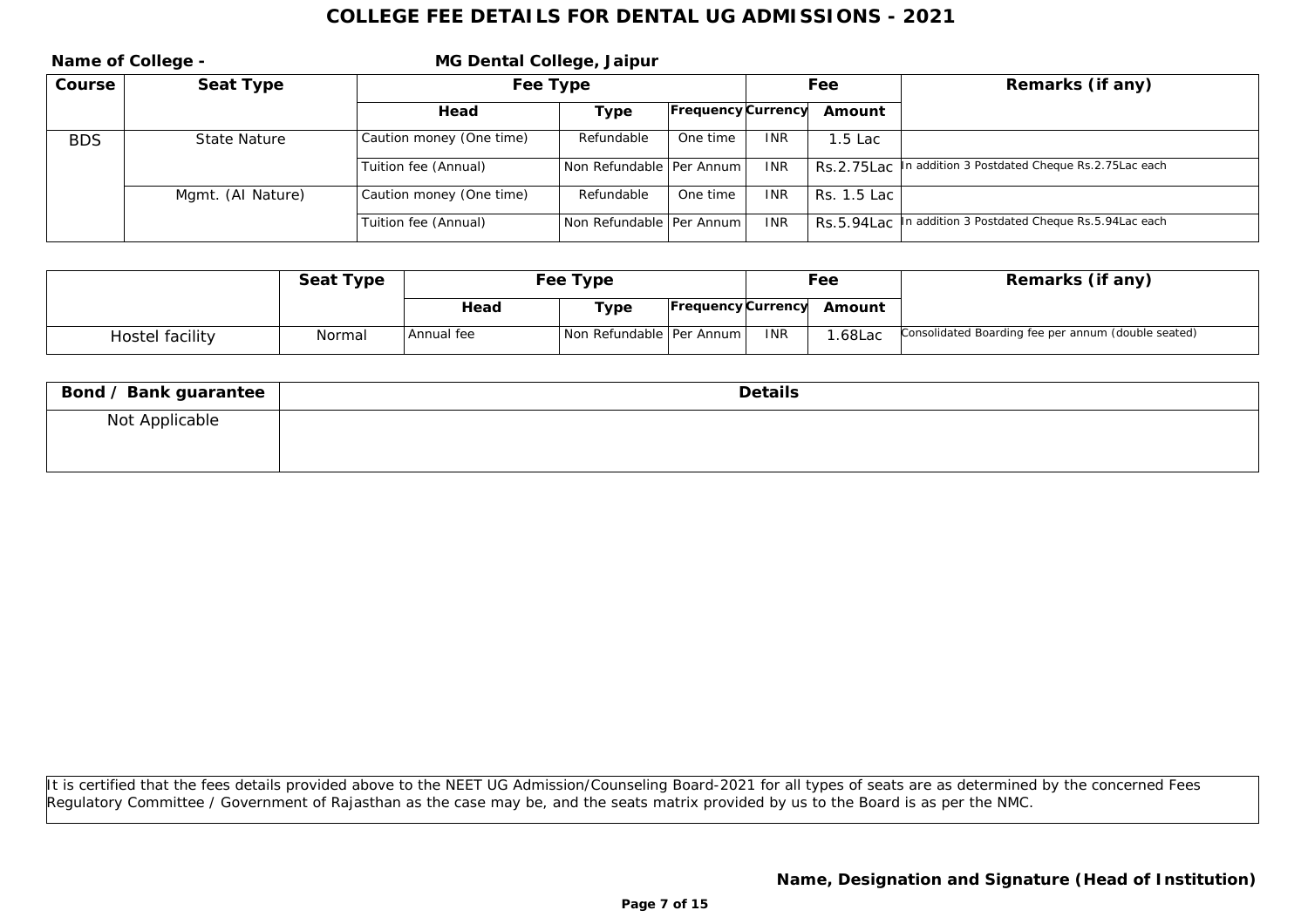|            | Name of College - | NIMS Dental College, Jaipur |                            |  |            |                           |                  |
|------------|-------------------|-----------------------------|----------------------------|--|------------|---------------------------|------------------|
| Course     | Seat Type         | Fee Type                    |                            |  | Fee        |                           | Remarks (if any) |
|            |                   | Head                        | Type                       |  |            | Frequency Currency Amount |                  |
| <b>BDS</b> | State Nature      | Tuition fee (Annual)        | Non Refundable   Per Annum |  | <b>INR</b> | $1,75,000/-$              |                  |
|            | Mgmt. (AI Nature) | Tuition fee (Annual)        | Non Refundable   Per Annum |  | INR.       | 1,75,000/-                |                  |

|                 | Seat Type | Fee Type   |                            |  | Fee        |                           | Remarks (if any)                   |
|-----------------|-----------|------------|----------------------------|--|------------|---------------------------|------------------------------------|
|                 |           | Head       | Type                       |  |            | Frequency Currency Amount |                                    |
| Hostel facility | Normal    | Annual fee | Non Refundable   Per Annum |  | <b>INR</b> |                           | 1,00,000/- Triple Seater with Mess |

| Bond / Bank guarantee | Details |
|-----------------------|---------|
| Not Applicable        |         |
|                       |         |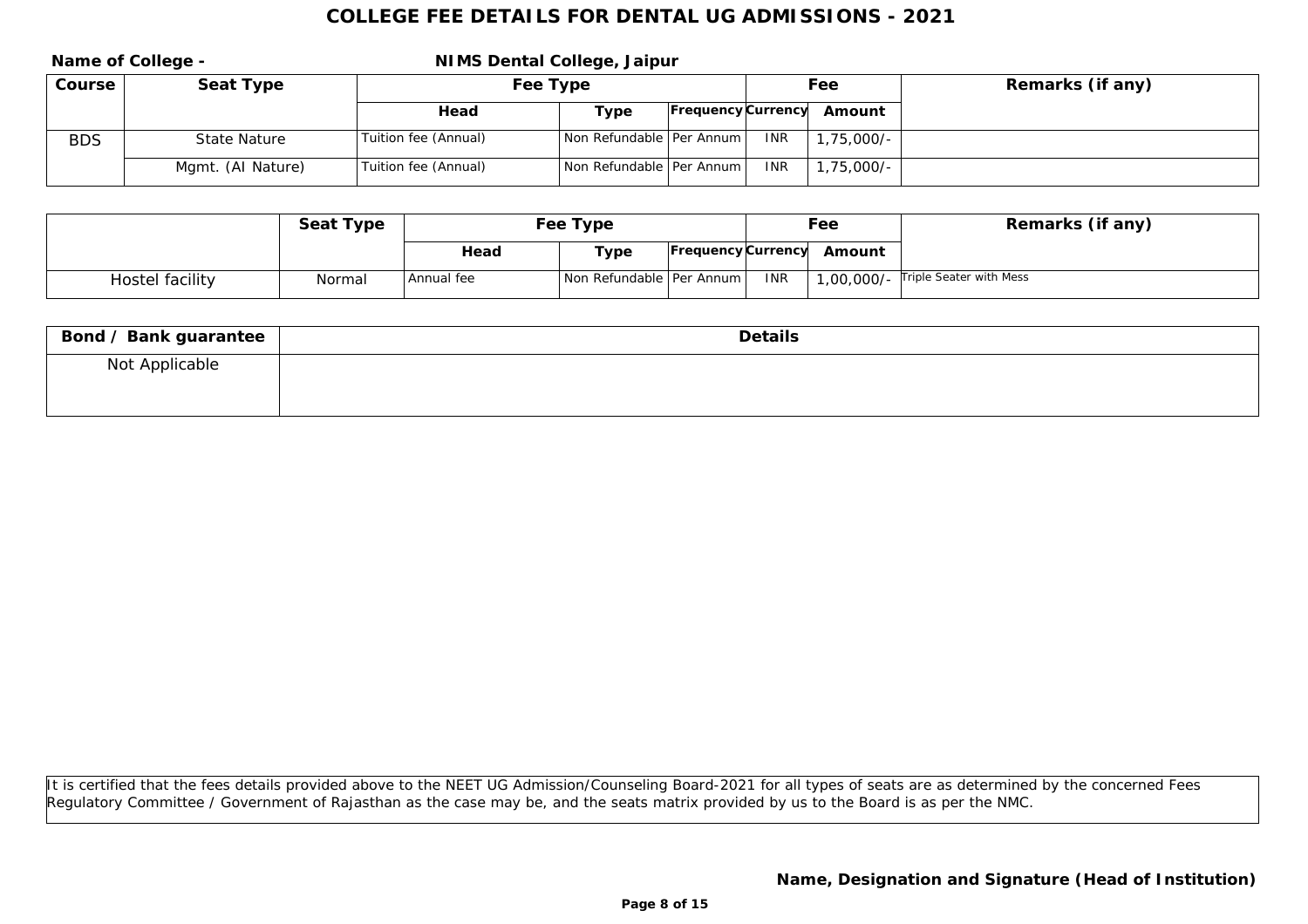**Name of College - Pacific Dental College & Hospital, Udaipur Course Seat Type Fee Type Fee Type Fee Fee Remarks** (if any) **Head Type Frequency Currency Amount** BDS State Nature Tuition fee (Annual) Non Refundable Per Annum INR 3,00,000 Mgmt. (AI Nature) Tuition fee (Annual) Non Refundable Per Annum INR 3,25,000

|                 | Seat Type | Fee Type     |                            |  |     | Fee                       | Remarks (if any)               |
|-----------------|-----------|--------------|----------------------------|--|-----|---------------------------|--------------------------------|
|                 |           | Head         | Type                       |  |     | Frequency Currency Amount |                                |
| Hostel facility | Normal    | l Annual fee | Non Refundable   Per Annum |  | INR | ,00,000                   | Including Mess Charges+Laundry |

| Bond / Bank guarantee | <b>Details</b>                                                 |
|-----------------------|----------------------------------------------------------------|
| <b>Bank Guarantee</b> | SURETY BOND / BANK GUARANTEE REQUIRED FOR REMAINING YEARS FEES |
|                       |                                                                |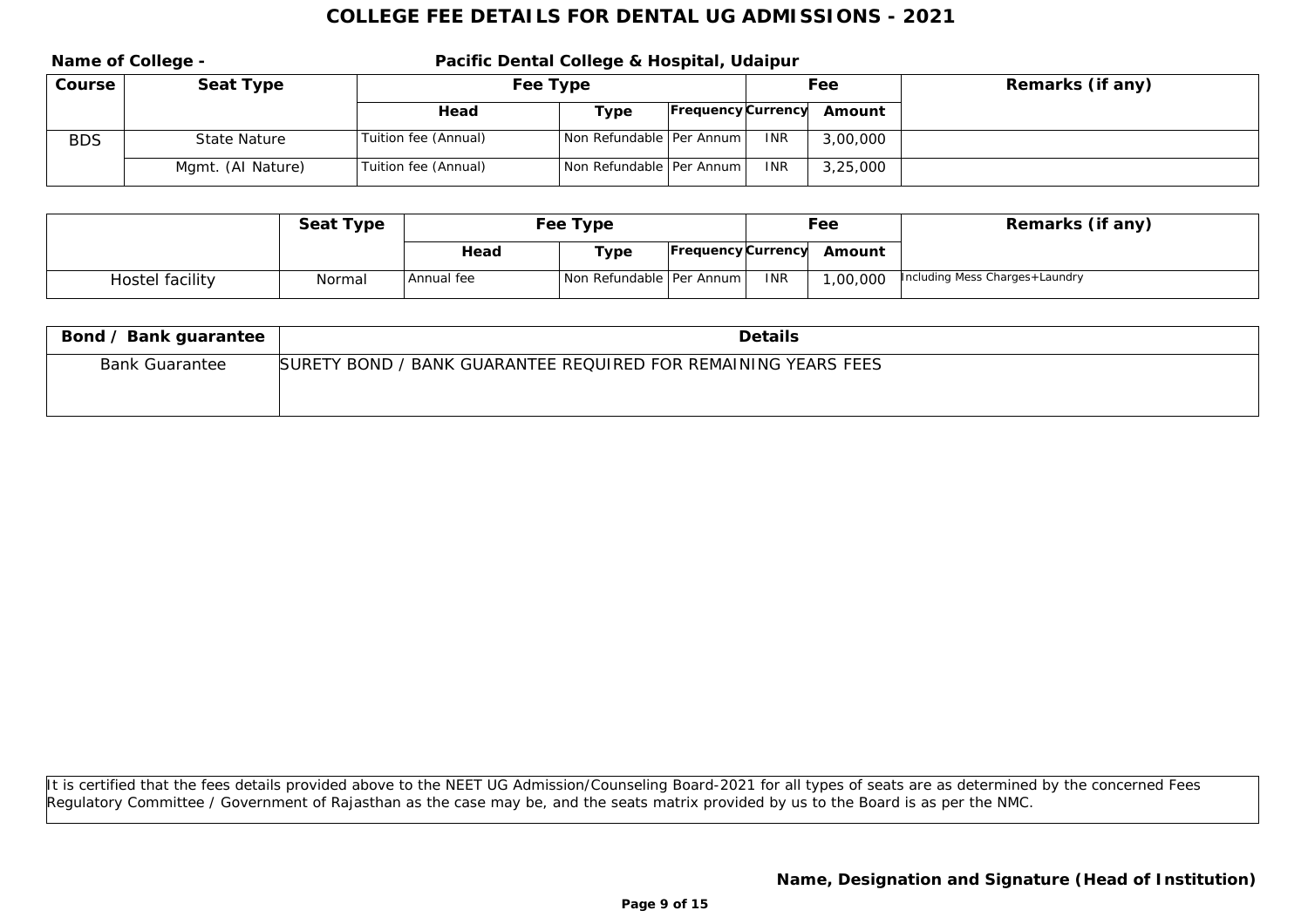Name of College - **Pacific Dental College & RC, Udaipur Course Seat Type Fee Type Fee Type Fee Fee Remarks** (if any) **Head Type Frequency Currency Amount** BDS State Nature Tuition fee (Annual) Non Refundable Per Annum INR 300000 Mgmt. (AI Nature) Tuition fee (Annual) Non Refundable Per Annum INR 300000

|                 | Seat Type | Fee Type   |                            |  | Fee        |                           | Remarks (if any) |
|-----------------|-----------|------------|----------------------------|--|------------|---------------------------|------------------|
|                 |           | Head       | Type                       |  |            | Frequency Currency Amount |                  |
| Hostel facility | Normal    | Annual fee | Non Refundable   Per Annum |  | <b>INR</b> | 100000                    |                  |

| Bond / Bank guarantee | Details |
|-----------------------|---------|
| Not Applicable        |         |
|                       |         |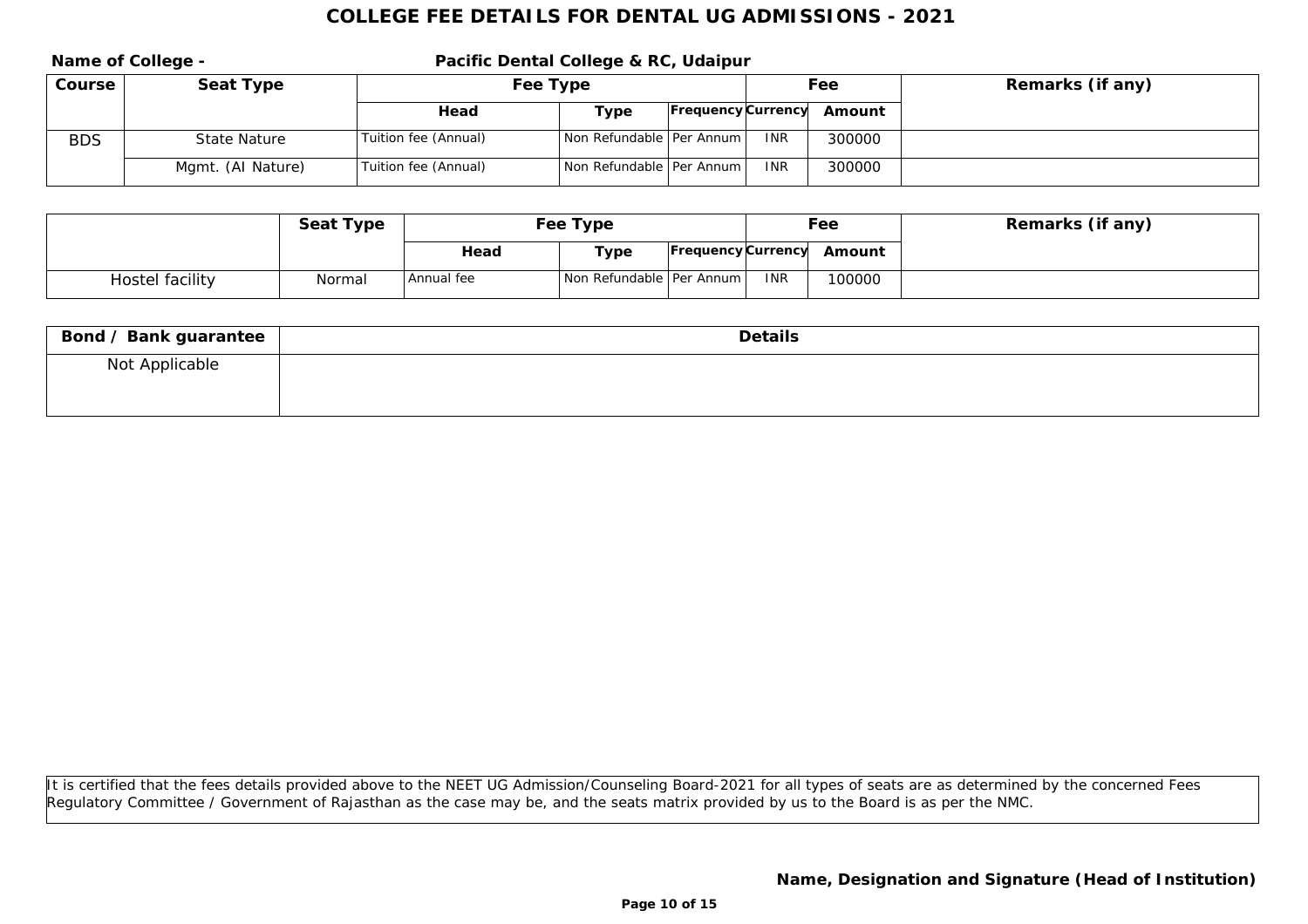|            | Name of College - | Rajasthan Dental College, Jaipur |                            |                           |            |        |                  |  |  |
|------------|-------------------|----------------------------------|----------------------------|---------------------------|------------|--------|------------------|--|--|
| Course     | Seat Type         | Fee Type                         |                            |                           | Fee        |        | Remarks (if any) |  |  |
|            |                   | Head                             | Type                       | <b>Frequency Currency</b> |            | Amount |                  |  |  |
| <b>BDS</b> | State Nature      | Caution money (One time)         | Refundable                 | One time                  | <b>INR</b> | 10000  |                  |  |  |
|            |                   | Tuition fee (Annual)             | Non Refundable   Per Annum |                           | <b>INR</b> | 275000 |                  |  |  |
|            | Mgmt. (AI Nature) | Caution money (One time)         | Refundable                 | One time                  | <b>INR</b> | 10000  |                  |  |  |
|            |                   | Tuition fee (Annual)             | Non Refundable   Per Annum |                           | <b>INR</b> | 275000 |                  |  |  |

|                 | Seat Type | Fee Type         |                              |                           | Fee        |        | Remarks (if any)                                         |
|-----------------|-----------|------------------|------------------------------|---------------------------|------------|--------|----------------------------------------------------------|
|                 |           | Head             | Type                         | <b>Frequency</b> Currency |            | Amount |                                                          |
| Hostel facility | Normal    | Annual fee       | l Non Refundable   Per Annum |                           | <b>INR</b> | 25000  | Triple sharing room including mess & electricity charges |
|                 |           | Annual fee       | Non Refundable   Per Annum   |                           | <b>INR</b> | 150000 | Double sharing room including mess & electricity charges |
|                 |           | Registration fee | Non Refundable   One time    |                           | <b>INR</b> | 15000  |                                                          |

| Bond / Bank guarantee | Details                                                                                                                  |
|-----------------------|--------------------------------------------------------------------------------------------------------------------------|
| Not Applicable        | No bank guarantee required.<br>Only Post dated cheques of remaining three year's tuition fees for year 2022, 2023 & 2024 |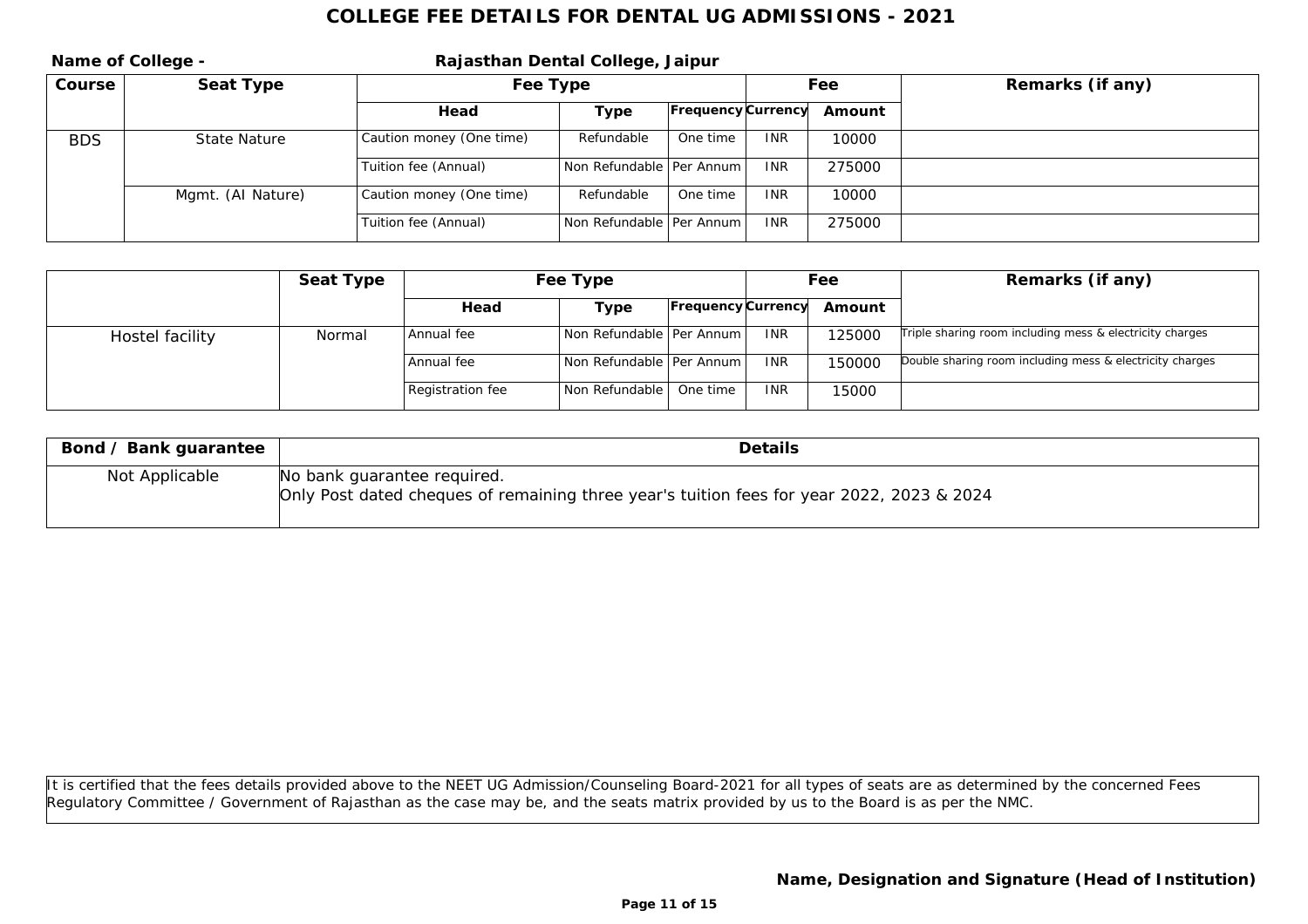|            | Name of College - | RR Dental College, Udaipur  |                    |                           |            |           |                  |  |
|------------|-------------------|-----------------------------|--------------------|---------------------------|------------|-----------|------------------|--|
| Course     | Seat Type         | Fee Type                    |                    |                           | Fee        |           | Remarks (if any) |  |
|            |                   | Head                        | Type               | <b>Frequency Currency</b> |            | Amount    |                  |  |
| <b>BDS</b> | State Nature      | Security deposit (One time) | l Non Refundable l | One time                  | <b>INR</b> | $20000/-$ |                  |  |
|            |                   | Tuition fee (Annual)        | Non Refundable     | One time                  | <b>INR</b> | 165000/-  |                  |  |
|            | Mgmt. (Al Nature) | Security deposit (One time) | l Non Refundable l | One time                  | <b>INR</b> | $20000/-$ |                  |  |
|            |                   | Tuition fee (Annual)        | Non Refundable     | One time                  | <b>INR</b> | 165,000   |                  |  |

|                 | Seat Type | Fee Type   |                            |                    |     | Fee      | Remarks (if any) |
|-----------------|-----------|------------|----------------------------|--------------------|-----|----------|------------------|
|                 |           | Head       | Type                       | Frequency Currency |     | Amount   |                  |
| Hostel facility | Normal    | Annual fee | Non Refundable   Per Annum |                    | INR | 75,000/- |                  |

| Bond / Bank guarantee | Details |
|-----------------------|---------|
| Not Applicable        |         |
|                       |         |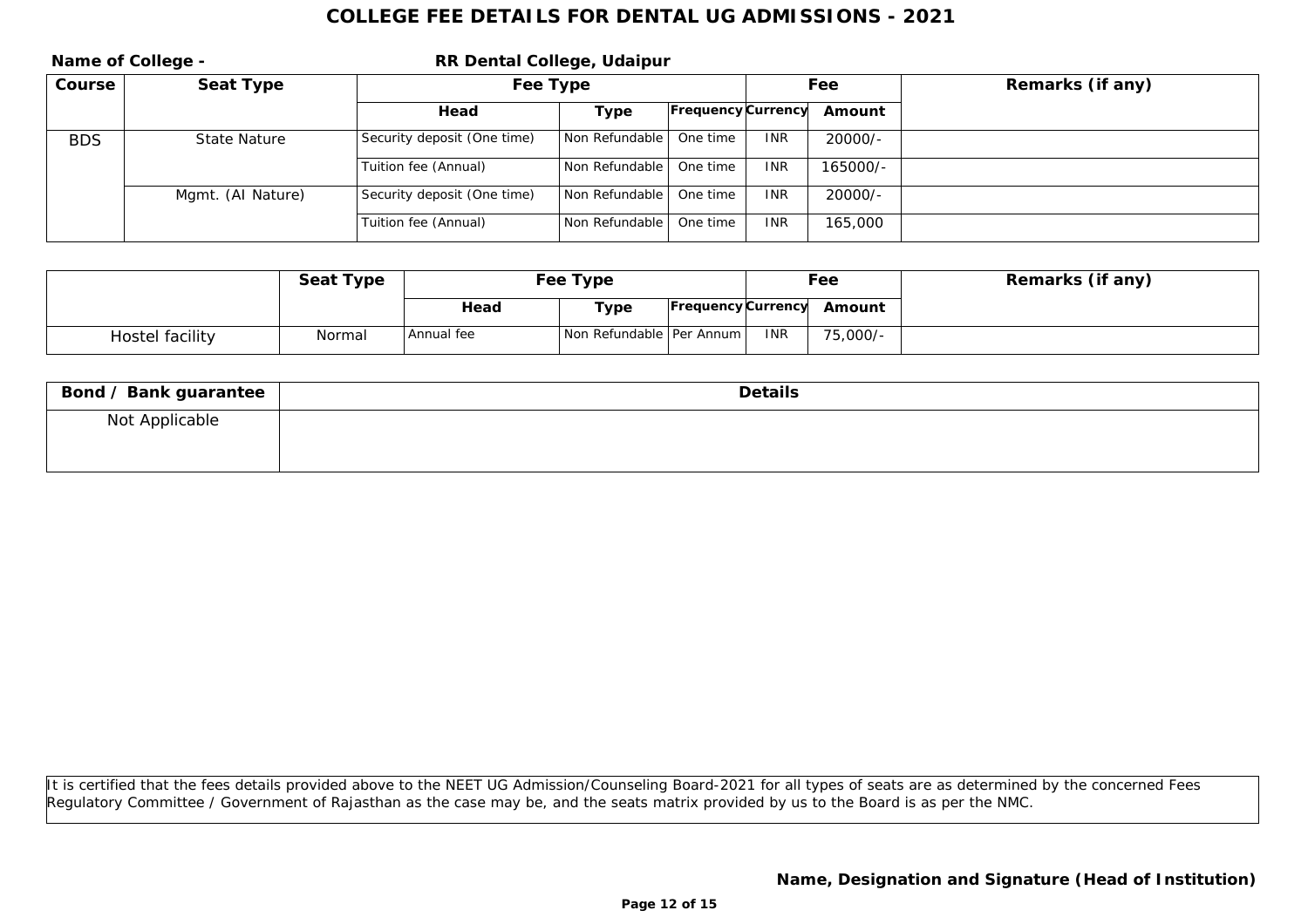**Name of College - RUHS College of Dental Sciences, Jaipur Course Seat Type Fee Type Fee Remarks (if any) Head Type Frequency Currency Amount** BDS State Nature Security deposit (One time) Refundable One time INR 100000/- bank Deposit Tuition fee (Annual) Non Refundable Per Annum INR 41261 Hostel fee 35937/- & Security Bond 4.00 Lac

|                 | Seat Type | Fee Type |                            |  | Fee        |                           | Remarks (if any) |
|-----------------|-----------|----------|----------------------------|--|------------|---------------------------|------------------|
|                 |           | Head     | Type                       |  |            | Frequency Currency Amount |                  |
| Hostel facility | Normal    | Mess fee | Non Refundable   Per Annum |  | <b>INR</b> | 35937                     | hostel fee       |

| Bond / Bank guarantee | Details    |
|-----------------------|------------|
| <b>Bank Guarantee</b> | $100000/-$ |
|                       |            |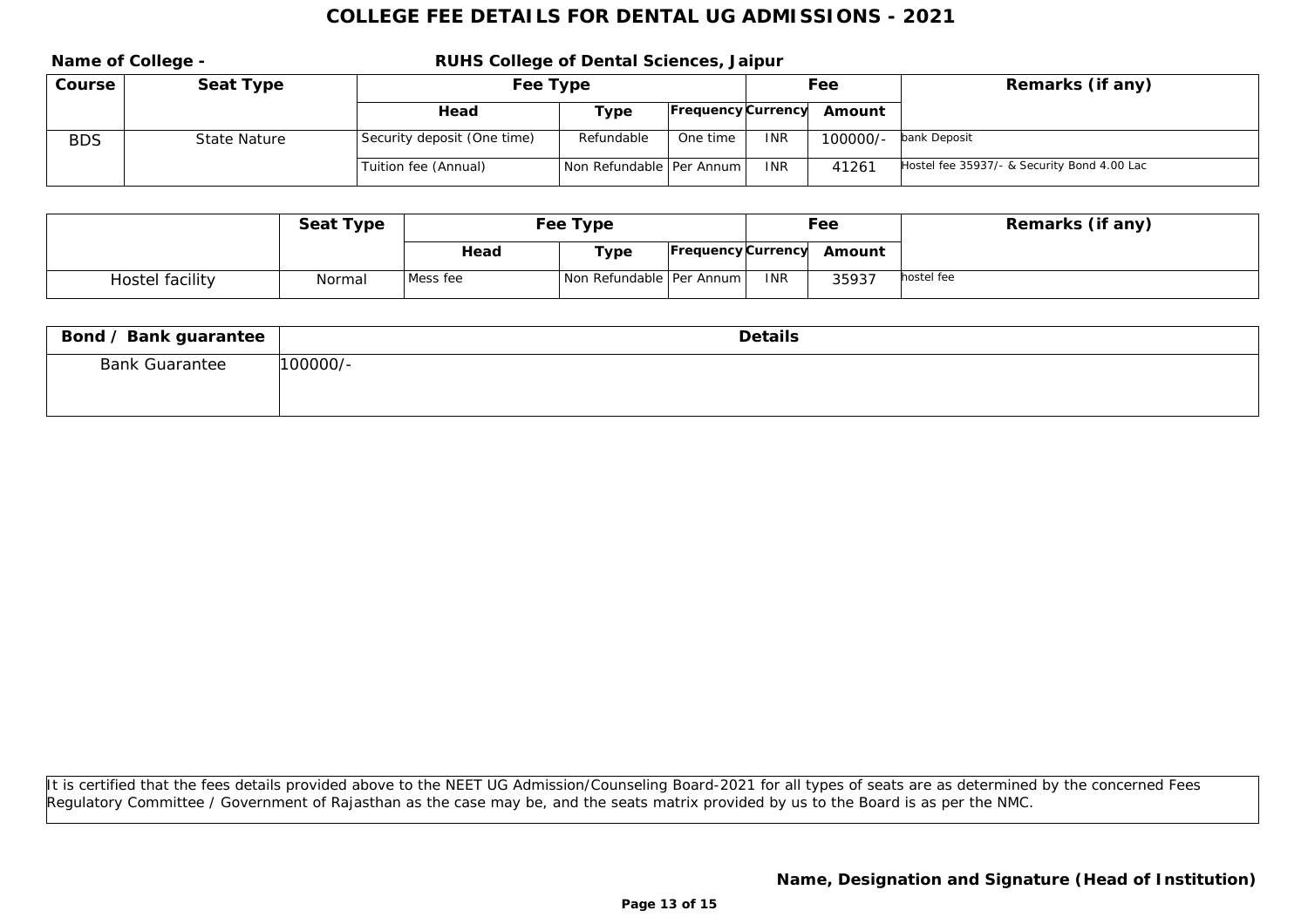|            | Name of College - | Surendra Dental College, Ganganagar |                            |                    |            |        |                  |  |  |
|------------|-------------------|-------------------------------------|----------------------------|--------------------|------------|--------|------------------|--|--|
| Course     | Seat Type         | Fee Type                            |                            |                    | Fee        |        | Remarks (if any) |  |  |
|            |                   | Head                                | Type                       | Frequency Currency |            | Amount |                  |  |  |
| <b>BDS</b> | State Nature      | Caution money (One time)            | Refundable                 | One time           | <b>INR</b> | 10000  |                  |  |  |
|            |                   | Tuition fee (Annual)                | Non Refundable   Per Annum |                    | <b>INR</b> | 175000 |                  |  |  |
|            | Mgmt. (AI Nature) | Caution money (One time)            | Refundable                 | One time           | <b>INR</b> | 10000  |                  |  |  |
|            |                   | Tuition fee (Annual)                | Non Refundable   Per Annum |                    | <b>INR</b> | 175000 |                  |  |  |

|                 | Seat Type |               | Fee Type                     |                    |            | Fee    | Remarks (if any) |
|-----------------|-----------|---------------|------------------------------|--------------------|------------|--------|------------------|
|                 |           | Head          | Type                         | Frequency Currency |            | Amount |                  |
| Hostel facility | Normal    | Caution money | Refundable                   | One time           | <b>INR</b> | 10000  |                  |
|                 |           | Annual fee    | Non Refundable Per Annum L   |                    | <b>INR</b> | 105000 | SINGLE SEATER    |
|                 |           | Annual fee    | l Non Refundable   Per Annum |                    | <b>INR</b> | 90000  | DOUBLE SEATER    |
|                 |           | Annual fee    | Non Refundable Per Annum L   |                    | <b>INR</b> | 75000  | TRIPLE SEATER    |

| Bond / Bank guarantee | <b>Details</b>                                                                 |
|-----------------------|--------------------------------------------------------------------------------|
| Not Applicable        | POST DATED CHEQUES FOR NEXT THREE YEARS WILL BE TAKEN AT THE TIME OF ADMISSION |
|                       |                                                                                |